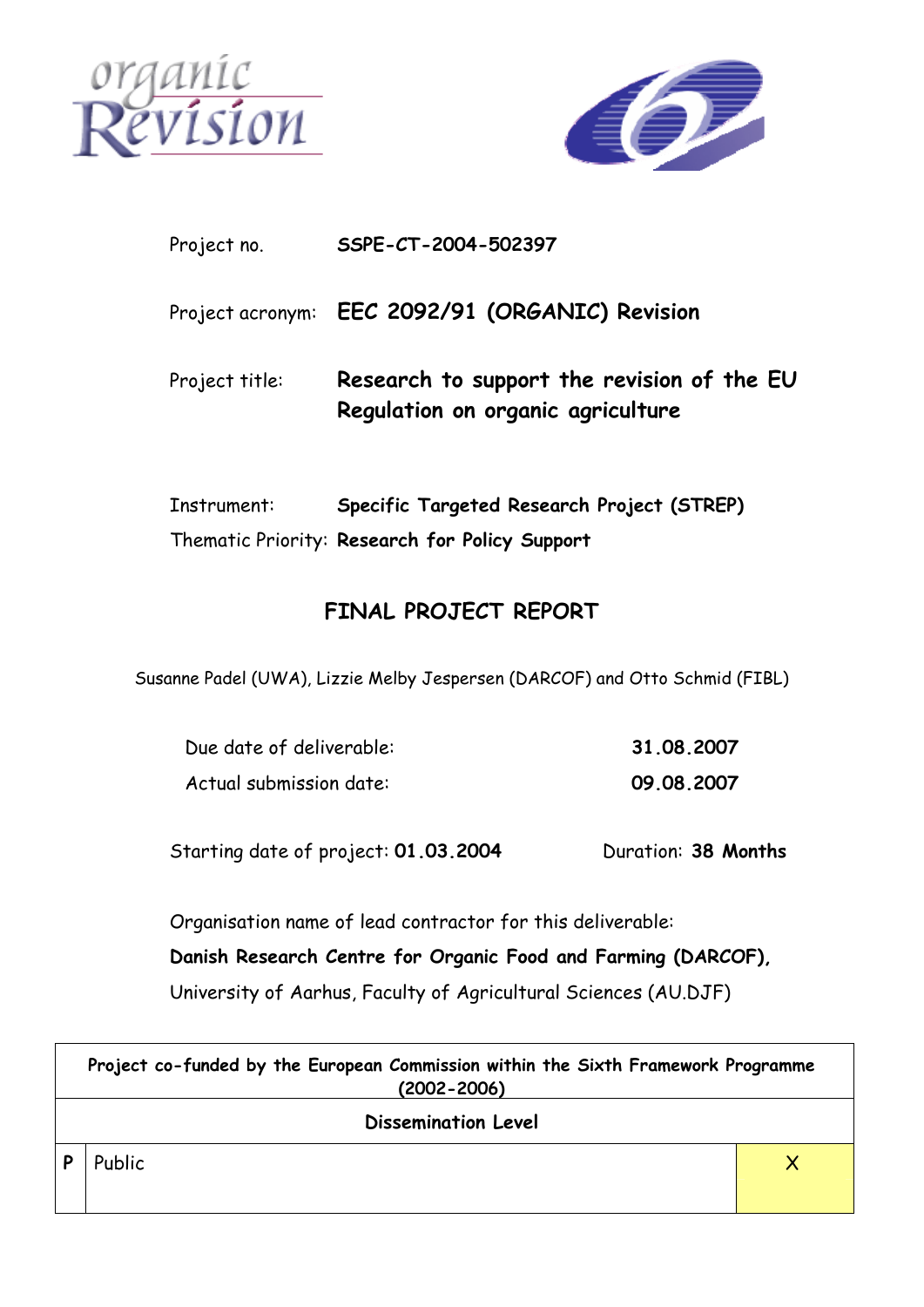

# **Disclaimer**

The views expressed in this publication are the sole responsibility of the authors and the project team and do not necessarily reflect the views of the European Commission and in no way anticipate the Commission's future policy in this area. The information contained herein, including any expression of opinion and any projection or forecast, has been obtained from sources believed by the authors to be reliable but is not guaranteed as to accuracy or completeness.

Should the publication of corrigenda becomes necessary, there will be posted at the project website **www.organic-revision.org**

## **Acknowledgement**

This project has been carried out with financial support from the Commission of the European Community under the 6th Framework Programme for Research and Technological Development and the Swiss Federal Office for Education and Science (BBW), which are greatly acknowledged by the authors.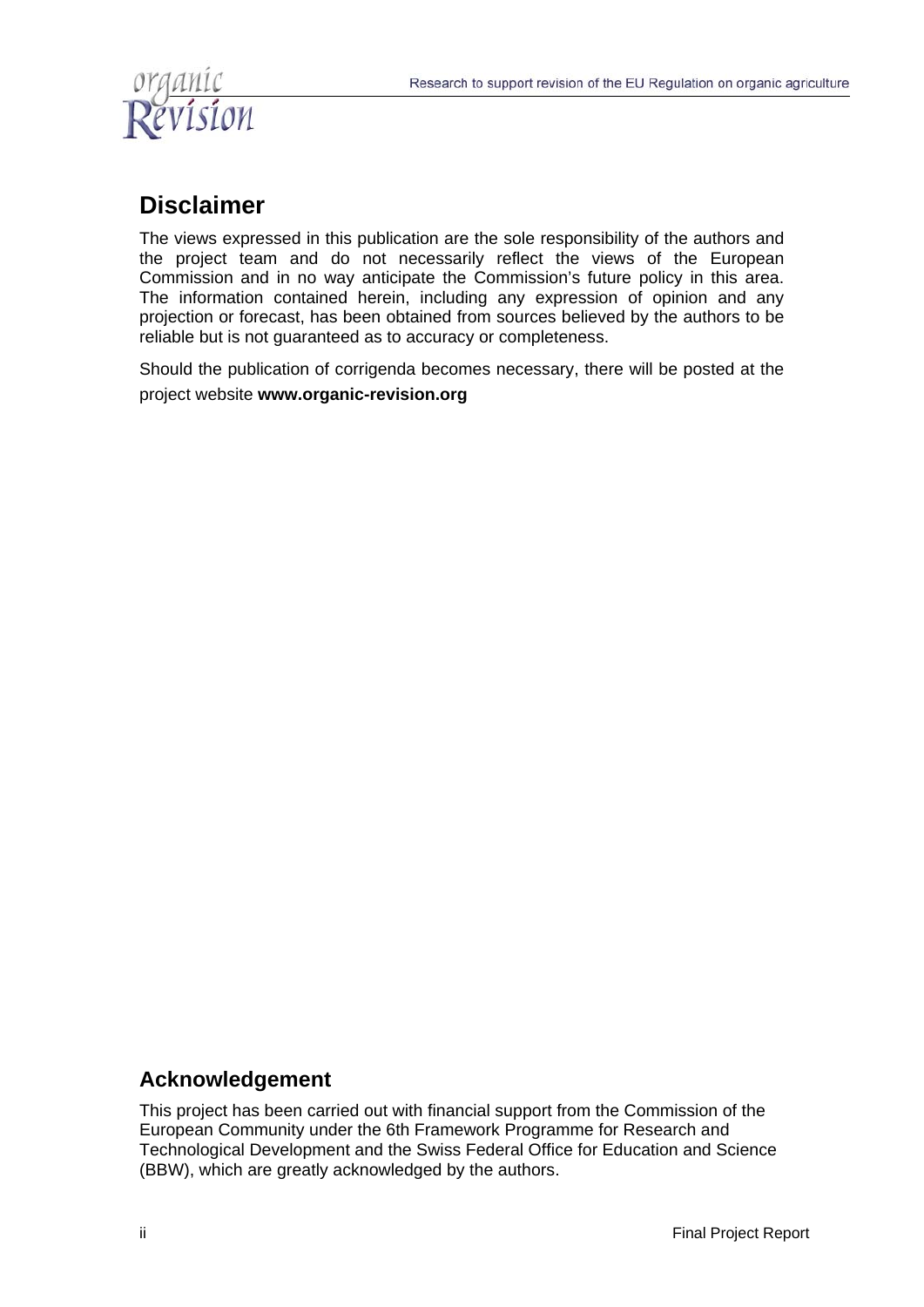

# **Table of content**

| 1            |     |                                                                               |
|--------------|-----|-------------------------------------------------------------------------------|
|              | 1.1 |                                                                               |
|              | 1.2 |                                                                               |
|              | 1.3 |                                                                               |
| $\mathbf{2}$ |     | Identifying core ethical values of organic agriculture and developing a       |
|              | 2.1 |                                                                               |
|              | 2.2 |                                                                               |
|              | 2.3 |                                                                               |
|              | 2.4 | Comparison of core values with Regulation (EEC) 2092/91 and with              |
|              | 2.5 |                                                                               |
| $\mathbf{3}$ |     | Differences in implementation of Regulation (EEC) 2092/91 15                  |
|              | 3.1 |                                                                               |
|              | 3.2 | Differences between private and national standards and the Regulation         |
| 4            | 22  | Reducing the dependency from non-organic inputs in the area of feed (WP4)     |
|              | 4.1 |                                                                               |
|              | 4.2 |                                                                               |
|              | 4.3 |                                                                               |
|              | 4.4 |                                                                               |
| 5            |     | Reducing the dependency from non-organic inputs in the area of seed           |
|              | 5.1 |                                                                               |
|              | 5.2 |                                                                               |
|              | 5.3 |                                                                               |
|              | 5.4 |                                                                               |
| 6            |     |                                                                               |
|              | 6.1 |                                                                               |
|              | 6.2 | Procedural issues in relation to the integration of ethical values in organic |
|              | 6.3 | Potential areas for harmonisation of provisions in Regulation (EEC)           |
|              | 6.4 |                                                                               |
|              | 6.5 |                                                                               |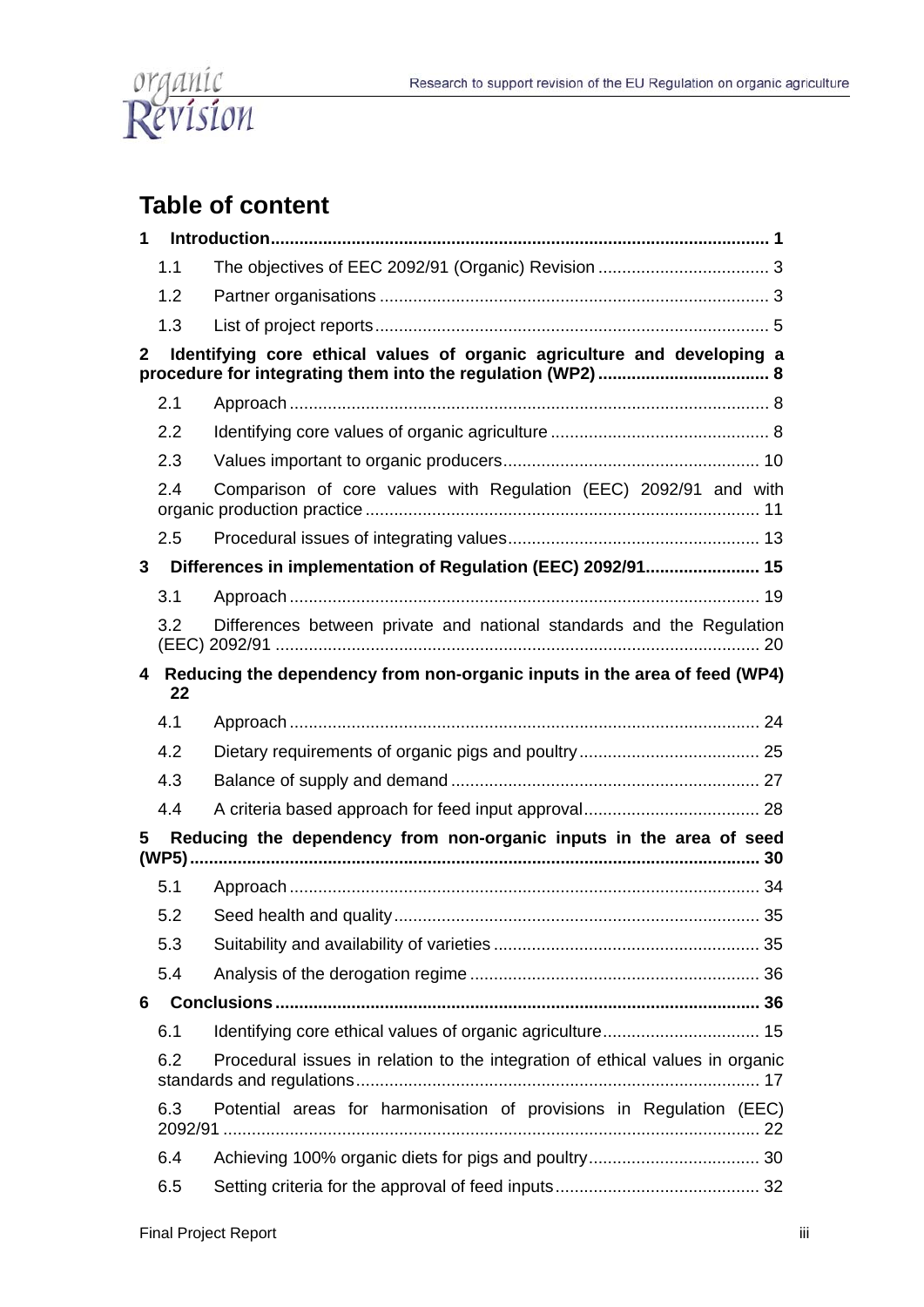

|                | 6.6  |                                                                                                                                                             |  |
|----------------|------|-------------------------------------------------------------------------------------------------------------------------------------------------------------|--|
| $\overline{7}$ |      |                                                                                                                                                             |  |
|                | 7.1  | Recommendations to the European Commission for procedural issue in<br>relation to development of the implementation rules to Regulation (EC) 834/2007<br>38 |  |
|                | 7.2  | Relating to implementation rules for crop production (in line with Article 12,                                                                              |  |
|                |      | Fertilisation and manure use (currently Annex IA2, IB 7 and II A)40                                                                                         |  |
|                |      |                                                                                                                                                             |  |
|                |      | New implementation rules for specialist cropping systems 41                                                                                                 |  |
|                | 7.3  | Relating to implementation rules for livestock (in line with Article 14,                                                                                    |  |
|                |      |                                                                                                                                                             |  |
|                |      | Rules for feeding (in line with Article 14 d, currently Annex IB 4 & Annex II C and                                                                         |  |
|                |      | Rules for disease prevention (Article 14 e; currently Annex IB, 5) 43                                                                                       |  |
|                | 7.4  | Further rules for input approval (in line with Article 16)  43                                                                                              |  |
|                | 7.5  |                                                                                                                                                             |  |
|                | 7.6  | Rules for Processing (in line with Article 18, Annex VI of 2092/91) 44                                                                                      |  |
|                | 7.7  | Rules for care of the environment (in line with Article 3c)  44                                                                                             |  |
|                | 7.8  |                                                                                                                                                             |  |
|                |      |                                                                                                                                                             |  |
|                |      |                                                                                                                                                             |  |
|                | 7.9  | Recommendations for standard setting bodies and regulators 46                                                                                               |  |
|                | 7.10 |                                                                                                                                                             |  |
| 8              |      |                                                                                                                                                             |  |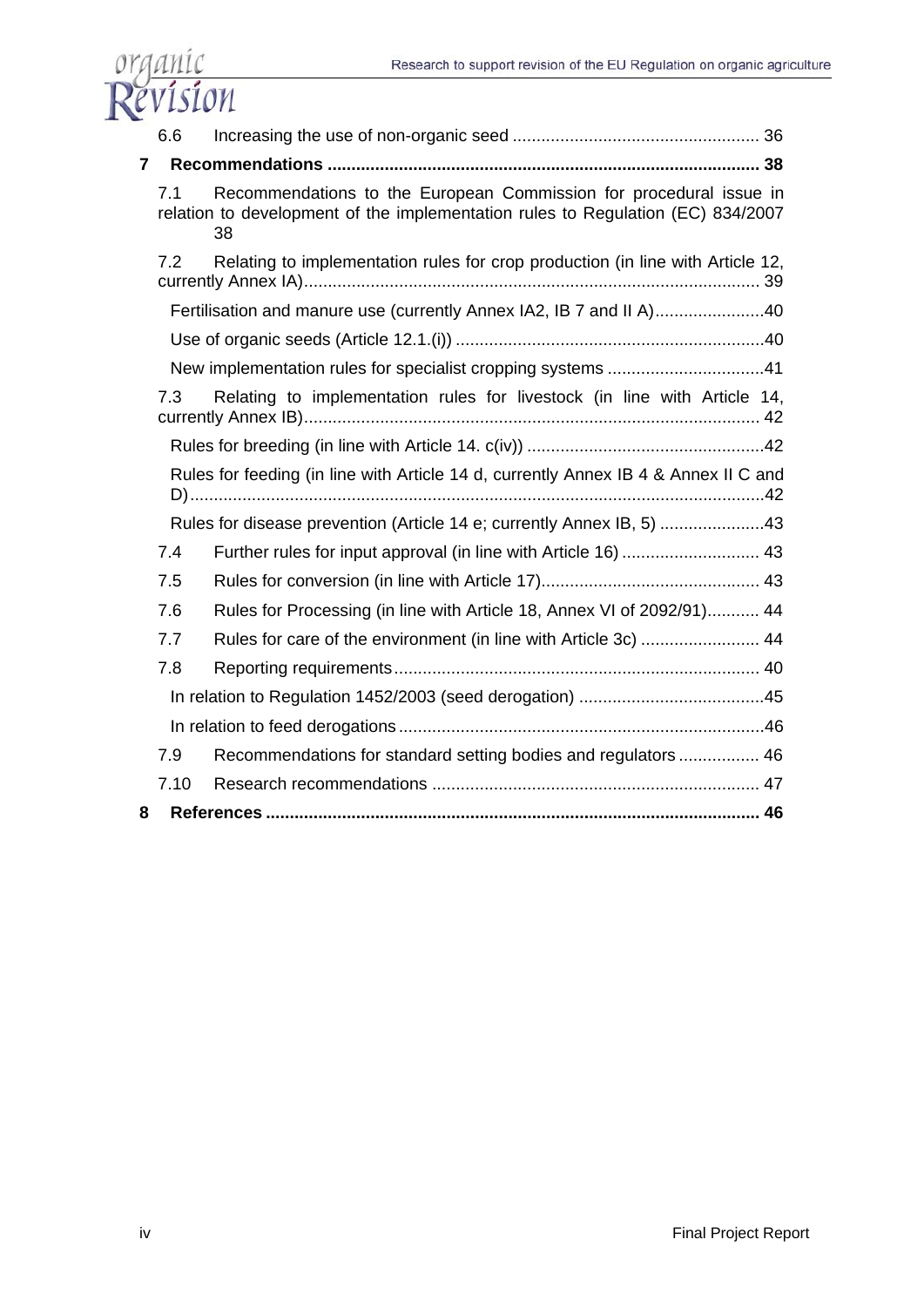

# **1 Introduction**

Since 1991, organic Farming in the EU is governed by the Regulation (EEC) 2092/9<sup>1</sup>, which sets out the rules for labelling a food product as 'organic' or equivalent terms 'biological' or 'ecological' in other languages. The Regulation was a response to growing consumer demands for organic products, building on the experience of governmental standards in several member states (Austria, Denmark, Spain, Finland, and France) and in the private sector.

The result was a legally enforceable and officially recognized common standard for organic crop production, certification, and labelling in the EU, which had to be implemented in all member states by 1993. In most areas the production rules were similar to the Basic Standards of the International Federation of Organic Agriculture Movements (IFOAM). The Regulation (EEC) 2092/91 paved the way for organic management options to be included in the EU agri-environment policy support programmes (Regulation (EEC) 2078/92)<sup>2</sup> and through its provisions for imports from non-EU countries has affected organic standards worldwide. In 1999, the Regulation was amended by Regulation (EEC) 1804/199<sup>3</sup> setting out rules for on organic livestock production, a flexibility clause allowing member states to maintain stricter rules on animal production, and a prohibition of GMO were introduced in 1999.

An organic regulation (or private standard) acts as the basis of a virtual contract between the organic producer and the consumer. The organic producer promises to deliver certain ethical values by following the practises set out in the standards, and the consumers receive a guarantee about what to expect from an organic product.

The Regulation (EEC) 2092/91 mainly covers rules for labelling, rules of production are covered largely in Annex I. Permitted inputs and inspection rules are covered in the other annexes. The regulation does not contain an explicit definition; organic farming is defined by the practices rather than the principles and ethical values. Since the introduction more than 25 amendments have been taken up.

In a growing market for organic food there is concern that the involvement of large companies and global trade will encourage producers to cut corners and forget about the ethical values. The concern that 'conventional' organic farming would be conducted in a more intensive, industrialised fashion and would no longer function effectively as a more sustainable alternative, has resulted in a renewed interest in the values and principles of organic farming.

Private standard-setting organisations and some governments within and outside the EU have long-established organic standards, which in some areas are more detailed and/or more demanding than the EU Regulation. Some standard setting bodies aim

<sup>&</sup>lt;sup>1</sup>Council Regulation (EEC) No 2092/91 of 24 June 1991 on organic production of agricultural products and indications referring thereto on agricultural products and foodstuffs. Official Journal of the European Communities **L198**(22.7.91): 1-15.

 $2$  Council Regulation (EEC) No 2078/92 of the 30 June 1992 on agricultural production methods compatible with the requirements of the protection of the environment and the maintenance of the countryside." Official journal of the European Communities **L215**(30.7.92): 85-90.

 $3$  Council Regulation (EC) No 1804/1999 of 19 July 1999 supplementing Regulation (EEC) No 2092/91 on organic production of agricultural products and indications referring thereto on agricultural products and foodstuffs to include livestock production. Official Journal of the European Communities, **L222**  (24.8.1999), 1-28.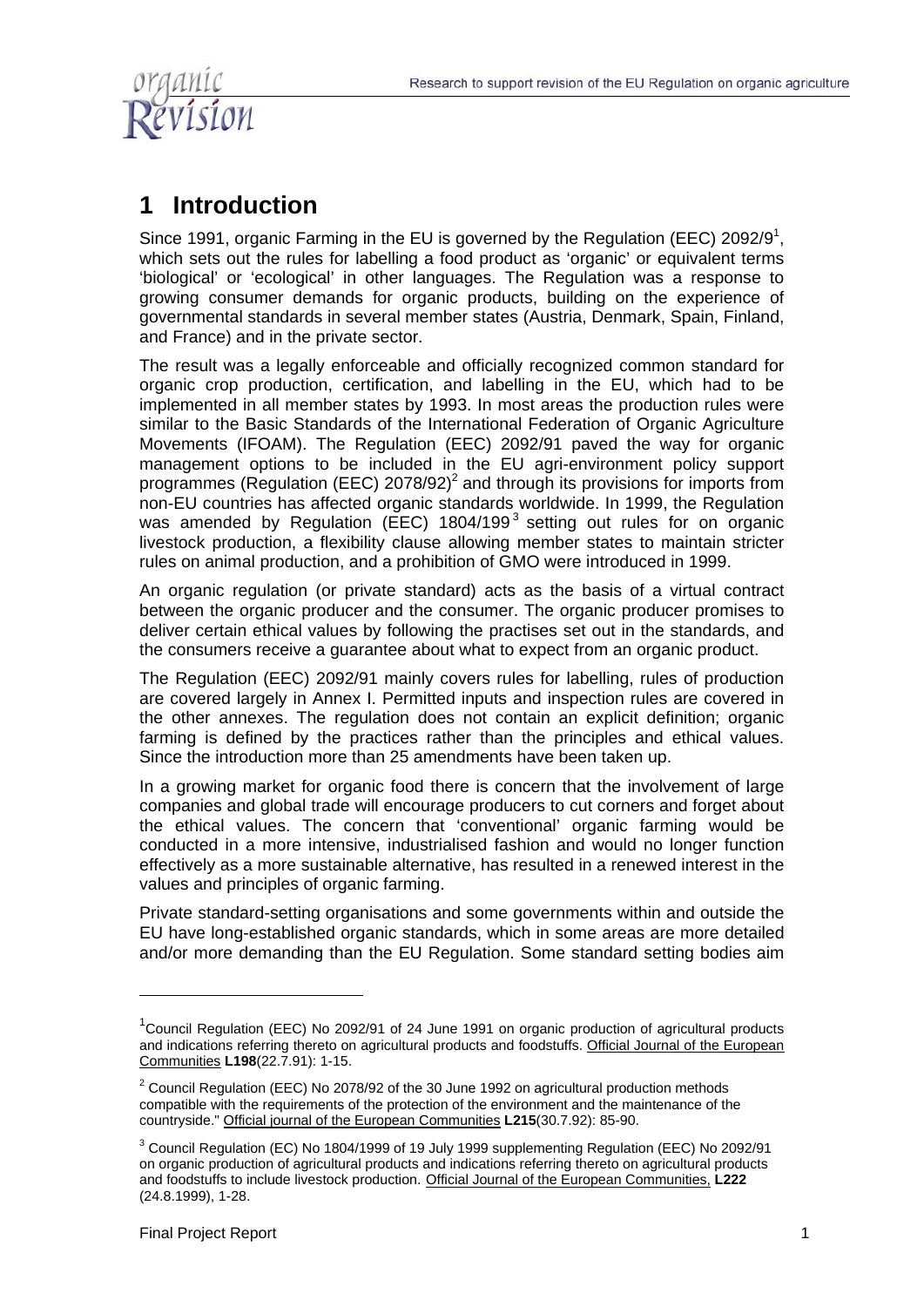

for stricter rules as a way to differentiate the products carrying their symbol in a growing market. This and the flexibility in relation to livestock have resulted in differences in the implementation of Regulation (EEC) 2092/91 in the Member States and to private standards, which raises concerns about unfair competition and to barriers to the trade.

The European Action Plan for Organic Food and Farming<sup>4</sup> called for a review of the legal framework with the aim to ensure simplification and overall coherence, to establish principles that encourage harmonisation of standards and, where possible, to reduce the level of detail. Following this, the Regulation (EEC) 2092/91 was reviewed.

This Project EEC 2092/91 (Organic) Revision was set up to support this revision of the Regulation (EEC) 2092/91. The project began in March 2004 and lasted for 38 month until April 2007 and was therefore ongoing during the first phase of the revision of the EU Regulation. A first proposal for a new regulation was published by the European Commission in December 2005<sup>5</sup> and was negotiated by a Council Working Group during 2006. The opinion of the European Parliament was given in May 2007 and the text for a new Council regulation (EEC) 834/2007<sup>6</sup> has been agreed in June 2007, and is to come into force in January 2009.

*"According to the preamble, the main aims of the revised regulation are to ensure fair competition, a proper functioning of the internal market, and to maintain and justifying consumer confidence in products labelled as organic. This should provide conditions under which this sector can progress in line with production and market developments (CEU, 2006). The new rules set out a complete set of objectives, principles and basic rules for organic production, and include a new permanent import regime and a more consistent control regime. The use of the EU organic logo will be mandatory, but it can be accompanied by national or private logos. The place where the products were farmed has to be indicated to inform consumers. Food will only be able to carry an organic logo if at least 95 percent of the ingredients are organic. But non-organic products will be entitled to indicate organic ingredients on the ingredients list only (Europa Press release IP/07/807)".* 

The consortium of project EEC 2092/91 (Organic) Revision has made contributions to inform the negotiation process on several issues, such as the integration of objectives and principles based on values and on criteria for the approval of feed ingredients. The final consolidated recommendations are included at the end of this report.

 $\overline{a}$ 

<sup>&</sup>lt;sup>4</sup> EC COM (2004) 415 final. European Action Plan for Organic Food and Farming. Communication from the Commission [COM(2004) 415 final]. Brussels, Commission of the European Communities.

<sup>&</sup>lt;sup>5</sup> EC (2005) Proposal for a Council Regulation on organic production and labelling of organic products. 63847 EN final. Commission of the European Communities.

<sup>&</sup>lt;sup>6</sup>Council Regulation (EC) No 834/2007 of 28 June 2007 on organic production and labelling of organic products and repealing Regulation (EEC) No 2092/91." Official Journal of the European Union **L 189**(20.7.2007): 1-23.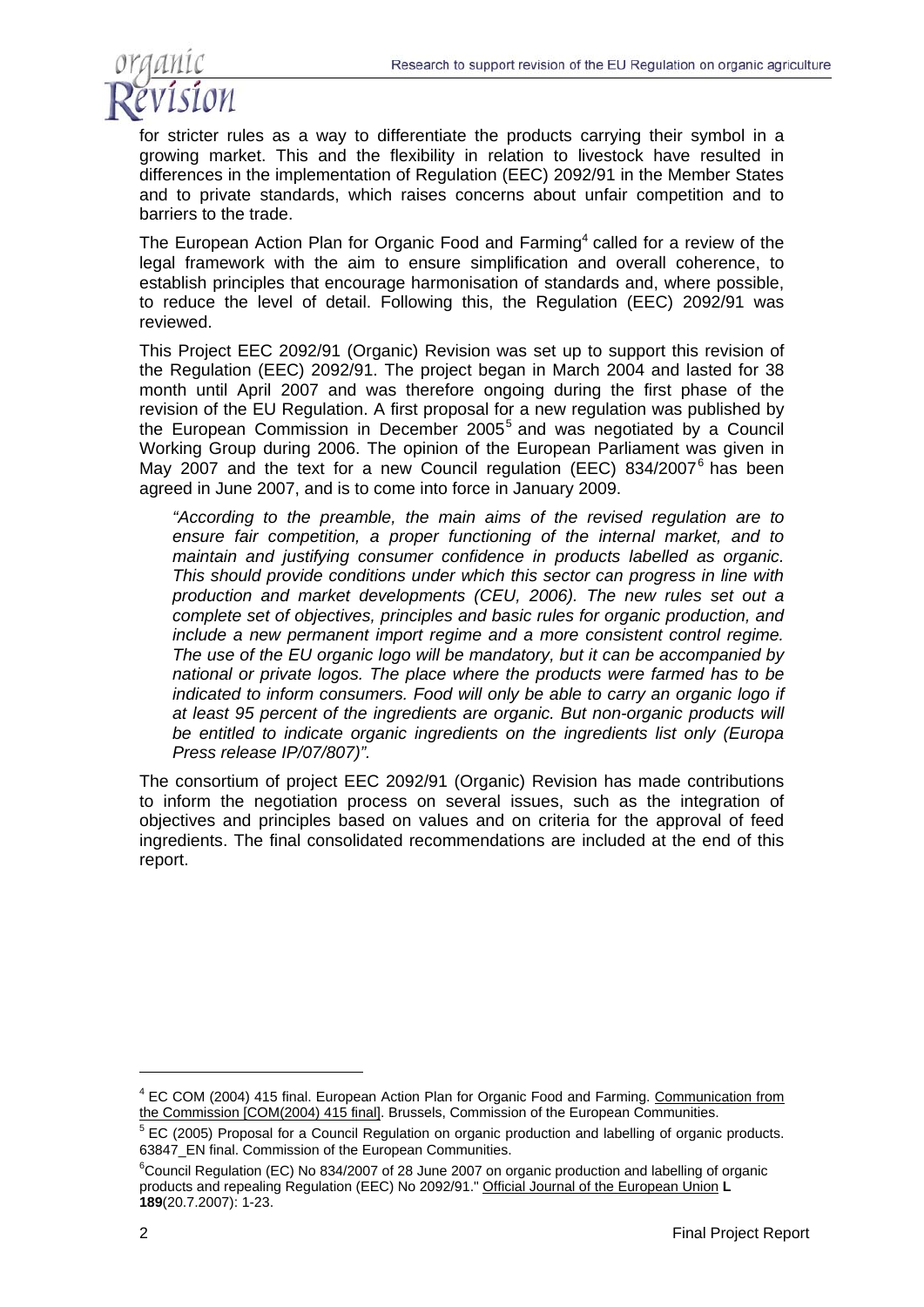



**Figure 1-1 Project logo** 

# **1.1 The objectives of EEC 2092/91 (Organic) Revision**

The overall objective of the project EEC 2092/91 (Organic) Revision was to provide recommendations for the revision and further development of the Regulation (EEC) 2092/91 and other standards for organic agriculture.

Specific objectives were:

- to identify the basic ethical values and value differences of organic agriculture in Europe and develop a procedure for balancing and integrating the basic values in developments of EU regulation (WP2);
- to compare the organic standards from national and private organisations in Europe with the EU regulation in order to give recommendations on further harmonisation of the EU regulation (WP3);
- to provide more knowledge on how to achieve 100 % organic rations in diets for livestock (WP4);
- to provide more knowledge on how to reduce the use of seed and vegetative propagation materials from conventional sources in organic farming (WP5);
- to discuss and disseminate project results with stakeholders (WP6).



# **1.2 Project structure**

The Project work was structured in six work packages (WPs) (see Figure 1-2

#### **Figure 1-2 Pert Diagram of work packages (WPs) and connection**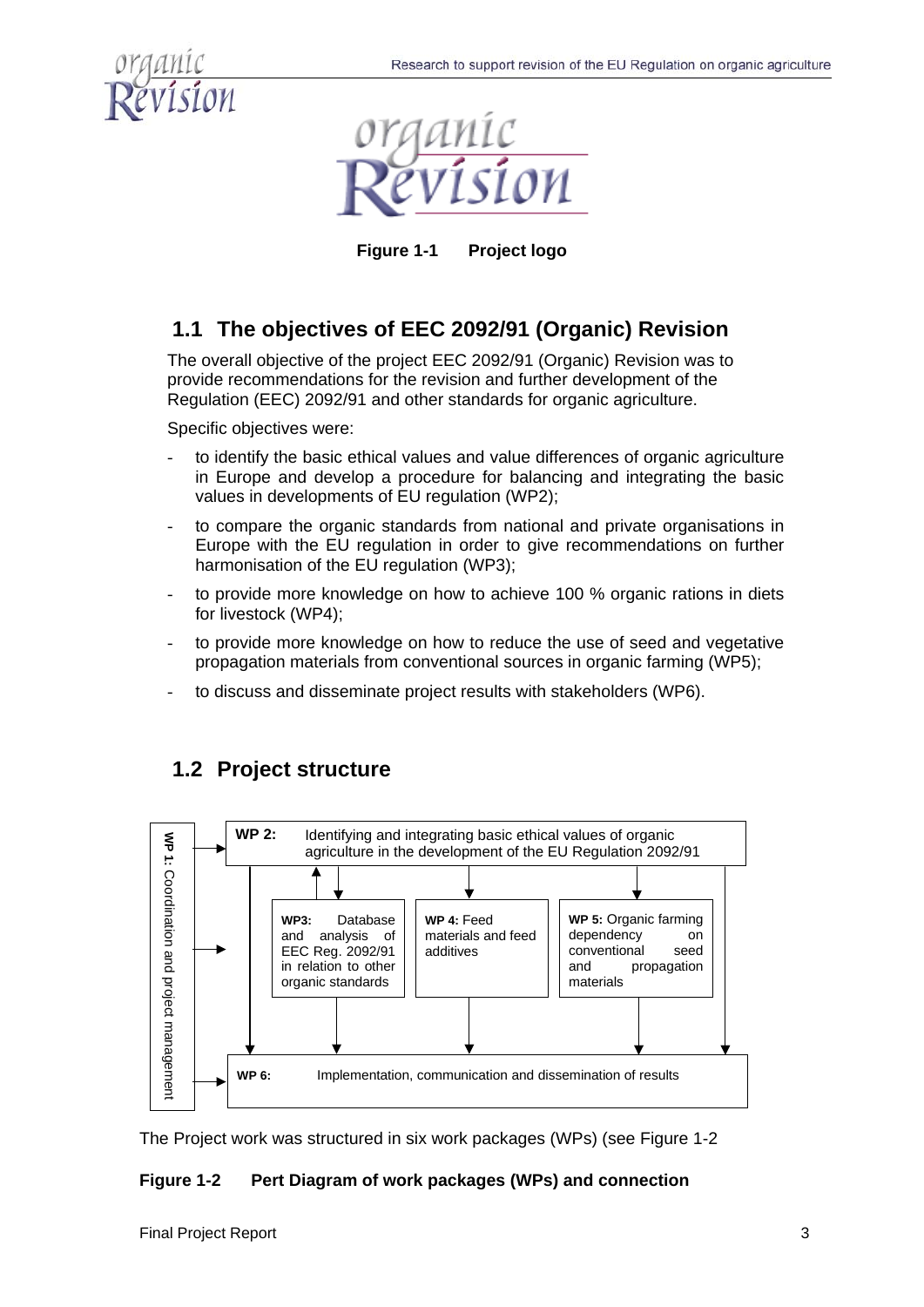

# **1.3 Partner organisations and responsibilities**

| No.                     | Acronym                      | Organisation                                                                                                                                                          | Country                   | Team members                                                                                                                                                                                                   |
|-------------------------|------------------------------|-----------------------------------------------------------------------------------------------------------------------------------------------------------------------|---------------------------|----------------------------------------------------------------------------------------------------------------------------------------------------------------------------------------------------------------|
| $\mathbf{1}$            | DARCOF /<br>(DIAS)<br>AU.DJF | Danish Research Centre for<br>Organic Farming / (Danish<br>Institute of Agricultural<br>Sciences) University of<br>Aarhus, Faculty of<br><b>Agricultural Sciences</b> | Denmark                   | Erik Steen Kristensen<br>Lizzie Melby Jespersen<br>Claus Bo Andreasen<br><b>Hugo Fjelsted Alroe</b><br>Jens Grønbech Hansen<br>Grethe Hansen<br>Britta Breinbjerg Andersen                                     |
| $\overline{2}$          | <b>FiBL</b>                  | Research Institute of Organic<br>Agriculture                                                                                                                          | Switzerland               | Otto Schmid<br>Beate Huber<br>Hansjakob Schaerrer<br>Andreas Thommen<br>Katia Ziegler<br><b>Juern Sanders</b><br><b>Christine Arncken Karutz</b><br>Rahel Kilchsperger<br>Rosmarie Belser<br>Antonella Bondini |
| 3                       | <b>UWA</b>                   | University of Wales,<br>Aberystwyth                                                                                                                                   | <b>UK</b>                 | Susanne Padel<br>Joan Gilbert (Dean)<br>Steve Lowman<br>Pip Nicholas<br>Nic Lampkin                                                                                                                            |
| $\overline{\mathbf{4}}$ | AIAB                         | Associazione Italiana<br>Agricoltura Biologica                                                                                                                        | Italy                     | Christina Micheloni<br>Raffaella Roviglioni<br>Enrico Erba<br>Vicenzo Vizoli<br>Alessandro Triantafyllidis<br>Alessia Cannavaciuoli<br>Roberta Bernardini                                                      |
| 5                       | <b>IFOAM EU</b><br>Group     | International Federation of<br>Organic Agricultural<br>Movements EU Regional<br>Group                                                                                 | Europe                    | <b>Victor Gonzalves</b><br>Marco Schlüter<br><b>Francis Blake</b>                                                                                                                                              |
| 6                       | <b>LBI</b>                   | Louis Bolk Institute                                                                                                                                                  | The<br><b>Netherlands</b> | Jan de Wit<br>Henk Verhoog<br>Jos Langhout<br><b>Ton Baars</b><br>Edit Lammerts van Bueren                                                                                                                     |
| 7                       | UNKA                         | University of Kassel                                                                                                                                                  | Germany                   | Albert Sundrum<br>Kerstin Schneider<br>Uwe Richter<br><b>Charlotte Marien</b><br>Andreas Haja<br>Mick Locke<br>Jana Wagner<br>Anna Katharina Koch                                                              |
| 8                       | (BAL) HBLFA                  | (Bundesanstalt für<br>alpenländische<br>Landwirtschaft) Höhere<br>Bundeslehr- und<br>Forschungsanstalt fûr<br>Landwirtschaft Raumberg-<br>Gumpenstein                 | Austria                   | Gerhard Plakholm<br>Elisabeth Fromm<br><b>Thomas Lindenthal</b>                                                                                                                                                |
| 9                       | <b>ULUND</b>                 | University of Lund                                                                                                                                                    | Sweden                    | Helena Röcklingsberg                                                                                                                                                                                           |

#### **Table 1-1 Project partner Organisations and team members**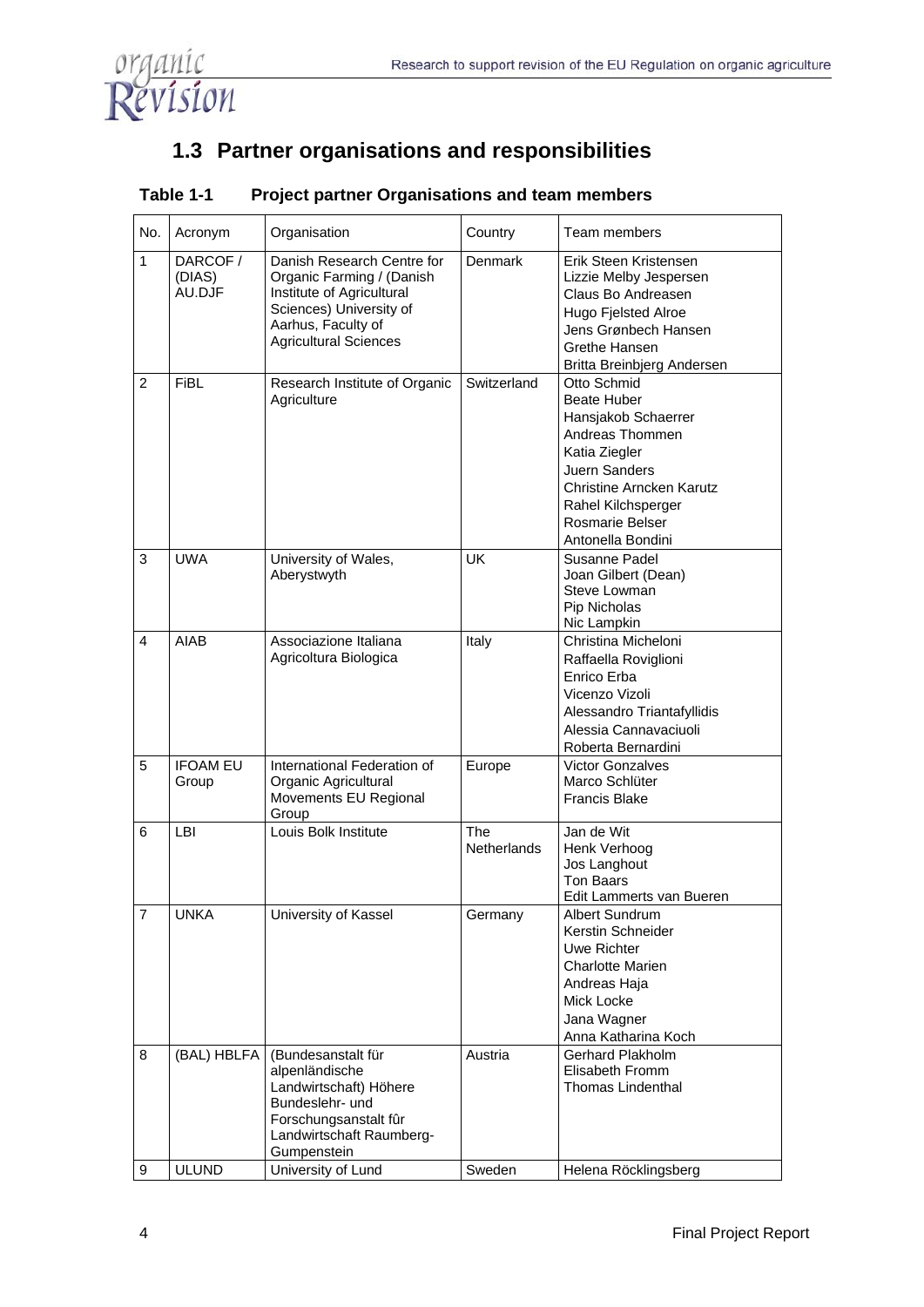

Each work package except WP1 had a work package (WP) manager and a comanager (see Table 1-2). These had been chosen on the basis of their expertise in the particular field, regional considerations and gender considerations to give the best possible team. The WP managers in close cooperation with the co-managers and the coordinator were responsible for the coordination of the work carried out in their respective WPs.

| Table 1-2<br>Work package managers and co-managers |  |
|----------------------------------------------------|--|
|----------------------------------------------------|--|

| <b>WP</b> | WP-manager                                                                            | Country   | WP Co-manager                                                     | Country |
|-----------|---------------------------------------------------------------------------------------|-----------|-------------------------------------------------------------------|---------|
| 1         | Erik Steen Kristensen / Lizzie<br>Melby Jespersen, DARCOF<br>(scientific coordinator) | DK.       | Lizzie Melby Jespersen,<br>DARCOF (administrative<br>coordinator) | DK.     |
| 2         | Hugo Fjelsted Alrøe, DARCOF /<br>Susanne Padel, UWA                                   | DK.       | Ton Baars / Jan de Wit, LBI                                       | NL.     |
| 3         | Otto Schmid, FiBL                                                                     | <b>CH</b> | Cristina Micheloni, AIAB                                          | IT      |
| 4         | Albert Sundrum, UNKA                                                                  | DE.       | Susanne Padel, UWA                                                | UK      |
| 5         | Cristina Micheloni, AIAB                                                              | ΙT        | Gerhard Plakolm, BAL                                              | AT      |
| 6         | Claus Bo Andreasen, DARCOF                                                            | <b>DK</b> | Otto Schmid, FiBL                                                 | CН      |

### **1.4 Project outcome**

The project produced 12 reports, 7 scientific publications in peer-reviewed journals (see Table 1-3), and a project web-page at www.organic-revision.org where all reports are available.

The project organised 3 workshops with stakeholders and had ongoing communication with the Unit on Organic Farming in DG Agriculture, which is responsible for the Organic Regulation.

Members of the team produced in total more than 250 dissemination items in the form of book chapters, scientific conference papers published in the proceedings, workshop presentations, posters and papers, articles in magazines and newsletters and direct E-mail communications both national languages and in English (See Appendix 1 to Scientific Project Report).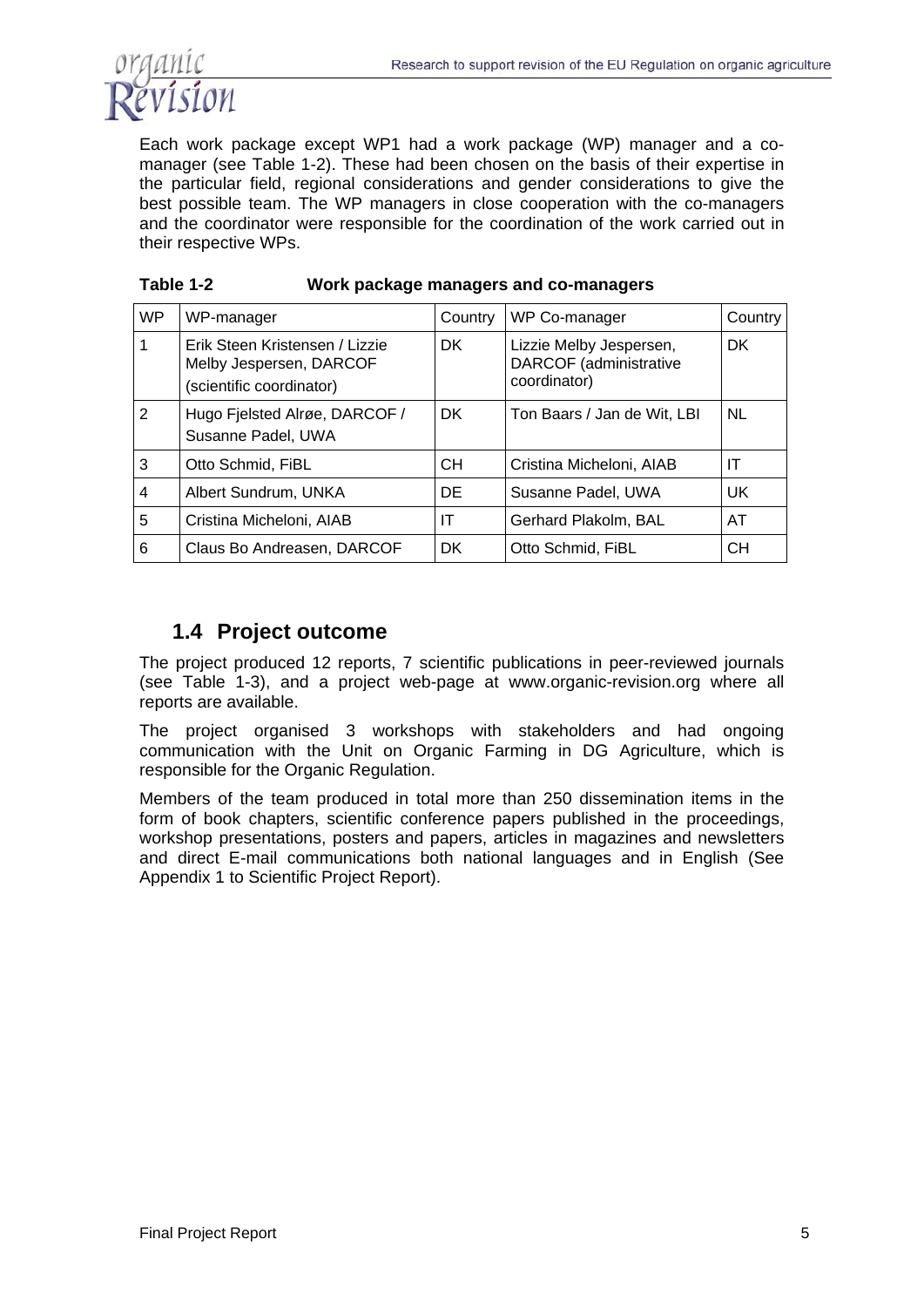

| Table 1-3 | <b>Project reports and publications</b> |
|-----------|-----------------------------------------|
|-----------|-----------------------------------------|

| Del.<br>no. | <b>Project reports</b>                                                                                                                                                                                                                                                              | Lead author                  | Available at                                             |  |
|-------------|-------------------------------------------------------------------------------------------------------------------------------------------------------------------------------------------------------------------------------------------------------------------------------------|------------------------------|----------------------------------------------------------|--|
| 2.1         | Focus groups of value concepts of<br>organic producers and other<br>stakeholders                                                                                                                                                                                                    | Susanne Padel,<br><b>UWA</b> | http://orgprints.org/6524/<br>www.organic-revision.org   |  |
| 2.3         | Balancing and integrating basic<br>values in the development of organic<br>regulations and standards: proposal<br>for a procedure using case studies of<br>conflicting areas                                                                                                        | Susanne Padel, UWA           | http://orgprints.org/10940/<br>www.organic-revision.org  |  |
| 3.1         | Public organic standards database<br>on the internet with information on<br>differences in relation to EEC2092/91<br>from min. 15 European organic<br>standards                                                                                                                     | Otto Schmid, FIBL            | www.organicrules.org                                     |  |
| 3.2         | Report on the comparison of the EEC<br>Reg. 2092/91 and selected national<br>and international organic standards<br>as regards compliance and<br>identification of specific areas where<br>harmonisation, regionalisation or<br>simplification may be implemented in<br>EEC 2092/91 | Otto Schmid,<br><b>FIBL</b>  | http://orgprints.org/13101<br>www.organic-revision.org   |  |
| 4.1<br>(1)  | Possibilities and limitations of protein<br>supply in organic poultry and pig<br>production                                                                                                                                                                                         | Albert Sundrum, UNKA         | http://orgprints.org/10983<br>www.organic-revision.org   |  |
| 4.1<br>(2)  | Overview of supply and demand for<br>concentrated organic feed in the EU<br>in 2002 and 2003 with a particular<br>focus on protein sources for mono-<br>gastric animals                                                                                                             | Susanne Padel, UWA           | http://orgprints.org/8854/<br>www.organic-revision.org   |  |
| 4.2         | Evaluation criteria for including feed<br>materials in Annex II C and dietary<br>supplements in Annex II D of the EC-<br>Regulation 2092/91                                                                                                                                         | Albert Sundrum, UNKA         | http://orgprints.org/10074/<br>www.organic-revision.org  |  |
| 4.3         | Guidance notes to operators<br>including recommendations in<br>relation to nutrient supply, a listing of $\mid$ Pip Nicholas,<br>possible feed components and<br>examples of least cost rations for<br>pigs and poultry.                                                            | UWA                          | www.organic-revision.org                                 |  |
| 5.1         | Report on seed borne diseases in<br>organic seed and propagation<br>material                                                                                                                                                                                                        | Christina Micheloni, AIAB    | http://orgprints.org/10937/<br>www.organic-revision.org  |  |
| 5.2         | Report on the importance of quality<br>characterising in organic seed and<br>propagation material                                                                                                                                                                                   | Christina Micheloni, AIAB    | http://orgprints.org/11032/<br>www.organic-revision.org  |  |
| 5.3         | Report on criteria list and evaluation<br>guide for derogation regime                                                                                                                                                                                                               | Andreas Thommen,<br>FIBL     | http://orgprints.org/10938/<br>wwww.organic-revision.org |  |
| 6.3         | Report on the second stakeholder<br>workshop of the Organic Revision<br>Project                                                                                                                                                                                                     | Susanne Padel,<br><b>UWA</b> | www.organic-revison.org                                  |  |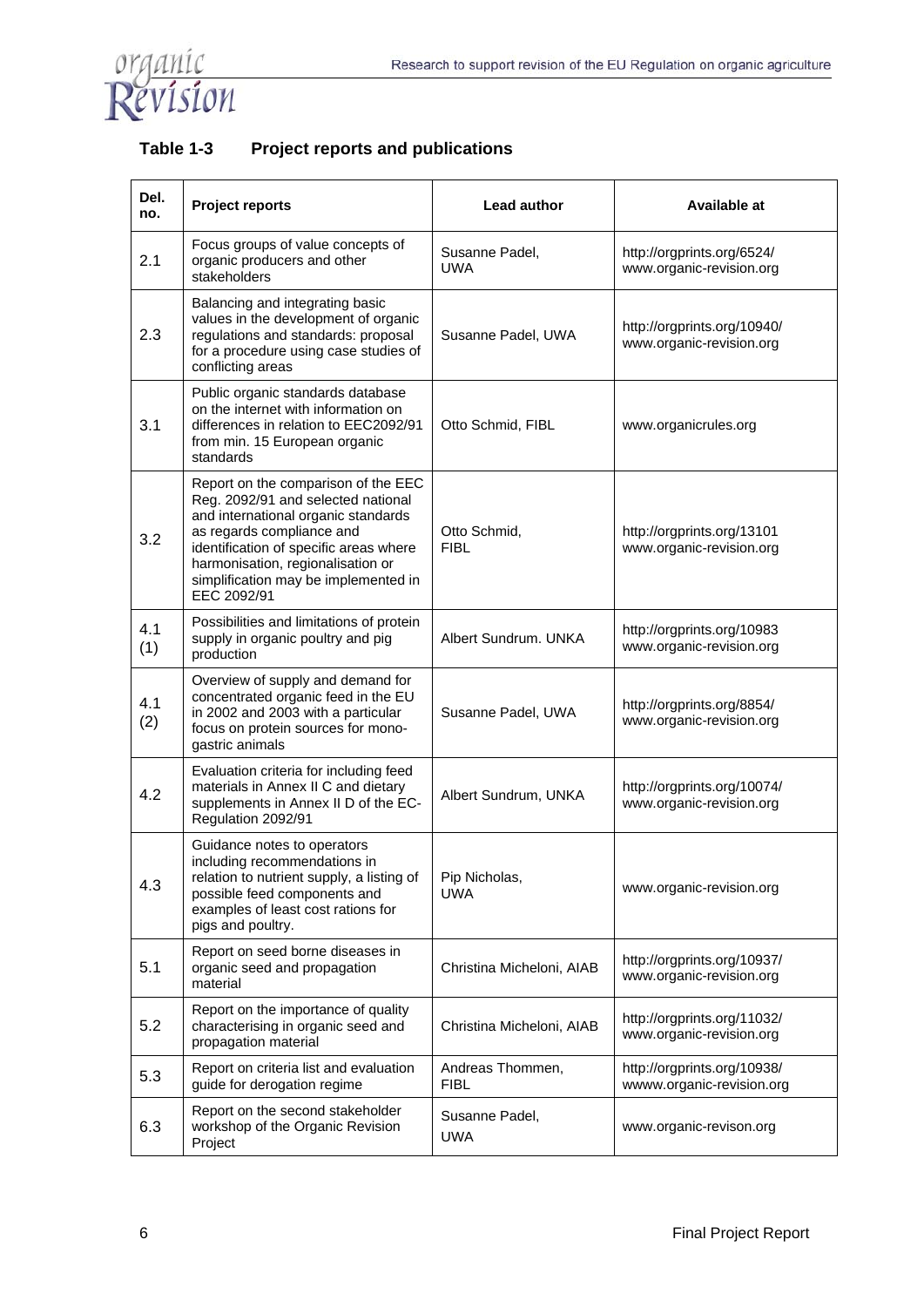

| Table 1-3 | Project reports and publications continued |
|-----------|--------------------------------------------|
|-----------|--------------------------------------------|

| <b>Scientific papers</b>                                                                                                                                                                | Journal and publication details                                                                                                                                                                                        |  |  |
|-----------------------------------------------------------------------------------------------------------------------------------------------------------------------------------------|------------------------------------------------------------------------------------------------------------------------------------------------------------------------------------------------------------------------|--|--|
| Röcklinsberg, H (2005): Consent and<br>Consensus in policies related to food -<br>five core values                                                                                      | Journal of Agricultural and Environmental Ethics<br>19 (3): 285-299.                                                                                                                                                   |  |  |
| de Wit, J and Verhoog, H (2007) Organic<br>values and the conventionalisation of<br>organic agriculture                                                                                 | NJAS Wageningen Journal of Life Sciences 54<br>$(4): 449-462$                                                                                                                                                          |  |  |
| Alrøe, H F and Noe, E (2008) What<br>makes organic agriculture move - protest,<br>meaning or market? A poly-ocular<br>approach to the dynamics and<br>governance of organic agriculture | Int. J. Agricultural Resources, Governance and<br>Ecology 7 (1/2): 5-22 Special issue on "Continuity<br>and change in organic farming - philosophy,<br>practice and policy. Available at<br>http://orgprints.org/8084/ |  |  |
| Padel, S (2008) Values of organic<br>producers converting at different times:<br>Results of a focus group study in five<br>European countries                                           | Int. J. Agricultural Resources, Governance and<br>Ecology 7 (1/2): 63-77 Special issue<br>on "Continuity and change in organic farming -<br>philosophy, practice and policyavailable at<br>http://orgprints.org/9258/  |  |  |
| Padel, S., Röcklingsberg, H and Schmid,<br>O (2008 forthcoming) The<br>implementation of organic principles and<br>values in the European Regulation for<br>organic food                | Accepted by Food Policy. Special issue                                                                                                                                                                                 |  |  |
| Noe, E, H F Alrøe and A M S Langvad<br>(2008): A poly ocular framework for<br>research in multifunctional farming and<br>rural development.                                             | Sociologia Ruralis 48 (1): 1-15.                                                                                                                                                                                       |  |  |
| Kjeldsen, C and HF Alrøe (2007)<br>Embeddedness of organic food networks.<br>Draft paper.                                                                                               | To be submitted for scientific journal in 2007                                                                                                                                                                         |  |  |

## **1.5 Structure of this report**

This report summarises the findings of the project that have been presented in a number of separate reports and publications. In the Chapters 2 to 5 the approach, results and conclusions of the project are summarised, following the structure of the different work packages. Chapter 2 summarises the work on ethical values of organic agriculture. Chapter 3 looks at the differences in the implementation of Regulation (EEC) 2092/91 across Europe and compares the European Regulation with international standards. Chapters 4 and 5 summarise the findings that relate to reducing the dependency on non-organic inputs in the case of feed and seed.

The final Chapter 6 consolidates the recommendations of the whole project arising from the various different work packages in one place. Recommendations are aimed in particular at the second stage of the ongoing revision process of the European Regulation, the transfer of the detailed rules from the Annexes of the Regulation (EEC) 2092/91 that is expected to start after the completion of the project. Further recommendations for standard setting bodies, regulators and research recommendations are also presented.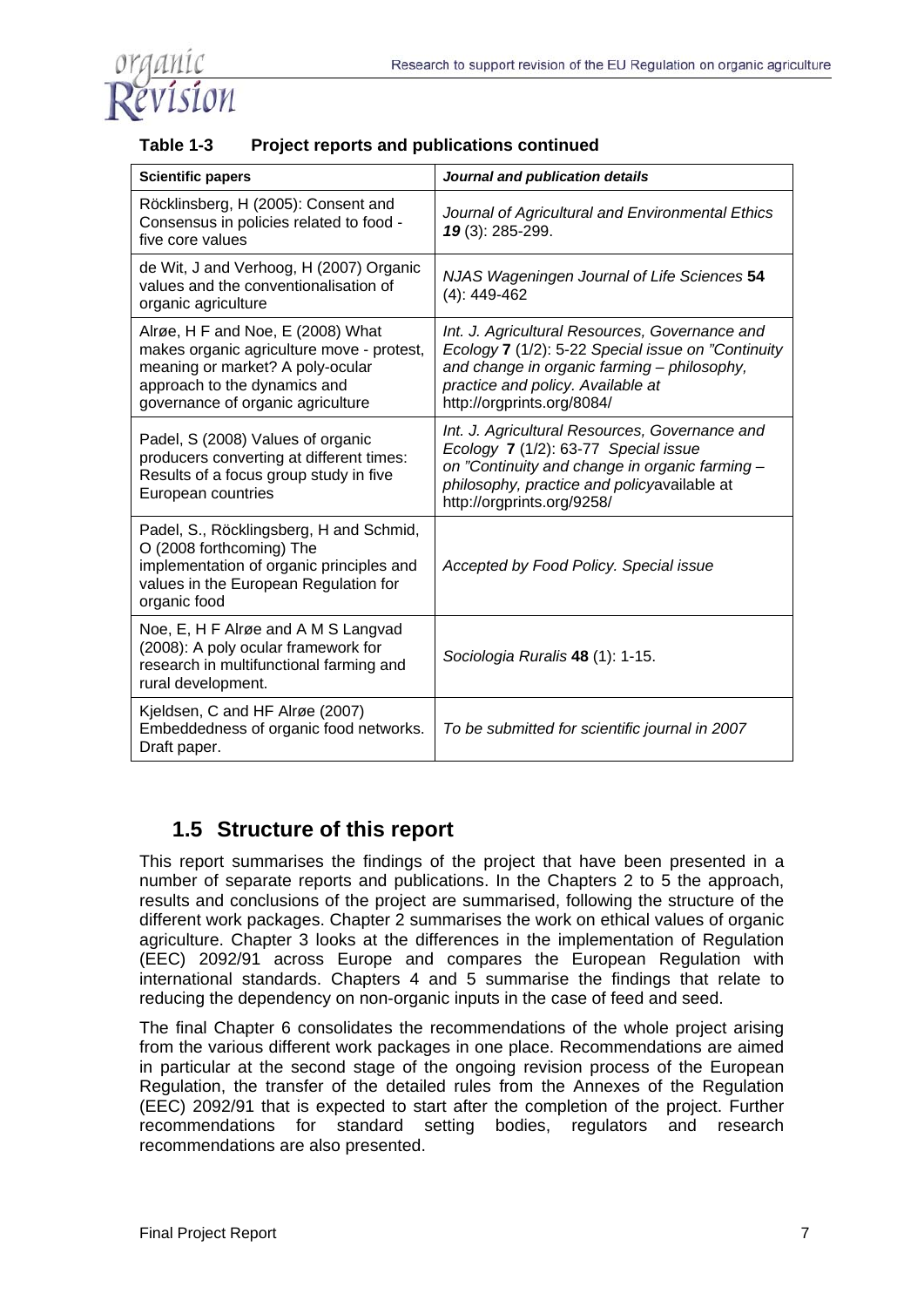

# **2 Identifying core ethical values of organic agriculture and developing a procedure for integrating them into the regulation (WP2)**

## **2.1 Approach**

The specific objectives of this work were to:

- identify the basic ethical values and value differences in organic farming (D 2.1) and submit two scientific papers for publication (D 2.2), and
- develop a procedure for balancing and integrating these basic values in standards leading to recommendations for the further development of the Regulation (EEC) 2092/91 (D2.3).

Ethical values of organic farming were identified in a number of ways (see D 2.3 by Padel et al., 2007). Two members of the EEC 2092/91 (Organic) Revision Project team participated in a process in co-ordination with IFOAM (International Federation of Organic Agriculture Movements) of formulating Principles of Organic Agriculture. The process involved a comprehensive gathering of available sources and several rounds of stakeholder and expert consultations. The process has also resulted in a number of publications (e.g. Alroe et al., 2006). A set of four 'Principles of Organic Agriculture (in short POA)' were proposed and accepted by a large majority at the general assembly of the word-wide members of IFOAM at the IFOAM General Assembly in Adelaide, Australia in September 2005 (IFOAM, 2005). For further analysis, the content of each of these four principles of Health, Ecology, Fairness and Care was broken down into value elements based on the detailed explanations given for each of them. These were contrasted with publications identifying ethical values and principles of organic farming, with the Regulation (EEC) 2092/91 (EC, 1991), and with the proposal for a total revision.

A focus group study comprising 16 groups with organic producers and 10 groups with other stakeholders was carried out in five EU countries (AT, CH, IT, NL, UK) aimed to identify the range of values associated with organic farming and important basic values (see D 2.1 by Padel, 2005a). The analysis used a codebook based on value elements identified in the IFOAM consultation process. The results were compared with a similar study of consumers of the OMIARD project (QLK5-2000-01124) (Zanoli, 2004).

Three case studies were carried out comparing ethical values with current practice of organic farming in three contested areas of 'intensity', '(in)-dependency from nonorganic inputs' and 'localness'. A report building on procedural ethics and experience with ethical dialogue in other areas outlined the implications of the aim of integrating basic organic values in organic standards and regulations in relation to decisionmaking (D 2.3 by Padel et al., 2007).

### **2.2 Core values of organic agriculture**

The collaborative process with IFOAM resulted in four Principles of Organic Agriculture (POA): the principles of Health, Ecology, Fairness and Care. The principle of health states that organic agriculture should sustain and enhance the health of soil,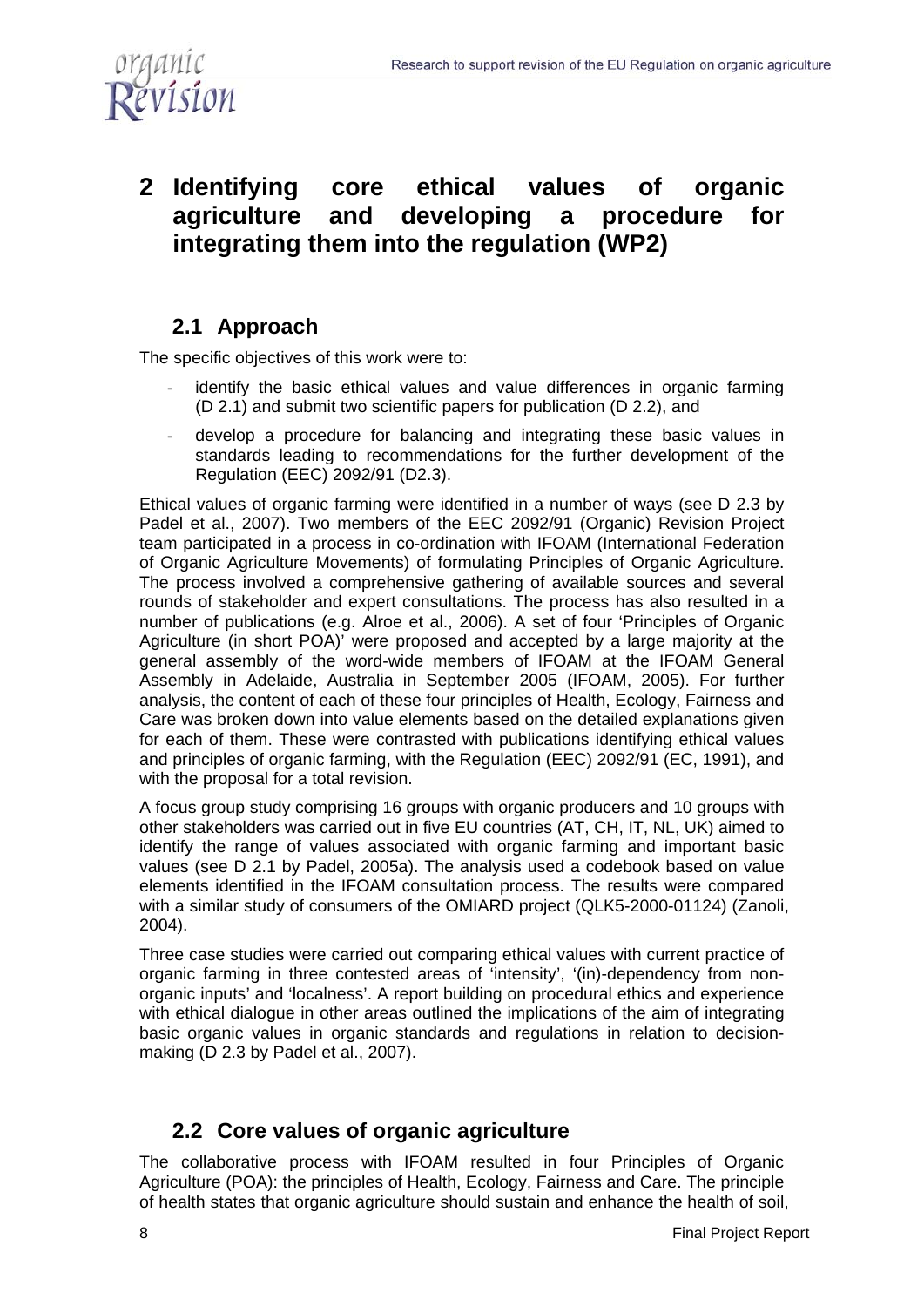

plant, animal, human and planet as one and indivisible. The principle of Ecology places organic agriculture in close living ecological systems and cycles, and establishes an obligation to work with them, emulate them and help sustain them*.*  The Principle of Fairness states that organic agriculture should build on relationships that ensure fairness with regard to the common environment and life opportunities. The principle of Care sets out a precautionary principle for organic agriculture and places responsibility on the operators to protect the health and well-being of current and future generations and the environment.

These four principles of organic agriculture are ethical principles and represent a vision to improve agriculture in a global context. However, this is not the same as legal principles. The four principles together act as a whole and each principle also contains a set of explanations in which a range of value elements are referred to. Even if they do not necessarily use the same terms, they also refer to three integrative values that are frequently mentioned in the organic farming literature, namely sustainability, naturalness and systems thinking (see Figure 2-1).



Source: Padel et al. (2007)

#### **Figure 2-1 Value elements of the IFOAM principles of organic agriculture**

In identifying ethical values, it is important to distinguish between empirical (descriptive) and normative publications. The descriptive approach is directed at the discovery of differences (value pluralism) and uses a broad understanding of 'value'-similar to a 'motive' as a basic conviction relating to emotions and leading to certain behaviour. The normative approach is comparable to deontological ethics, in which certain core values or principles are formulated to assure respect for a range of fundamental values or virtues (for example respect for others). Such ethical principles can function both as a source of inspiration and as setting boundaries to certain activities (Padel et al. 2007). Since 2000, there have been a number of other publications identifying the core value base and the principles of organic farming. A comparison of these publications with the value elements covered in each of the four IFOAM principles including the integrative values of sustainability, naturalness and a systems approach shows that the values they are based on are shared by most authors.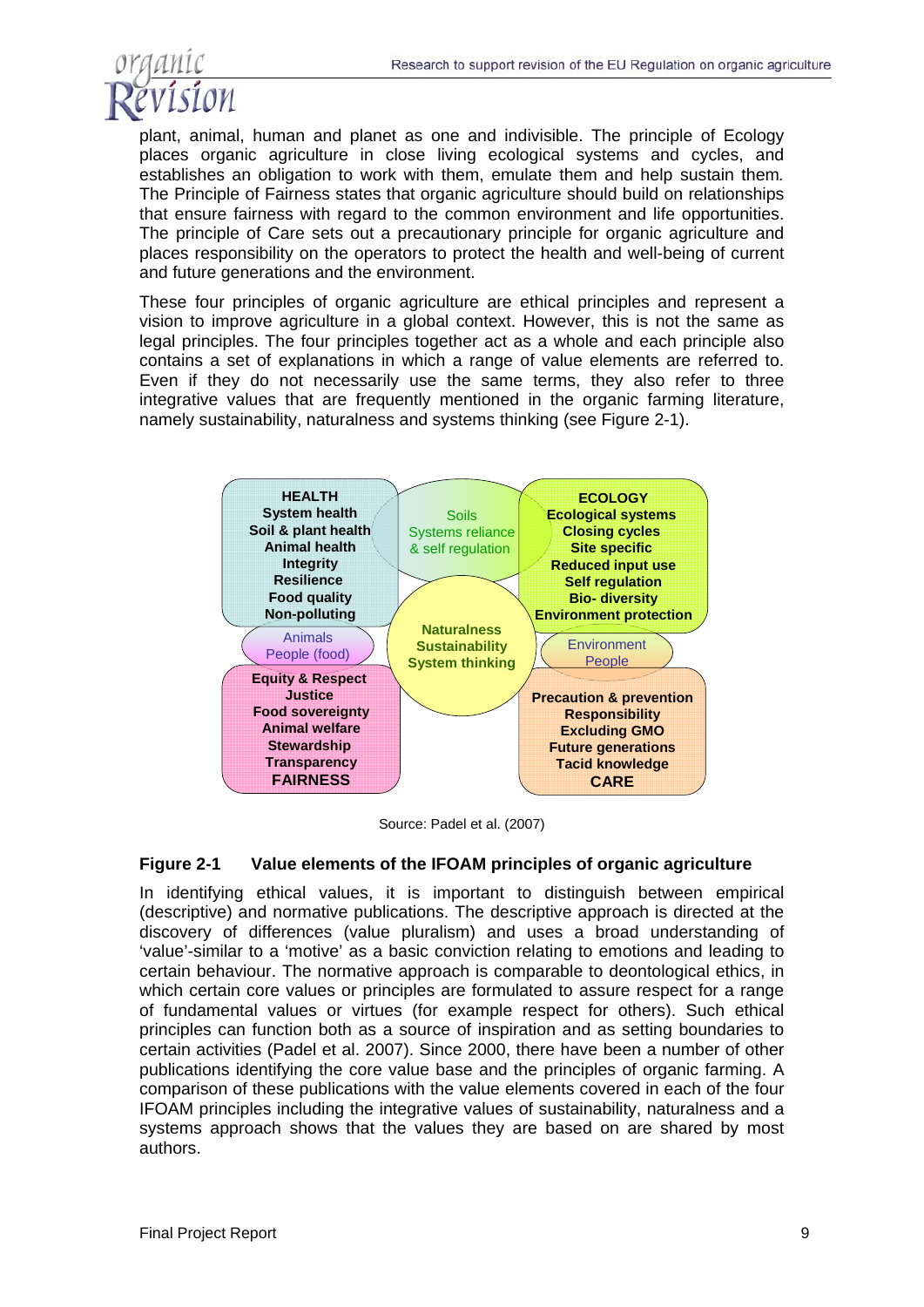

## **2.3 Values important to organic producers**

The focus group study showed that values of food quality, environmental protection, limited use of resources, and health were considered as important by the producers in all countries (see Table 2-1).

#### **Table 2-1: Values important to organic and converting producers in five EU countries compared with the IFOAM principles(a)**

|                                       | AT             | <b>CH</b>                   | <b>UK</b>      | ΙT                          | NL <sup>(b)</sup> | <b>IFOAM</b><br>principle <sup>(e)</sup> |
|---------------------------------------|----------------|-----------------------------|----------------|-----------------------------|-------------------|------------------------------------------|
| Food quality                          | 1              | X                           | 3              | X                           | X                 | Health                                   |
| Environmental protection              | 3              | X                           | 3              | X                           | X                 | Ecology                                  |
| Limiting resource use                 | X              | X                           | X              | X                           | X                 | Ecology                                  |
| Health                                | 1              | $\overline{2}$              | $\mathbf{1}$   | X                           | X                 | Health                                   |
| Sustainability                        | X              | 1 <sup>(c)</sup>            | $\overline{2}$ |                             | X                 | Integrative                              |
| Closed production cycles              | X              | X                           | X              |                             | X                 | Ecology                                  |
| Independence                          | $\overline{2}$ | X                           | X              |                             | X                 |                                          |
| Respect for/farming with nature       | X              | 3                           |                |                             | X                 | Integrative                              |
| Alternative model/ Education          | $X^{(d)}$      |                             | $X^{(d)}$      | X                           |                   | Care                                     |
| Professional challenge, ~pride        |                |                             | X              | $\mathsf{X}^{(\mathsf{d})}$ | X                 |                                          |
| Fairness in the food chain            | X              | X                           |                |                             | X                 | <b>Fairness</b>                          |
| Systems approach                      |                | X                           | X              |                             | X                 | Integrative                              |
| Regional production                   | X              |                             | X              |                             | X                 | (Ecology)<br>site specific               |
| Animal welfare                        |                | $X^{(d)}$                   | $X^{(d)}$      | $X^{(d)}$                   | X                 | Fairness                                 |
| <b>Global fairness</b>                | X              |                             |                |                             | X                 | Fairness                                 |
| Social networks/ wellbeing            | X              | $X^{(d)}$                   | X              |                             |                   | Fairness                                 |
| Avoiding residues/ non-<br>polluting  |                | X                           | X              |                             |                   | Health                                   |
| Farm diversity                        | X              |                             | X              |                             |                   | (Ecology)<br>bio-diversity               |
| Family farm/ Future generation        | $X^{(d)}$      | 3 <sup>(d)</sup>            |                |                             |                   | (Care)<br>future generations             |
| Quality of life on the farm           | X              |                             |                |                             |                   | Fairness                                 |
| Trust                                 |                |                             | X              |                             |                   | (Fairness)                               |
|                                       |                |                             |                |                             |                   | transparency                             |
| Authenticity / freshness and<br>taste |                |                             | $X^{(d)}$      | $X^{(d)}$                   |                   |                                          |
| Integrity                             |                |                             | X              |                             |                   | Health                                   |
| Rural employment                      |                | $\mathsf{X}^{(\mathsf{d})}$ |                |                             |                   | (Fairness)                               |

(a) The 3 most important values as voted by the participants of the focus groups are marked 1-3, other values of importance are marked by X.

- (b) In NL participants sorted values in clusters but did not vote on importance
- (c) In CH discussions focussed on ecological sustainability
- (d) Values found more important in groups with converting producers
- (e) Where the principle name is included in brackets, only the certain value elements stated was mentioned

Source: Padel (2008 in press) and Padel et al (2007)

Sustainability, closed production cycles and independence were important in four countries AT, CH, UK, NL). Fairness and related values were also important to many producers. They were concerned about the future viability of organic agriculture. The financial disadvantage of organic production, because the conventional agriculture fails to account for its externalities was illustrated with many examples, such as the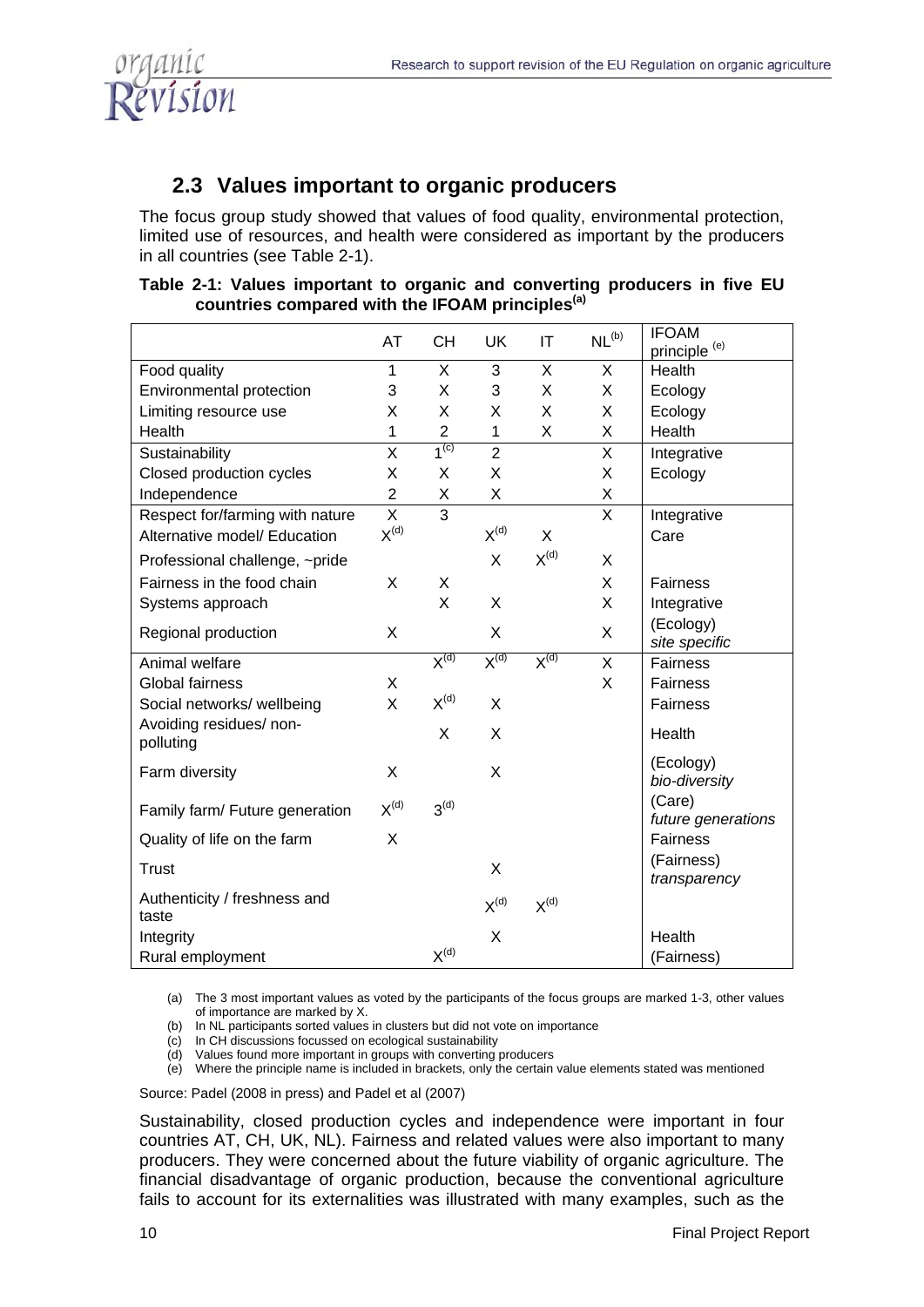

costs of greater diversity, of crop rotations in the greenhouse or of improved animal welfare. The downward trend for organic prices in larger trading structures and globalised markets was experienced as a threat that may prevent organic producers from realising values that are important to them.

There were few examples of differences between the importance attributed to values by the recently converted and the established organic producers. The value of organic farming as an alternative model for agriculture and its importance for education (AT, UK), animal welfare (CH, UK), job satisfaction (IT) and rural employment (CH) were more important to recently converted than established producers. The only values more important to established organic producers were closed production cycles or self-sufficiency in terms of resource use. The results did not support the widely expressed view that new entrants into organic farming are largely financially motivated and do not engage with the values of organic agriculture. Financial values were mentioned in many focus groups, both by experienced and converting organic producers.

The discussions of the values were intensive in all focus groups, irrespective of which type of producers participated. However, established producers in countries with a long organic farming history seemed to know more about "organic farming" theory and principles than the new entrants, e.g. had knowledge of the concept of closing of production cycles or ecosystems health. It is a challenge to the organic food and farming sector to ensure that all new entrants have the opportunity to learn about the wider values and principles. However, this may be difficult to achieve, particularly after periods of very rapid growth in organic agriculture.

A comparison of the values important to the stakeholders with the IFOAM principles shows considerable overlap, but some values important to European stakeholders are not covered at the same level of detail in the principles (Table 2-1). These include farm diversity, the family farm that should be passed to future generations and issues of regional production and of trust, and animal welfare and health. Independence and professional pride appeared to be values that are specific to producers and are not represented in the principles.

### **2.4 Comparison of core values of organic farming with Regulation (EEC) 2092/91 and with organic production practice**

The comparison of core values of organic farming with the Regulation (EEC) 2092/91 shows that several important values of the principles of organic agriculture are not covered by the regulation. The regulation refers to value elements related to the IFOAM ethical principles of Ecology and Health in the preamble, in Article 6 and in Annex I (A & B). By mentioning fair competition, transparency and excluding GMOs, reference is also made to value elements of the Fairness and Care Principles, but there is no reference to the agro-ecological systems approach and to the social values.

Whether this lack of references to certain organic values in the Regulation (EEC) 2092/91 is reflected in the current practise of organic farming in Europe was evaluated in the project through analysis of the contested case study areas of 'intensification', 'dependency on non-organic inputs' and 'localness'.

Intensification of farms is characterized by higher use of production factors, in particular external inputs and resources. Organic standards and regulations distinguish between inputs from other organic or from conventional (non-organic)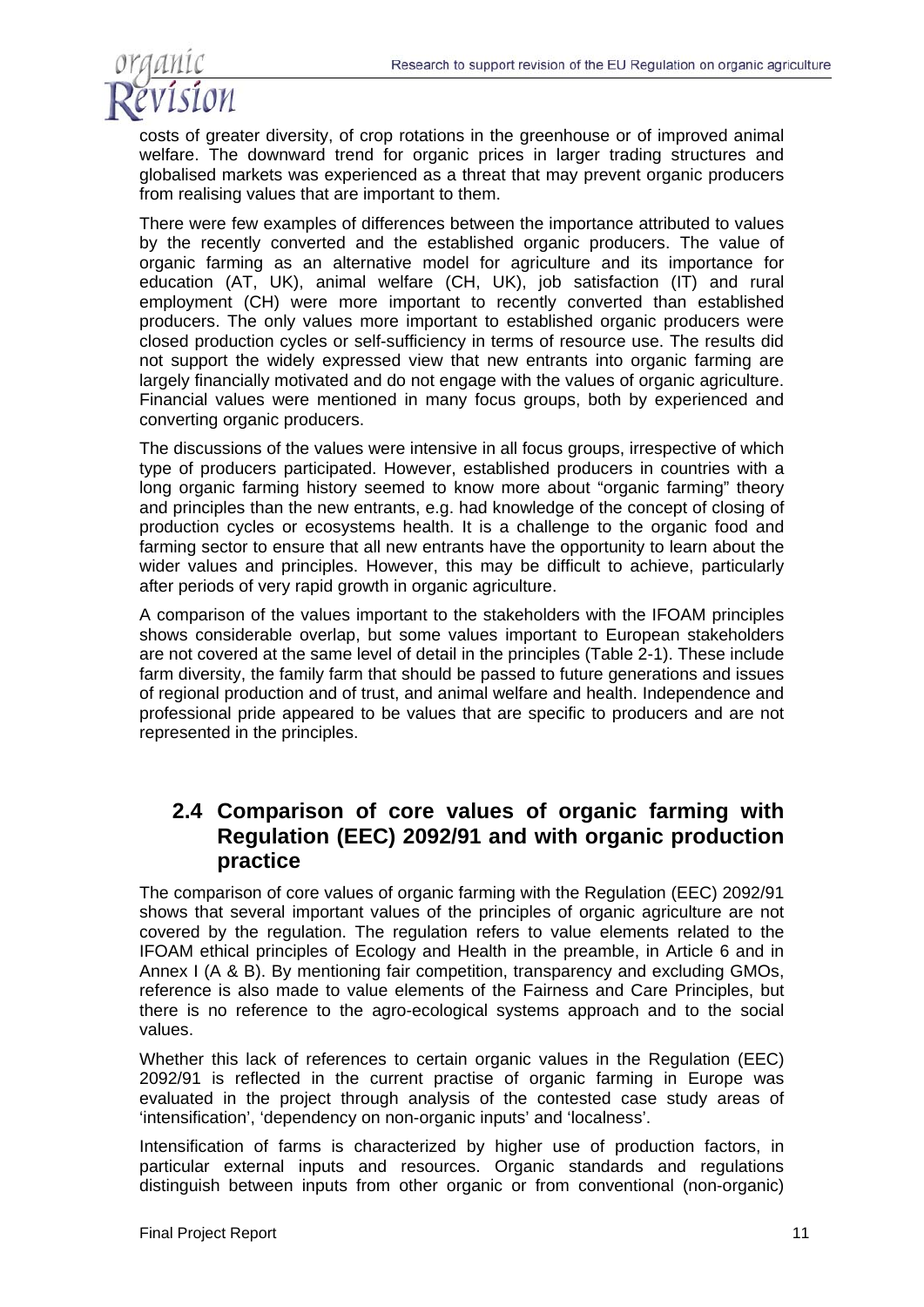

sources. Farm specialisation is an indirect indicator of intensification because it does not provide direct evidence of a reliance on external inputs, but specialised systems are more likely to require them. Specialisation can also be influenced by other factors, such as location and personal skills and goals. In a cross national survey of 550 organic farms in the EU-CEE-OFP (QLK5-2-002-00917) project in 11 EU member states only 16% of the farmers classified their farms as mixed in the sense of deriving their main income from several enterprise categories. The majority of farms were specialised, i.e. derived their income from mainly one category of enterprises of grazing livestock (50%), arable (20%), permanent crops (7%), horticulture (3%) and intensive livestock (3%) (Nieberg et al., 2005).

A further indirect indicator of intensification is the concentration of livestock farming. Uptake of organic farming has been higher among livestock producers. Organic livestock production in the EU is mainly concentrated in Austria, France, Germany, Italy, Sweden, Spain and in the UK (EC, 2005). The UK and the Netherlands experience problems with the supply of organic feed because of imbalances between the organic cropping and livestock sector.

Livestock and crop production within a country are also not necessarily evenly distributed. For example in Denmark organic animal production is concentrated on the mainland, while crop production is mainly on the islands, resulting in a high 'dependency on non-organic input' of organic farms (e.g. straw and manure) because of the distance between the regions (Kyed et al., 2006). Organic arable production in the Netherlands also relies on N input from non-organic sources for up to 75% of the total N used (Prins, 2005). The limit of 170 kg N/ha/year in (EEC) 2092/91 refers only to livestock manures and not to other fertilisers.

Many pig and poultry producers in the Netherlands rely to a high degree on external feed inputs from organic as well as non-organic sources (Prins, 2005, de Wit and Verhoog, 2007). This results in an imbalance of the nutrient supply to their fields, and the nutrient concentration in the range particularly close to the stables is considered an environmental problem (Aarink et al., 2005). Therefore, the organic pig production in the Netherlands in its current form cannot be considered as land based or sustainable (Rivera-Ferre, 2006). The reliance on external feed also implies energy use for feed transport (Bos, 2006). Besides, large flock sizes could have a negative impact on welfare by reducing the time available for individual animal care. This would be particularly problematic in organic poultry production, where preventive use of medicines and (partial) beak trimming to prevent feather picking and cannibalism are not allowed (de Wit and Verhoog, 2007).

This very limited evaluation shows that there is a need to distinguish between the dependency on non-organic inputs and input intensification, which arise from use of mainly organic inputs. Standards have restricted the use of many non-organic inputs. For example, in the Regulation (EEC) 2092/91 a stepwise reduction of non-organic feeds aiming to achieve 100% organic rations in 2011 that was introduced in 2005. They have focused less on restricting the use of organic inputs, and the use of other non-organic inputs such as conventional manure, straw and fertiliser remains permitted. The use of organic inputs is indirectly regulated by input costs as organic inputs are generally more expensive than non-organic ones, but this does not function effectively, where derogations for use of conventional inputs are allowed. The underpinning organic core values of self-reliance and closing production cycles are difficult to codify, audit and regulate (Lockie et al., 2006).

The final case study examined 'localness'. It showed that realising greater localness would require substantial changes to production and consumption patterns, and in the behaviour of all actors. Nevertheless, distance and availability are closely related and 'localness' is an important organic value element and a perspective for future development which deserves further investigation.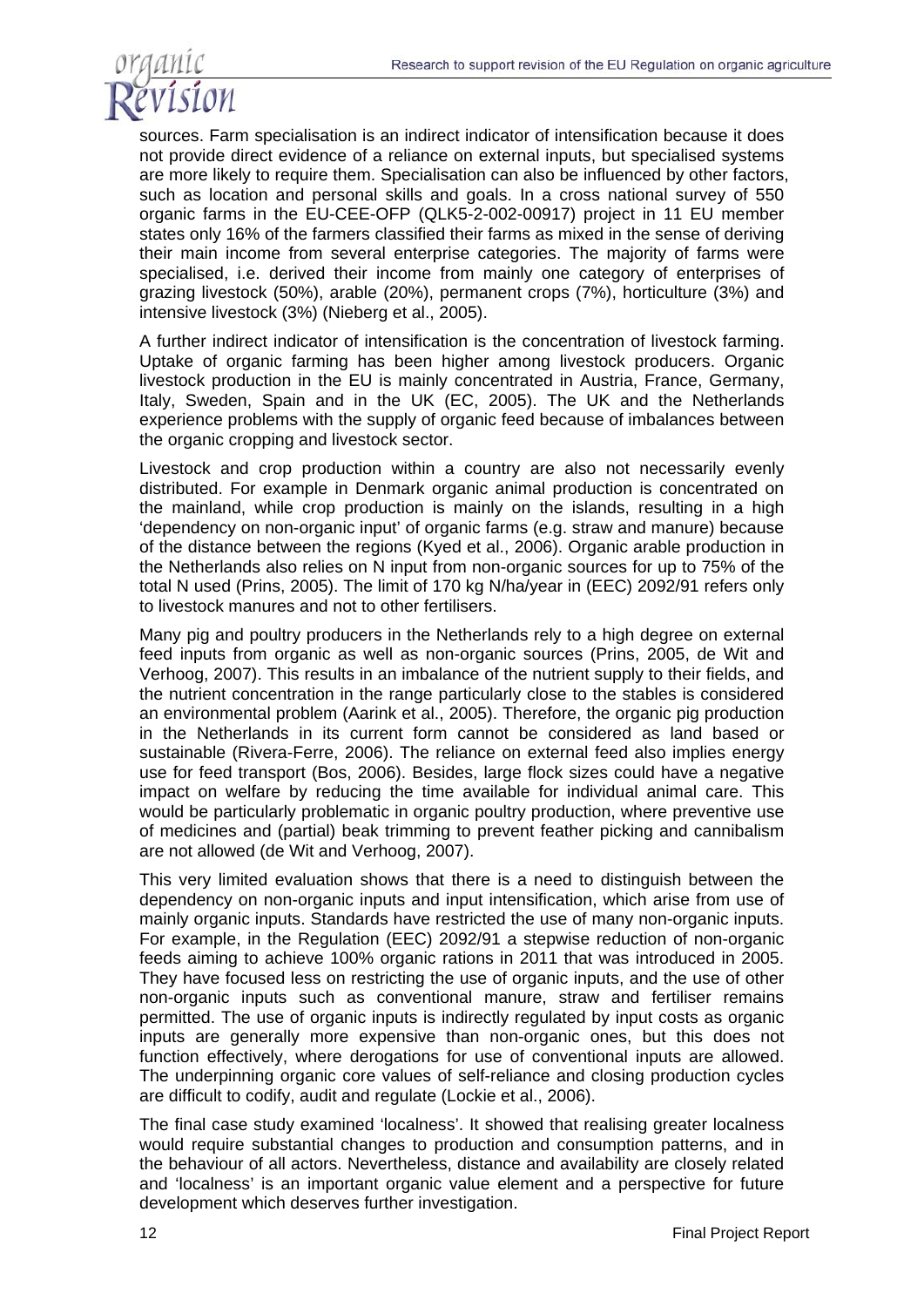

## **2.5 Procedural issues of integrating values**

The organic agriculture movement is by tradition value based: values are at the very core and influence both the thinking (theory) and the action (practice), but there is no shared single understanding of how to realise the core values in practice. Like all values they are *per se* ambiguous and require interpretation.

The value base of organic farming does not only extend to the way food is produced but also to the way decisions on organic standards are taken. The organic movement has a tradition of dealing with different value interpretations in a constructive manner: fairness, respect and participation are considered important.

The project therefore also considered procedural issues in relation to integrating basic organic values in standards and in particular in the revision of the Regulation (EEC) 2092/91 on organic production in relation to:

- general rules for decision-making,
- a normative reconstruction of the value base in the specific structure of the regulation (or standard), and
- developing the detailed implementing rules (the Annexes of the EU regulation) that require further interpretation of the value base.

All three are important in relation to the ongoing revision process of the EU Regulation and have relevance to the private sector.

#### *General rules for decision-making*

It is important to find a model for decision-making that is coherent with the traditions of organic agriculture i.e. aiming at broad participation, respect and democracy. Deliberative democracy or discourse ethics is relevant because it presents certain procedural rules for a democratic process in order to arrive at an ethically justified decision, rather than following certain ethical principles (Benhabib, 1996, Habermas, 1983, Habermas, 1991, Gutmann and Thompson, 1996) and could be applied to value harmonisation as well as integration into rules and regulations.

Röcklinsberg (2006) suggested five important elements of ethical dialogues in a participative and deliberative democratic process: 1) equal respect for each discussion partner, 2) respect for arguments and emotions, 3) context sensitivity, 4) developing a common understanding, and 5) relating theory (values) to practice. In addition, core values or organic agriculture should be considered in order to mirror essential organic perspectives.

This model implies that it is necessary to communicate more widely concerning the principles of organic agriculture and to develop a common understanding by reflecting more widely how the differences in conditions and in practices of organic farming across Europe interact with shared principles. Organic stakeholders' experience and expertise is necessary to relate values to practice, and to evaluate the feasibility of any proposed new rule.

#### *Normative reconstruction of the value base in the structure of the regulation*

Ethical values will function most effectively in regulations, if they are stated in one place where they can easily be identified. This is largely realised in the text of the new Council Regulation (EC) 834/2007, where most values are mentioned in the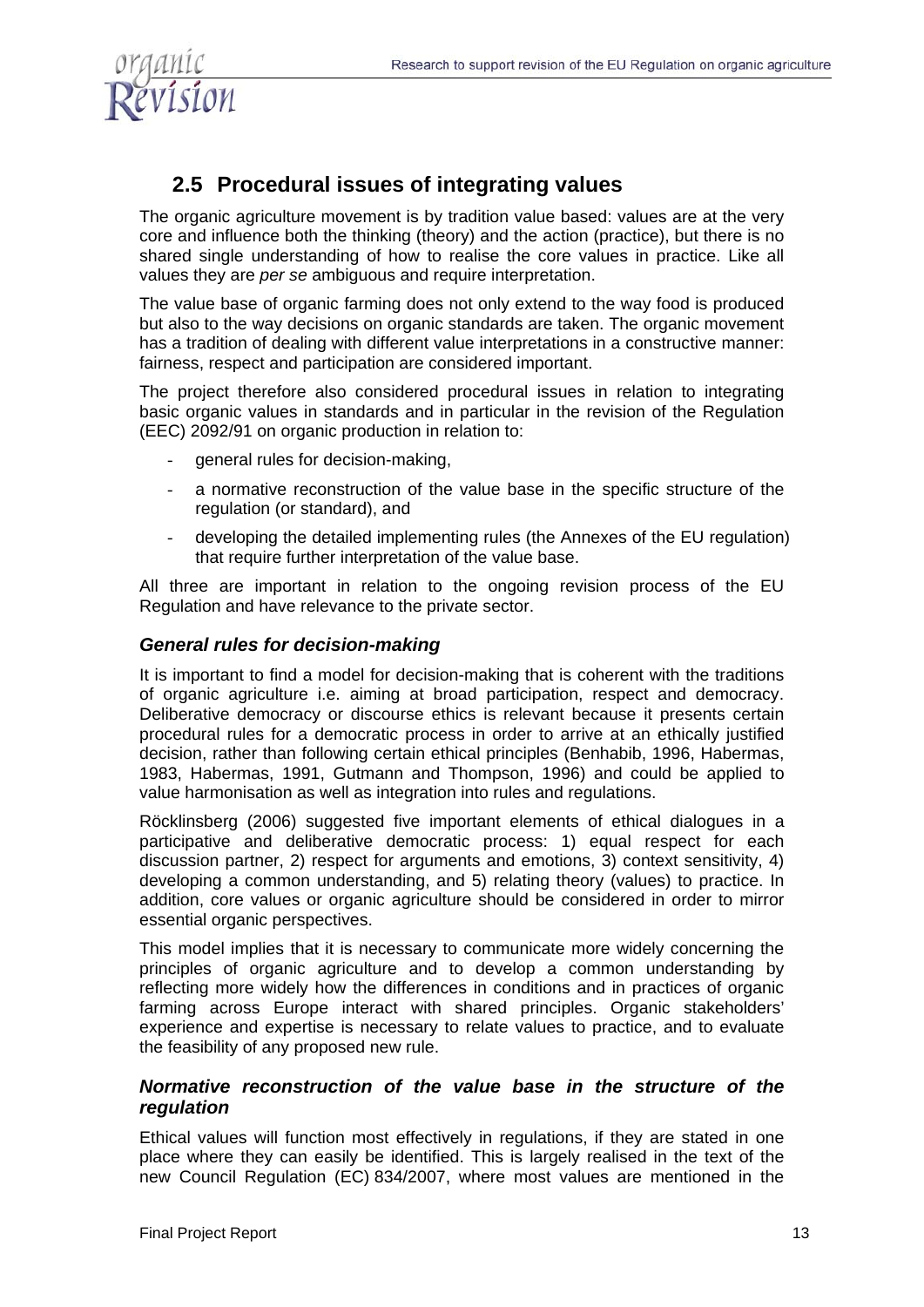

Articles 1-7 (Objectives and Principles), but there is a need for interpretation as to how these core values are to act in the structure of the regulation.

Regulation (EC) 834/2007 has a hierarchical structure, where aims, objectives and general principles and specific principles provide the basis for rules and for all other decisions on a more detailed level (see Figure 2-2). A deliberative procedure would offer important tools for a normative reconstruction to determine at which level a certain value element is important. Involving affected stakeholders could improve the coherence of the integration of core values in the regulation and contribute to context sensitivity and to coherence between theory/values and practice.



Source: Padel et al. (2007)

#### **Figure 2-2 The pyramid structure of Regulation (EC) 834/2007**

#### *Procedure for developing the detailed implementing rules*

The present decision-making structure in relation to the adoption of European Council Regulations related to Agriculture (like (EC) 834/2007) involves the European Commission and the Council of Ministers (of the Member States). Furthermore the opinion of the European Parliament has to be heard. Decisions on the implementing rules of Regulation (EC) 834/2007 (based on the Annexes of (EEC) 2092/91) are taken by the Commission assisted by a regulatory committee (Article 34). This will be similar to the Standing Committee on Organic Farming (SCOF under Article 14 of Regulation 2092/91) consisting of the national experts of the national ministries. The Commission can also seek the advice of an Advisory Group on Organic Farming. The current decision-making structure lacks transparency and participation from stakeholders such as organic organisations.

The decision-making structure should facilitate a coherent interpretation of the objectives and principles for the development of the implementing rules. Apart from the procedural traits mentioned here, the report by Padel et al. (2007) recommends that the Commission should consult affected stakeholders and involve the Expert Panel mentioned in the European Action Plan for Organic Food and Farming<sup>7</sup> in the

 $<sup>7</sup>$  EC COM (2004) Action 11 of the European Action Plan for Organic Food and Farming.</sup> Communication from the Commission [COM(2004) 415 final]. Commission of the European Communities. Brussels.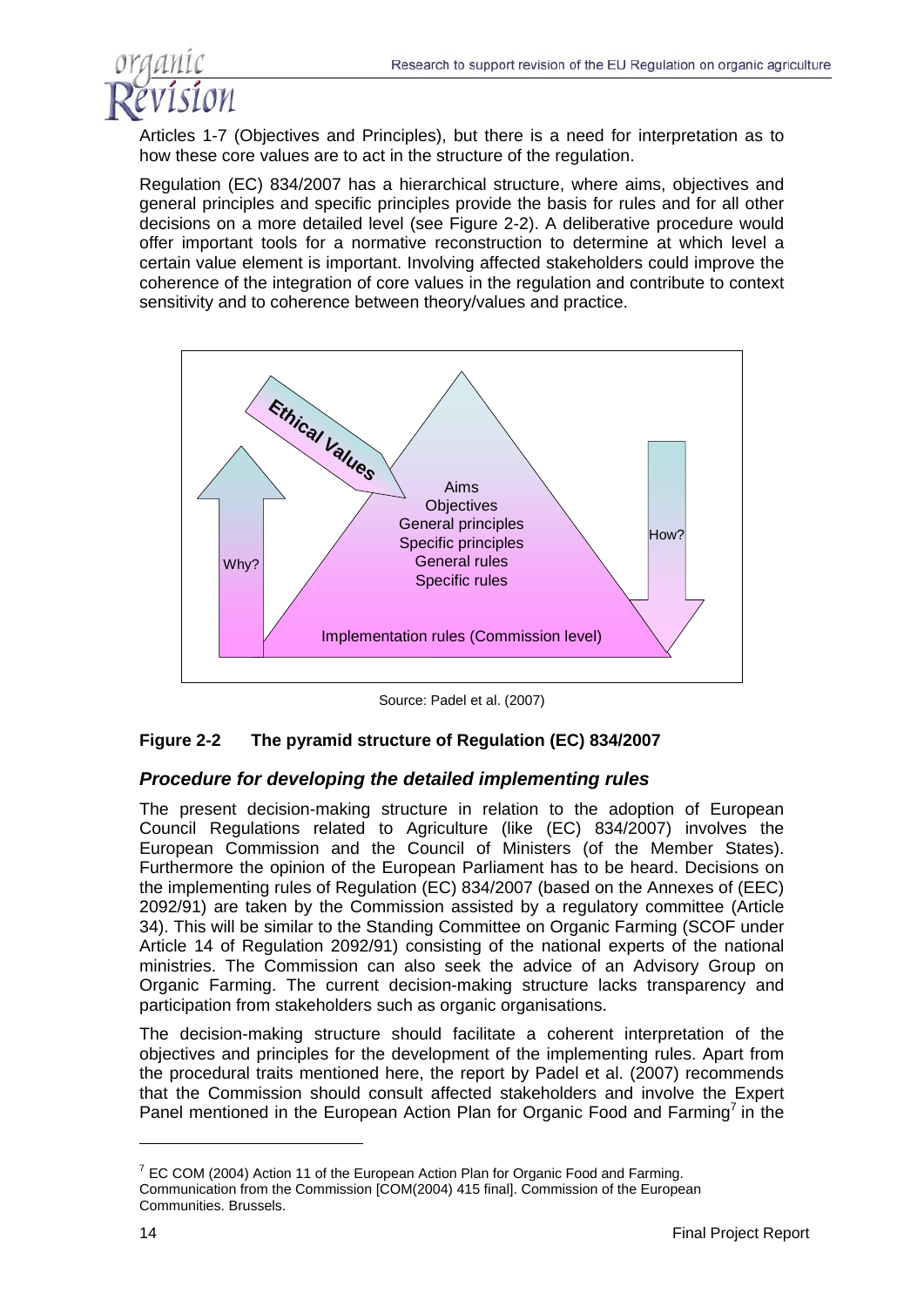

development of the implementing rules. This could help identifying potential value conflicts before the rules become law. One of the tasks of such an expert panel should be to consider the coherence in the interpretation of the objectives and principles.

## **2.6 Conclusions**

The specific objective of identifying the basic ethical values and value differences of organic agriculture in Europe and develop a procedure how these can be integrated into regulations and standards were achieved. The core values of organic agriculture were identified from the literature (included in D 2.3) and through stakeholder consultation (D 2.1) and a report setting out a procedure and recommendations was produced (D 2.3).

### *Basic ethical values of organic agriculture*

Organic farming is an ethical value based system and the value-driven nature is one of the defining characteristics of this approach to agriculture. Organic standards and regulations implement the ethical values: the producer promises follow the practises based on values that are set out in an organic standard or regulation, and the consumer receives a guarantee on what they can expect from an organic product. This process is mediated by the certification bodies, many of which are private organisations.

Various organic stakeholders have value expectations that are not necessarily identical (Alrøe and Noe, 2008) but some common ethical core values can be identified. There is concern that some of these core ethical values of organic farming are forgotten with the increasing competition in a growing, global and more anonymous market, because they are not covered by the governmental standards that follow the Regulation (EEC) 2092/91.

Harmonisation of the rules in regulations should be based on harmonisation of the ethical values behind the rules and on developing of a common interpretation of the core value basis. Referring to an ethical value base accepted by the stakeholders is likely to increase the acceptance of the EU Regulation on organic production, strengthen consumer confidence, assist in the implementation of flexibility and provide room for self-regulation in the organic sector.

The core value base of organic agriculture can be described by referring to four IFOAM Principles of Organic Agriculture (POA) of Health, Ecology, Fairness and Care. The POA are well founded in the literature, and there is much common ground between them and the values of stakeholders. The POA also have been accepted by the organic movement organisations that are members of IFOAM.

The four Principles of Organic Agriculture of Health, Ecology, Fairness and Care act together, and encompass the integrative values sustainability, naturalness and systems thinking. For further analysis and comparison with standards and regulations it is helpful to refer to the value elements that contribute to each principle (see Figure 2-1).

Under the current European Regulation (EEC) 2092/91 with the available derogations, it is possible for organic producers to rely largely on external inputs. Arable and horticultural holdings rely on non-organic (conventional) fertiliser input, pig and poultry producers rely on both organic and conventional feed materials. Both practises contradict some of the agro-ecological systems approach, aiming for closed cycles (i.e. greater resource use self sufficiency), land-related animal production, as well as environmental protection, food quality and animal health and welfare. The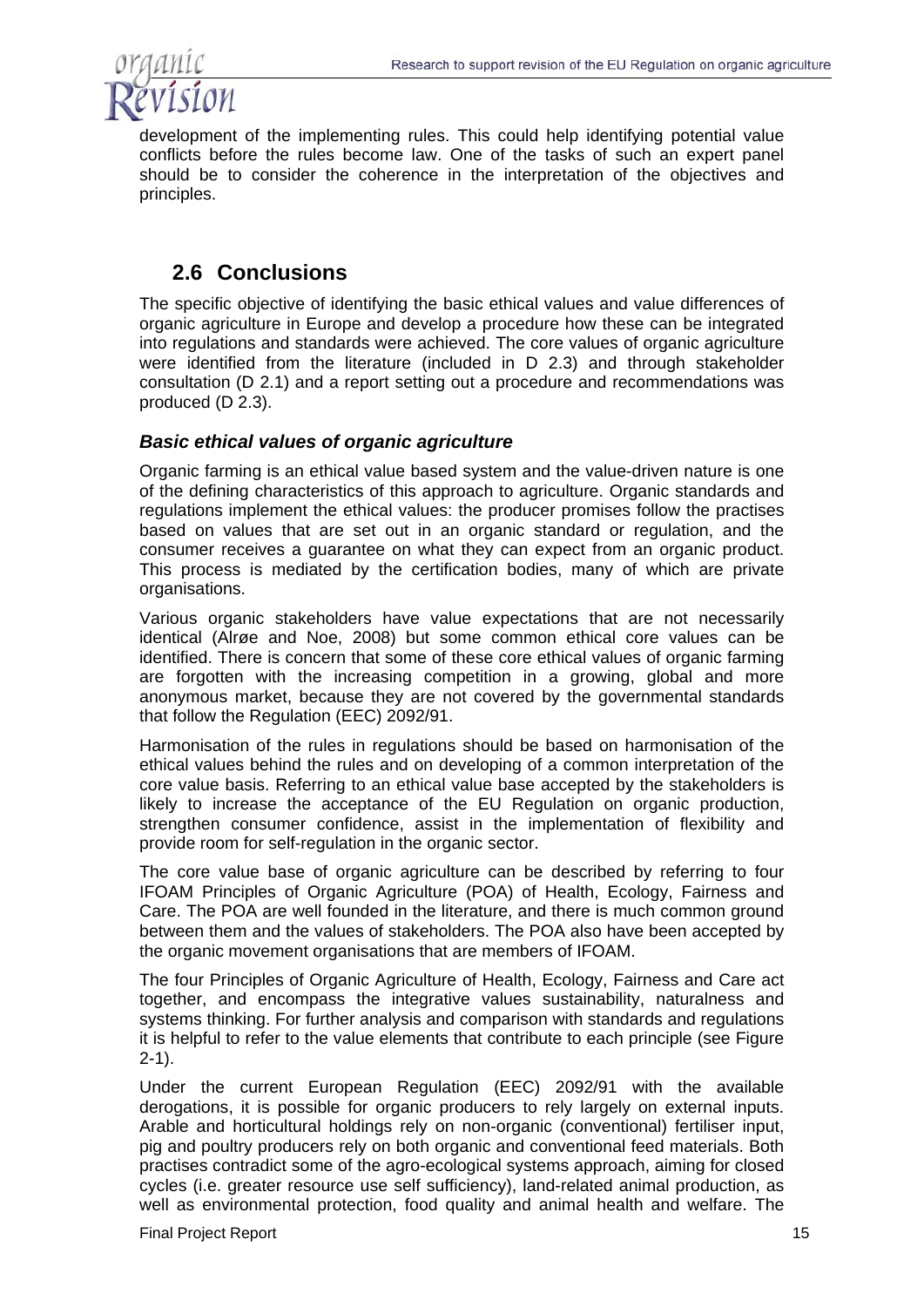

current regulation with its derogations does not strengthen the functional integrity of organic farming systems, which is closely related to distance.

A comparison of regulatory definitions (including the Regulation (EEC) 2092/91) with the organic core values shows that most regulations refer to elements of the IFOAM Principles of Health and Ecology, whereas Fairness and Care are less well represented (see also Section 3.2). Most standards and certification systems do not consider the whole value base, some organic core values (in particular the ecological systems approach and social values) are less widely implemented because they are more difficult to codify and audit. This does, however, not imply that they are less important to the organic sector. In particular, social values are central to the selfunderstanding and mirror the ideals of organic farming as contributing to a more sustainable, healthy and fair world that cares for its inhabitants.

In the process of revision of the Regulation (EEC) 2092/91 the European Unions has considered the core values of organic agriculture (as described in the POA). The newly adopted Regulation (EC) 834/2007 on organic production and labelling published in July 2007 will come into force in January 2009. This regulation makes reference to value elements of all four principles of Health, Ecology, Fairness and Care, but for some it is less far reaching than the POA.

The objectives and principles in the new regulation reflect better the 'movements' own value consensus in most areas, with the one exception of social values. Taking the values expressed in the objectives and principles of the new Regulation seriously implies that these are explicated in the detailed production rules (or Annexes) that remain to be revised.

It is the stated intention of the European Commission to transfer the technical content of the Annexes of Regulation (EEC) 2092/91 largely unchanged into the new framework. This intention could lead to contradictions between the objectives and principles of the new regulation and the implementing rules. The text of the new European Council Regulation (EC) 834/2007 refers to several values that would provide the basis for working towards balanced agro-ecological systems and for limiting the input intensification of organic farming in Europe, such as:

- Recital (11): *Organic farming should primarily rely on renewable resources within locally organised agricultural systems. In order to minimise the use of nonrenewable resources, wastes and by-products of plant and animal origin should be recycled to return nutrients to the land.*
- Article 4: *Organic production shall be based on the following principles: a) the appropriate design and management of biological processes based on ecological systems using natural resources which are internal to the system*  [and] *b)* the restriction of the use of external inputs.

It is likely that limiting the use of external inputs and strengthening the systems approach would contribute to greater harmonisation between the value expectations of various stakeholders and the guarantee systems based on the Regulation, national rules and standards, and the inspection system. This would address many concerns expressed in the 'conventionalisation' hypothesis and by the organic sector.

There is limited experience within the organic sector in setting standards for some of the social values, such as fairness, equity and responsibility. The private sector could have an important role as a forerunner in developing standards on how these values can be codified and audited before they are taken up by the national and international authorities. A summary of recommendation arising from this work is included in Sections 6.1 to 6.3).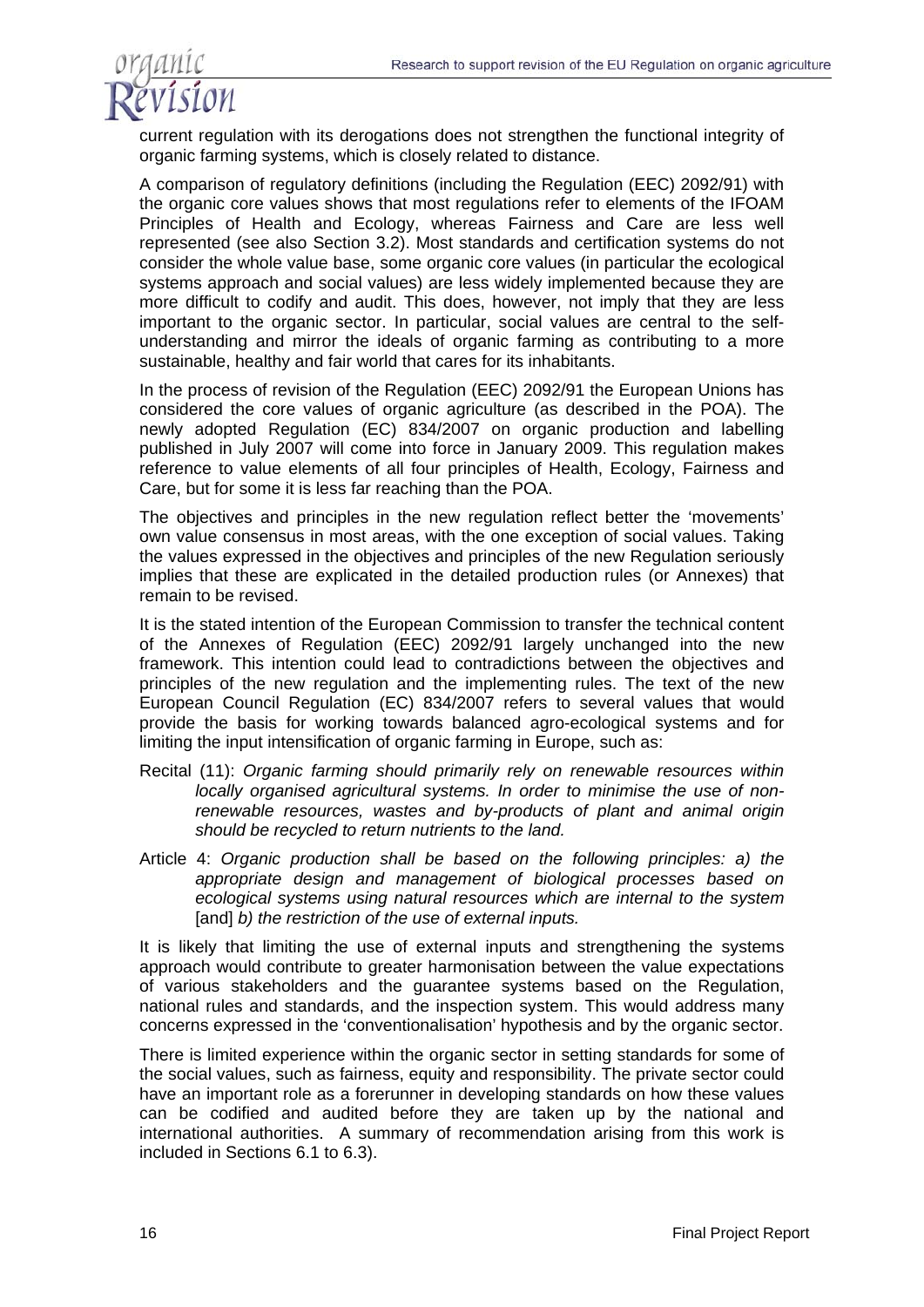

### *Procedural issues in relation to the integration of ethical values in organic standards and regulations*

Including ethical values in the context of a regulation implies to consider procedural issues, because there is no single unambiguous interpretation for many of the organic core values which makes the implementation of certain core values at various levels difficult.

When ethical values are integrated in the context of both private standards and governmental regulations, greatest possible openness should be adopted. The interpretation of values requires the transition from a theoretical statement to specific rules for practical action. Changes to the rules have impact on many stakeholders.

The ongoing revision of the regulation of organic production in Europe has the aim of improving the transparency by including principles on organic agriculture in the regulation, as well as to reduce bureaucracy, and to maintain and enhance the integrity of organic food. The pyramid structure of the new Regulation (EC) 834/2007 mirrors an 'organic perspective' in so far, as in both cases values and principles are the point of departure for all other decisions on a more detailed level by making broad values operational for relevant sections of the rules.

Some core ethical values of organic agriculture have been expressed as objectives and principles at the top of the pyramid structure of the new regulation. It is necessary to develop coherent interpretation for each of the core values for the more detailed rules, and to develop decision-making structures that safeguard such a coherent interpretation. This corresponds with procedural ethics, stressing the importance of the process (the ideal procedure) to arrive at a 'morally' right answer as well as moral values.

Stakeholders should be involved and their feedback should be considered in the setting of standards to improve the acceptance of a harmonised value basis. There is a need to strengthen the consultation and participation of representative stakeholders in the decision-making concerning the (EC) 834/2007 and the implementing rules which are to be drafted before 2009, when it enters into force.

The model of participative and deliberative democracy is suited to processes of the interpretation of ethical values and should be adopted when formulating standards. Many decision-making procedures in relation to standard setting in the organic movement already follow a participative and deliberative model of democracy. From the very beginning, both content and the form of discussion are taken into consideration. Five elements are particularly important in participative and deliberative democracy processes:

- respect for the discussion partners,
- respect for arguments and emotions,
- context sensitivity,
- a common understanding, and
- relating the theory (values) to practice (Röcklinsberg, 2006).

To achieve context sensitivity and develop a common understanding all stakeholders should at first be given equal opportunity to state their value basis separately.

It is necessary to communicate widely about the shared value base of organic agriculture and about how differences in practices of organic farmers across Europe (for example in relation to input use) relate to certain core values, so that theory and practice can be related to each other in a judgement of a suggested regulation, i.e. in the interpretation of the ethical values and rules in a certain situation.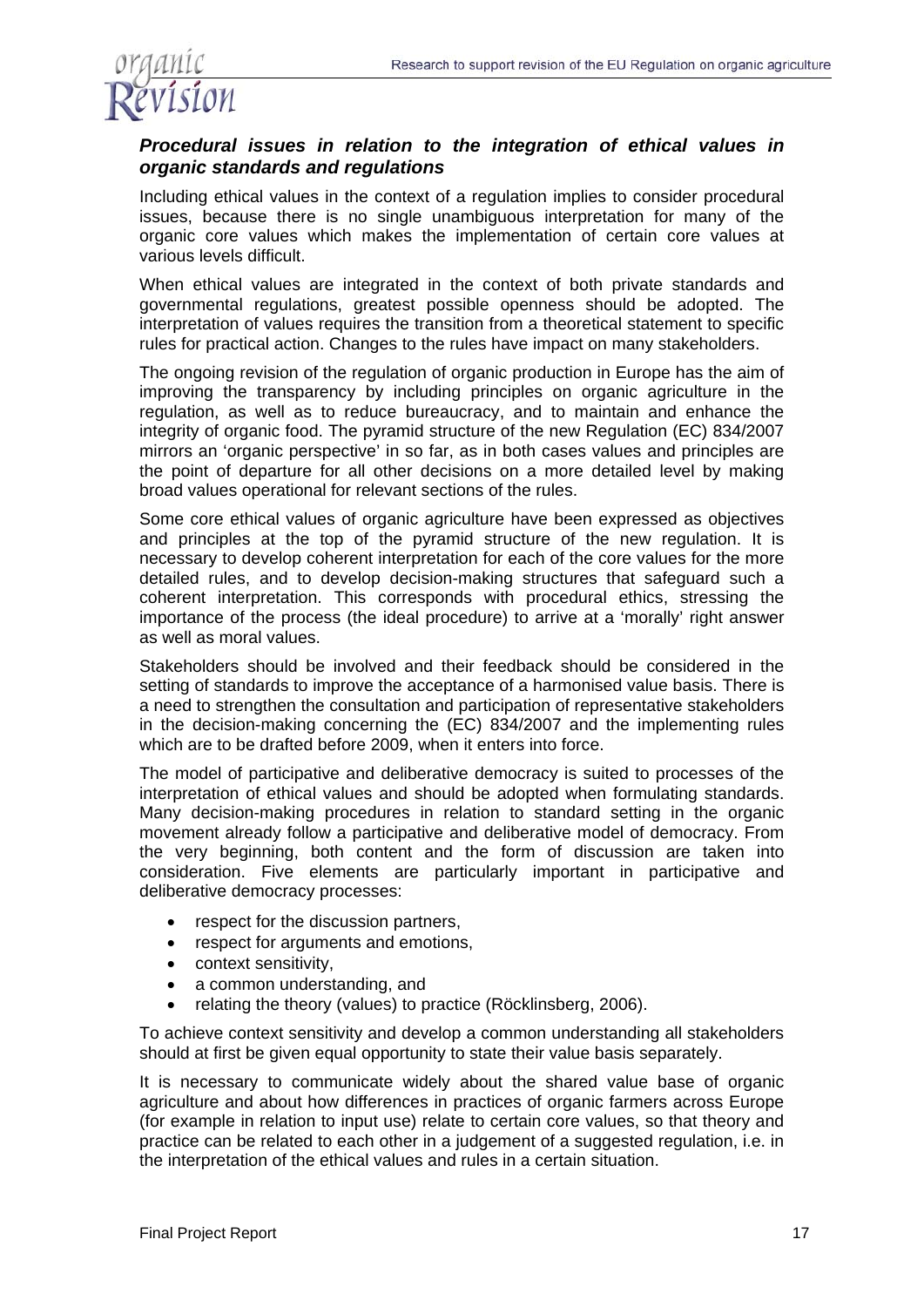

Such a deliberative decision-making model is particularly suited in handling potential conflicts between ethical core values, for example between animal welfare and the environment, to allow regional flexibility and to determine the details of the rules. Conflicts can occur at different levels, the value level (i.e. interpretation or definitions, formulated aims, objectives and principles), the implementation level, or a disagreement with a certain part of regulation. To resolve such conflicts it is necessary to determine at what level the value conflicts occur, and which value(s) are affected. In the next stage the explicit and implicit consequences of implementing a certain interpretation of a value should be identified. A summary of recommendation arising from this work is included in Section 6.1.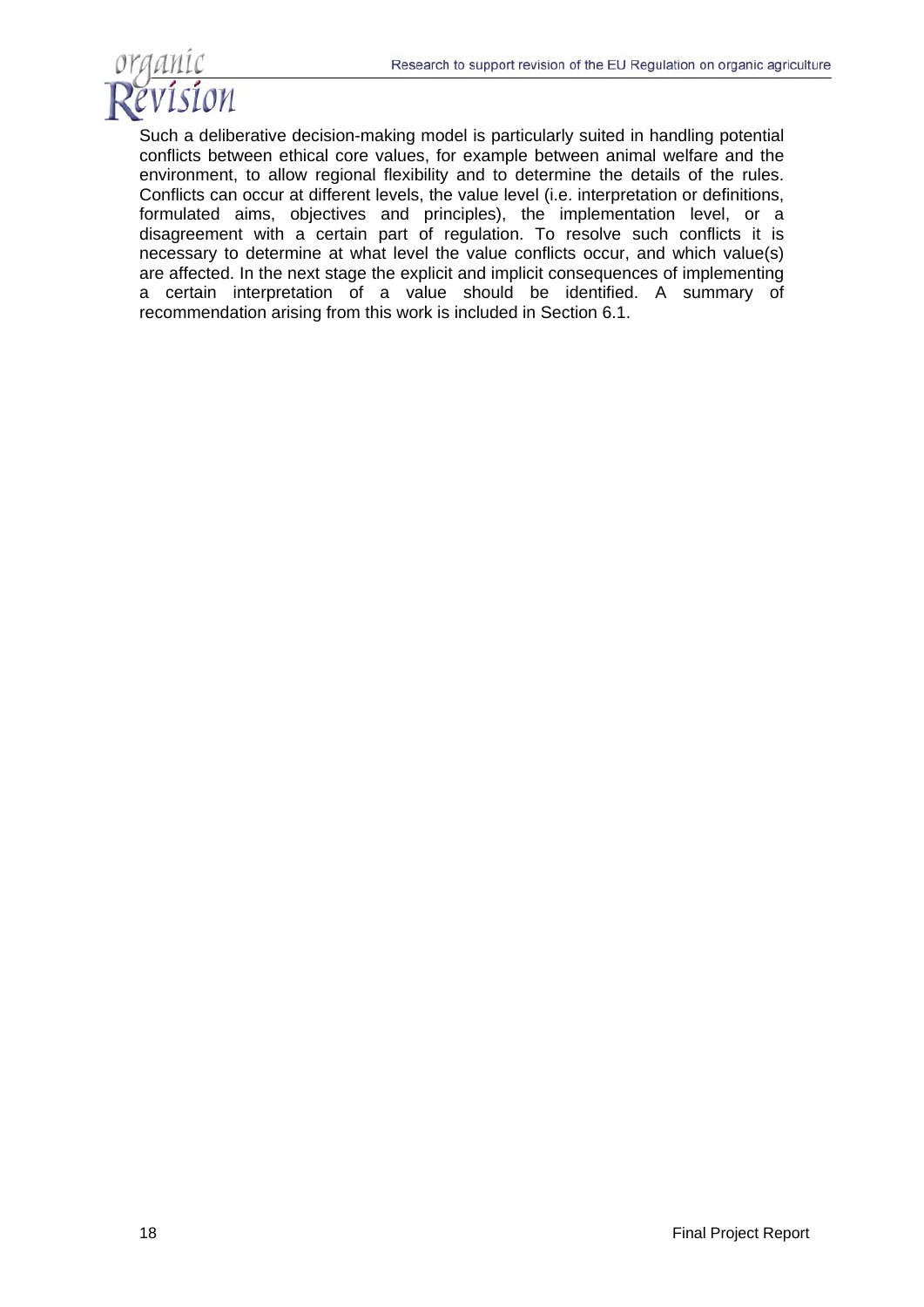

# **3 Differences in implementation of Regulation (EEC) 2092/91 (WP3)**

## **3.1 Approach**

Specific objectives of this work were:

- to develop a web-based database of differences in organic standards in relation to Regulation (EEC) 2092/91 that can be used by stakeholders and policy makers, and that can be kept updated by the different Member States and inspection bodies (D 3.1).
- to analyse whether the selected organic standards comply with the EU regulation in the area of general provisions and crop production, and for which requirements the standards set higher levels of regulation on animal production and to identify specific areas in the standards where revisions in terms of harmonisation, regionalisation or simplification may be implemented in Regulation (EEC) 2092/91 and national standards, taking into account the basic ethical values (D 3.2).

A database was developed for the analysis of differences between various standards and Regulation (EEC) 2092/91 in close collaboration with the Commission, building on experiences with the existing Organic E-prints self archiving database (http://www.orgprints.org) and software that is used by DARFCOF. The database is hosted by DARCOF and allows for decentralised web-based updating so that Member States and inspection bodies could take responsibility for the accuracy and updating of items relating to their standards.

Project partners and national standard experts were responsible to upload international and national regulations and standards plus the differences compared to the (EEC) 2092/91. The project partners covered AT, CH, DK, IT, NL and UK. National experts from the IFOAM EU group were recruited for covering of CZ, ES, FI, FR, NO, SE, Sl and PL. FiBL further uploaded the following international standards: the Codex Alimentarius Guidelines, the IFOAM Basic Norms and Demeter International plus the Federal Rules of the USA (NOP National Organic Programme). In total, governmental and private standards from 14 European countries, the USA and 3 international world wide standards were entered into the database.

Each uploaded difference consisted of a brief summary of the requirements for the particular area, a description of the difference compared to the (EEC) 2092/91 and a justification for the difference. Each item could be linked to one or more of the 4 principles of organic farming. Implementation and inspection rules which are not available to the public could not be covered.

In the next step, the number of differences in each main area and compliance with the (EEC) 2092/91 was evaluated (Schmid et al., 2007). Based on the justifications for the differences, and other evidence in literature the potential impact on consumers, the risk of trade distortion and conflicts with the organic principles was analysed, and recommendations for harmonisation, simplification or regionalisation of specific area of the (EEC) 2092/91 were given. Harmonisation was defined as a process to amend one standard or a group of standards in order to achieve equivalence among them, based on agreed common principles. Simplification referred to the process of reducing the wording or approach in Regulation (EEC)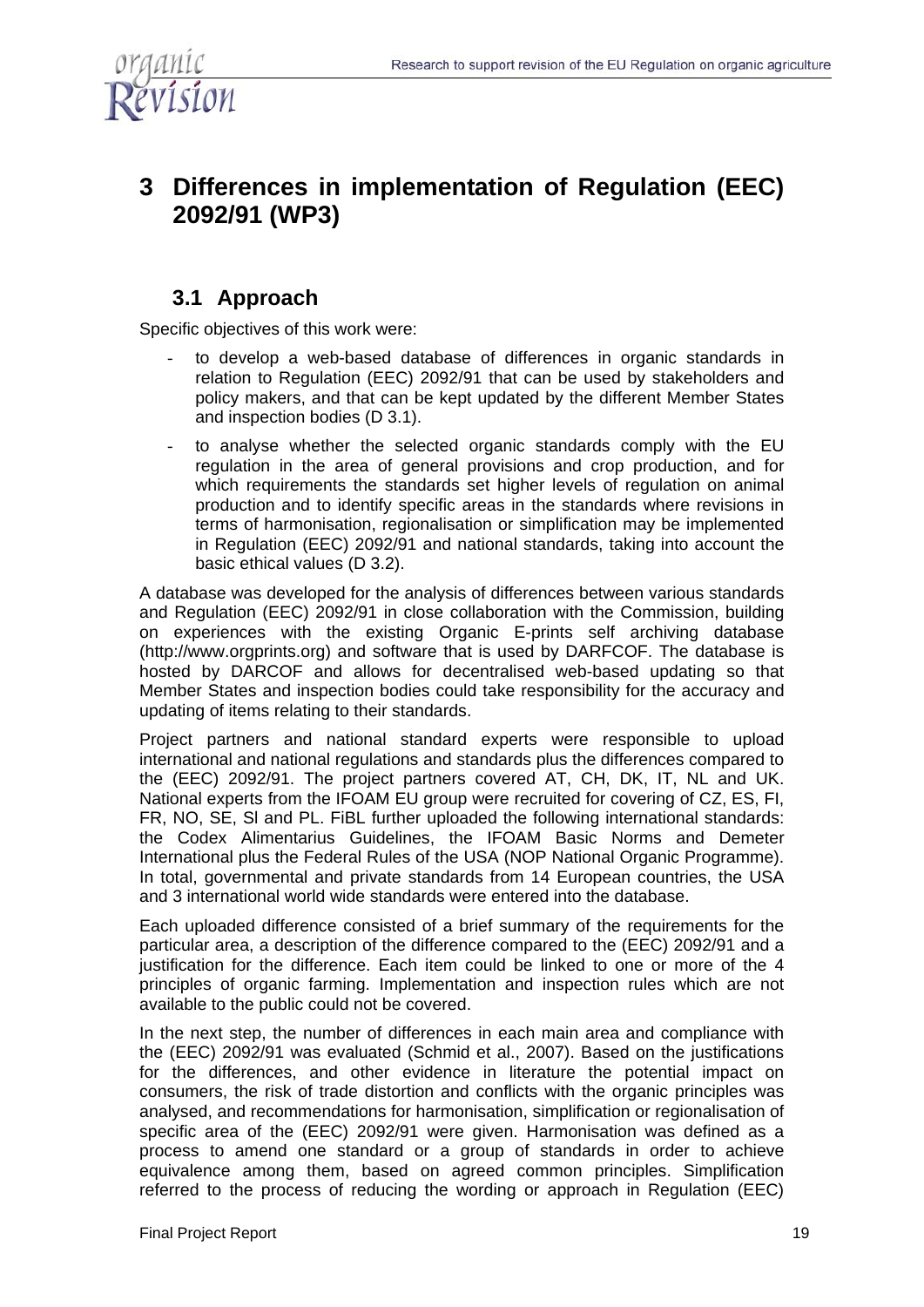

2092/91 and regionalisation referred to the need to consider specific constraints caused by geography, climate, tradition, agriculture structure or governmental regulations and incentives. The analysis also helped to identify ethically problematic areas that were considered as part of the case studies for balancing of the POA (see Section 2.4)

### **3.2 Differences between national public and private standards and the Regulation (EEC) 2092/91**

The analysis of differences between the (EEC) 2092/91 and other international and national organic standards based on expert submissions covered 34 standards from 14 European countries and the USA. In total 714 difference were uploaded (Table 3-1) of which more then 85% were related to Annex I provisions (Rules on production), followed by approximately 10% in relation to Annex II (Permitted substances).

Because Regulation (EEC) 2092/91 is the legal framework for the EU, European national governmental and private standards setters have to follow these rules and cannot be less restrictive. Some national governmental standards, e.g. the Danish, French, and Swiss ones, contain additional requirements based on specific national legislation and policies or due to specific concerns of producers, processors, consumers or the general public. Many national private standards are more detailed than the EU Regulation or the national governmental standards. Many differences (>30) were found in standards from countries that have a long tradition of organic farming such as Austria, Germany, Sweden or the UK. Many standards also include areas not covered by the EU Regulation, such as wine production, aquaculture, care of the environment and non-food production and processing.

| A: EC Council Regulation No. 2092/91                         | 714            | <b>B: Europe</b>   | 619 |
|--------------------------------------------------------------|----------------|--------------------|-----|
| Preamble and principles                                      |                | 5   Austria        | 46  |
| Scope - Art.1-3                                              |                | 5 Czech Republic   | 29  |
| Definitions - Art.4                                          | 1              | Denmark            | 24  |
| Labelling and claims - Art.5                                 |                | 20   Finland       | 24  |
| Rules of production and preparation - Art.6                  |                | 14   France        | 44  |
| Requirements for inclusion of substances in Annex II - Art.7 |                | Germany            | 135 |
| Inspection and certification system - Art.8-9                | 1              | Italy              | 12  |
| Inspection schemes and general enforcement measures -        | 2 <sup>1</sup> | Norway             | 33  |
| Art. 10                                                      |                | Poland             | 8   |
| Import from third countries - Art.11                         |                | Slovenia           | 11  |
| Free movement and administrative provisions - Art.12-16      |                | 3   Spain          | 12  |
| Annex I. Principles of organic production and processing     |                | 619   Sweden       | 66  |
| Annex II. Permitted substances for the production of organic | 69 I           | <b>Switzerland</b> | 70  |
| foods                                                        |                | <b>Netherlands</b> | 26  |
| Annex III - Minimum inspection Requirements/precautionary    |                | $36$   UK          | 78  |
| measures                                                     |                |                    |     |
| Annex IV. - Information to be notified                       | $\mathbf 2$    |                    |     |
| Annex V. Labelling                                           |                |                    |     |
| Annex VI. Processing                                         | 28             |                    |     |
| Annex VII. Maximum numbers of animals per ha                 | 15             |                    |     |
| Annex VIII. Minimum livestock surface areas indoor and       | 22             |                    |     |
| outdoors                                                     |                |                    |     |

#### **Table 3-1: Overview of database submissions (Date: 31st of December 2006)**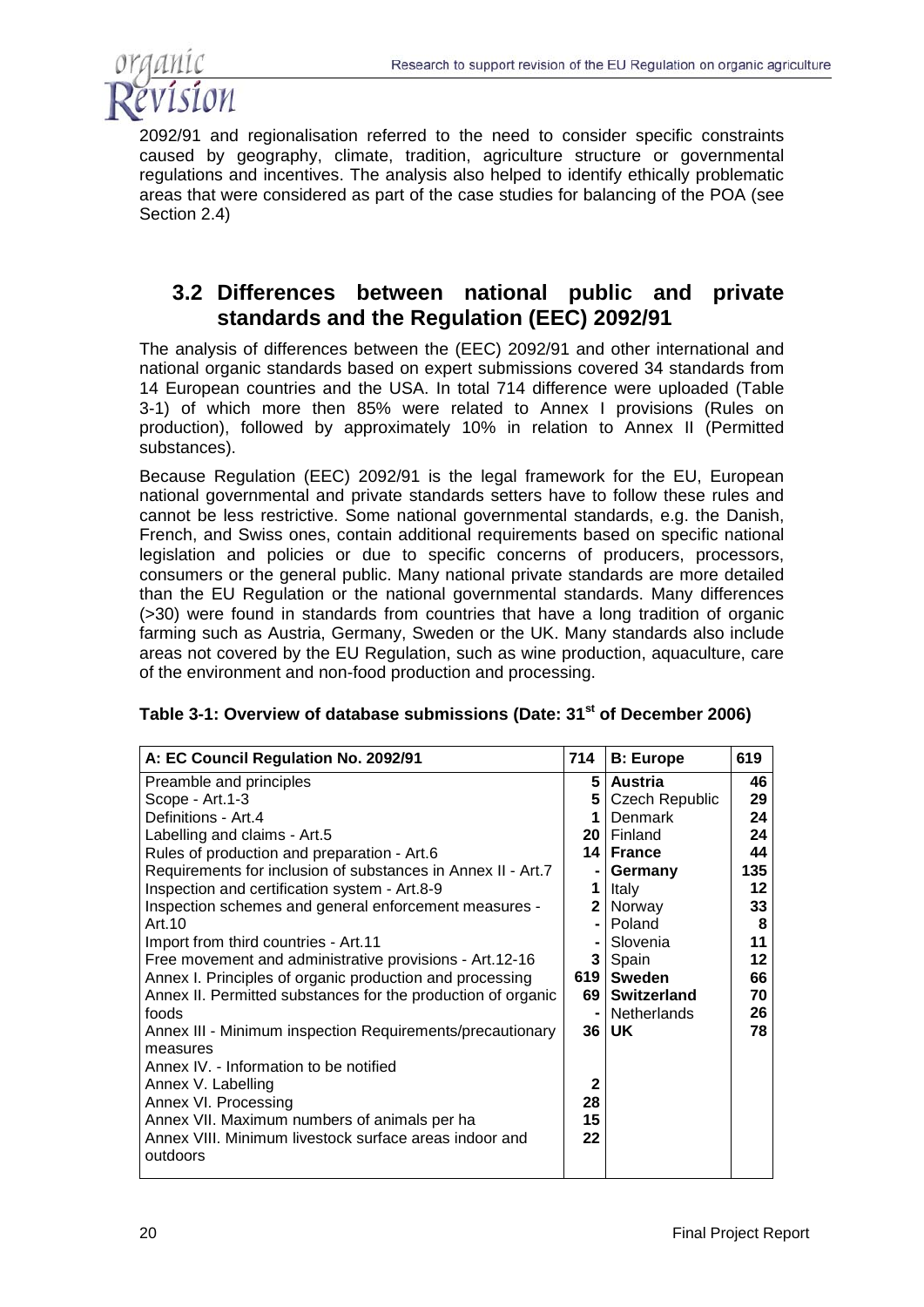

| <b>Main Areas</b>                                     | <b>Description</b>                        | <b>No</b><br>$(n=714)$ | <b>Countries</b><br>$(n=17)$ | <b>Main</b><br>type* | <b>Main justification</b>     |  |  |
|-------------------------------------------------------|-------------------------------------------|------------------------|------------------------------|----------------------|-------------------------------|--|--|
| Main regulation                                       |                                           |                        |                              |                      |                               |  |  |
| Labelling (Art 5)                                     | No 70%-95 category;<br>non-food labelling | 20                     | $\overline{7}$               | P                    | Consumer                      |  |  |
| Seeds and                                             | Database, derogation                      | 12                     | 3                            | P                    | Trade                         |  |  |
| seedlings (Art. 6a)                                   | system;<br>no hybrids in cereals          |                        |                              |                      | Ecology principle             |  |  |
| Annex I A (Crop production)                           |                                           |                        |                              |                      |                               |  |  |
| Fertilising                                           | Intensity;                                | 72                     | 11                           | P                    | Ecology principle             |  |  |
| (IA 2 8 II B)                                         | Manure use;                               |                        |                              | N                    | National legislation          |  |  |
|                                                       | Crop rotation;                            |                        |                              |                      |                               |  |  |
| Conversion of land                                    | Permitted inputs<br>Conversion periods;   | 31<br>37               | 11                           | P                    | Consumer                      |  |  |
| (I A1)                                                | full farm conversion                      |                        |                              | N                    |                               |  |  |
| Pest and disease                                      | Restricted or forbidden                   | 13                     | $\overline{7}$               | P                    | Ecology principle             |  |  |
| control (I A3)                                        | substances;                               |                        |                              | N                    | National legislation          |  |  |
|                                                       | steam sterilisation                       |                        |                              |                      |                               |  |  |
| Collection of wild                                    | More detailed                             | 14                     | $\overline{7}$               | P                    | Ecology principle             |  |  |
| plants (I A4)                                         | requirements                              |                        |                              |                      |                               |  |  |
| Annex I B (Livestock production)<br>Housing and range | Housing,                                  | 76                     | 12                           | P                    | Animal health and             |  |  |
| (IB 8)                                                | outdoor access                            |                        |                              | N                    | welfare                       |  |  |
| (Annex VII)                                           |                                           | 22                     |                              |                      |                               |  |  |
| Animal feeding                                        | Conventional feed;                        | 70                     | 12                           | P                    | Precaution,                   |  |  |
| (I B4)                                                | Roughage;                                 |                        |                              | N                    | Ecology                       |  |  |
|                                                       | Feed additives:                           |                        |                              |                      | Animal welfare                |  |  |
|                                                       | Milk for offspring                        |                        |                              |                      |                               |  |  |
| Livestock                                             | Breeding,                                 | 58                     | 10                           | P<br>N               | Animal welfare                |  |  |
| husbandry (I B6)                                      | Physical operations;<br>Tethering         |                        |                              |                      |                               |  |  |
|                                                       | Transport and                             |                        |                              | T                    |                               |  |  |
|                                                       | slaughter                                 |                        |                              |                      |                               |  |  |
| Conversion of                                         | Conversion periods                        | 40                     | 11                           | P                    |                               |  |  |
| animals (I B2)                                        | Full farm conversion                      |                        |                              | N                    | Credibility                   |  |  |
| Disease prevention                                    | Withholding period                        | 26                     | $\overline{7}$               | P                    | Precaution                    |  |  |
| and veterinary<br>treatment (I B5)                    | <b>Restrictions</b>                       |                        |                              | N                    |                               |  |  |
|                                                       | treatment(antibiotics)                    |                        |                              |                      |                               |  |  |
| Origin of animals (I<br>B3)                           | Origin of animals                         | 15                     | 6                            | P                    | <b>Risk of BSE</b>            |  |  |
| Manure (IB7)                                          | Limiting manure and                       | 24                     | 8                            | P                    | Ecology, closing              |  |  |
| (VII)                                                 | nitrogen application                      | 15                     |                              |                      | nutrient cycles               |  |  |
| <b>Annex VI Processing</b>                            |                                           |                        |                              |                      |                               |  |  |
| Processing                                            | Methods and additives                     | 28                     | 10                           | I, P, N              | Care principle,               |  |  |
|                                                       |                                           |                        |                              |                      | Precaution<br>Consumer health |  |  |
| Areas not covered by Regulation 2092/91               |                                           |                        |                              |                      |                               |  |  |
| Greenhouse and                                        | Use of energy; soil                       | 54                     | 7                            | P                    | Ecology principle             |  |  |
| perennials                                            | coverage, origin of                       |                        |                              |                      |                               |  |  |
|                                                       | stakes                                    |                        |                              |                      |                               |  |  |
| Care of                                               | Ecosystem                                 | 9                      | 4                            | P                    | Ecology principle             |  |  |
| environment                                           | management                                | 13                     |                              | P                    |                               |  |  |
|                                                       | Soil and water<br>conservation            |                        | 8                            |                      | Ecology principle             |  |  |
|                                                       | requirements                              |                        |                              |                      |                               |  |  |
|                                                       | Biodiversity and                          | 16                     | 6                            | P                    | Ecology principle             |  |  |
|                                                       | landscape                                 |                        |                              |                      |                               |  |  |
|                                                       | Contamination                             | 15                     | 8                            | P, N                 | Care principle                |  |  |
| Aquaculture                                           | Specific standards                        | 12                     | 8                            | P                    | Animal welfare                |  |  |

#### **Table 3-2 Analysis of difference between Regulation (EEC) 2092/91 and private, national and international standards**

# P= private standard, I = International; N = National standard

Source: Schmid et al. (2007)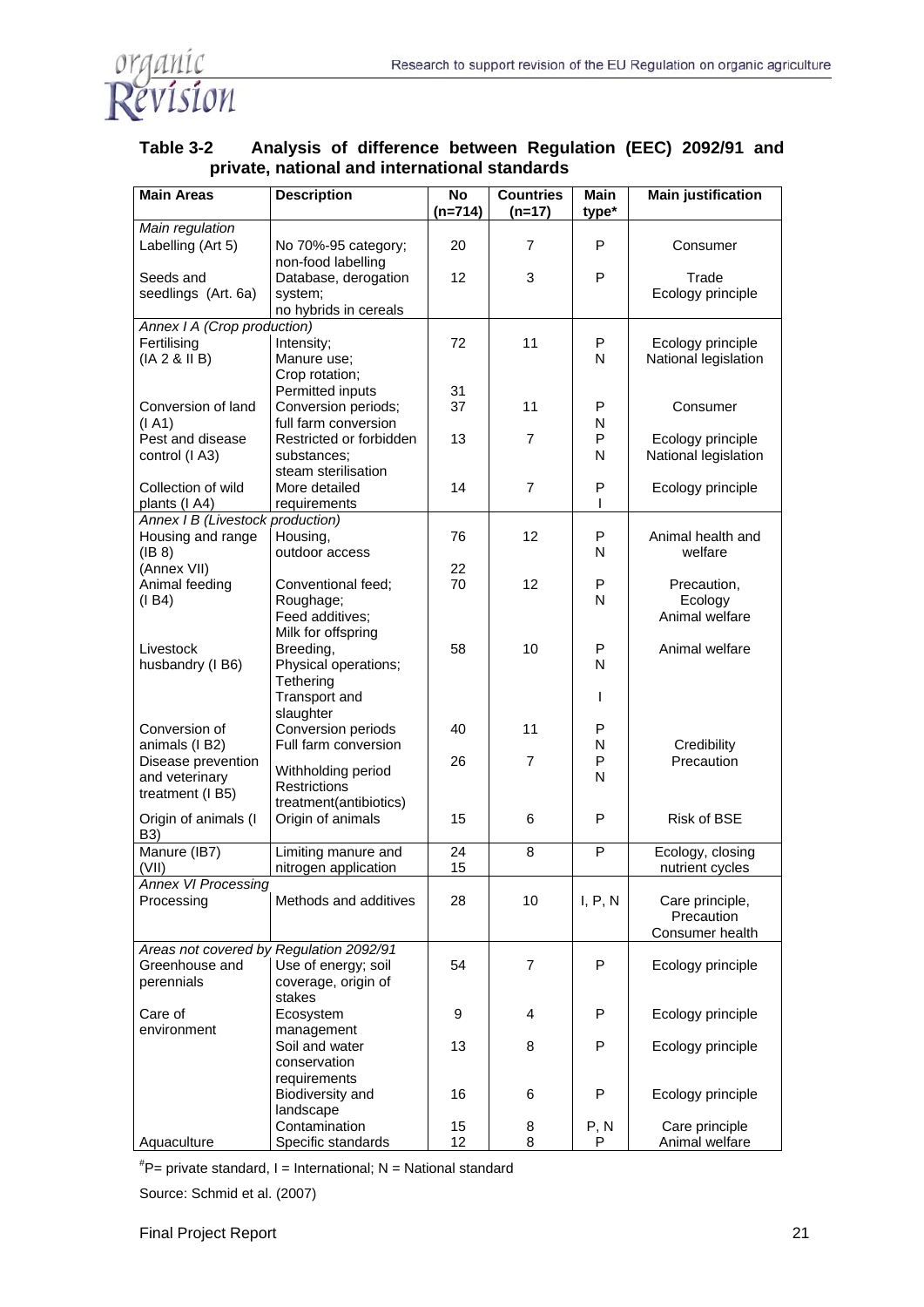

Of the 206 submissions relating to crop production, the highest number covered input use and crop rotation requirements (Table 3-2). The differences referred to fertilisation in general, to permitted fertilisers and soil conditioners and to substances for pest and disease control, as well as to conversion. Of the 294 submissions relating to livestock, most were related to animal housing, feeding, and livestock husbandry. Differences in relation to animal feed cover derogations for conventional feed, roughage requirements, feed additives and milk for offspring. The high number of differences related to livestock housing and husbandry conditions reflects the different structural and climatic conditions and traditions.

A relatively high number of differences in the area of crop production were also recorded in relation to rules for special cropping systems of greenhouses and perennials covering the use of energy, water conservation, soil coverage, and the origin of stakes.

Processing is also an area with a considerable number of differences, in particular relating to specific processing rules and processing inputs. 50 differences referred to protected cropping (greenhouses), 28 to environmental impact and 12 to aquaculture, areas, which are currently not regulated by the (EEC) 2092/91.

A high number of differences also occurred in relation to care of the environment, where recorded differences refer to protection of the environment and eco-systems management, soil and water conservation, bio-diversity and landscape conservation.

A considerable number of differences also relate to issues of conversion, both in relation to the periods required for conversion of land and animals and as concerns the requirement of whole farm conversion.

The differences in the database were related by the standards experts to one or more of the POA. Of the four principles of organic agriculture, most of the submissions were related to the principle of Health (382), with fewer submissions related to the principles of Ecology (269), Fairness (262) and Care (251). Only 4 submissions related to social standards and fair trade.

### **3.3 Conclusions**

The objective to develop a standards database and to compare the organic standards from national governmental and private organisations in Europe with the Regulation (EEC) 2092/91 in order to give recommendations on further harmonisation, of the EU regulation were achieved.

#### *Database development*

A database setting out differences between the (EEC) 2092/91 and governmental and private-sector standards was developed. This is available on the internet under www.organicrules.org. 714 expert submissions covering 34 standards from 14 European countries, the USA and 3 international standards (Codex Alimentarius Guidelines, IFOAM Basic Norms and Demeter International) were uploaded.

The vast majority of differences (over 85%) were related to the provisions of Annex I of Regulation (EEC) 2091/91. The differences mainly refer to the interpretation of technical aspects at the implementation level rather than to different core values. There appears to be a general agreement on which of the core values of organic agriculture are addressed by the standards.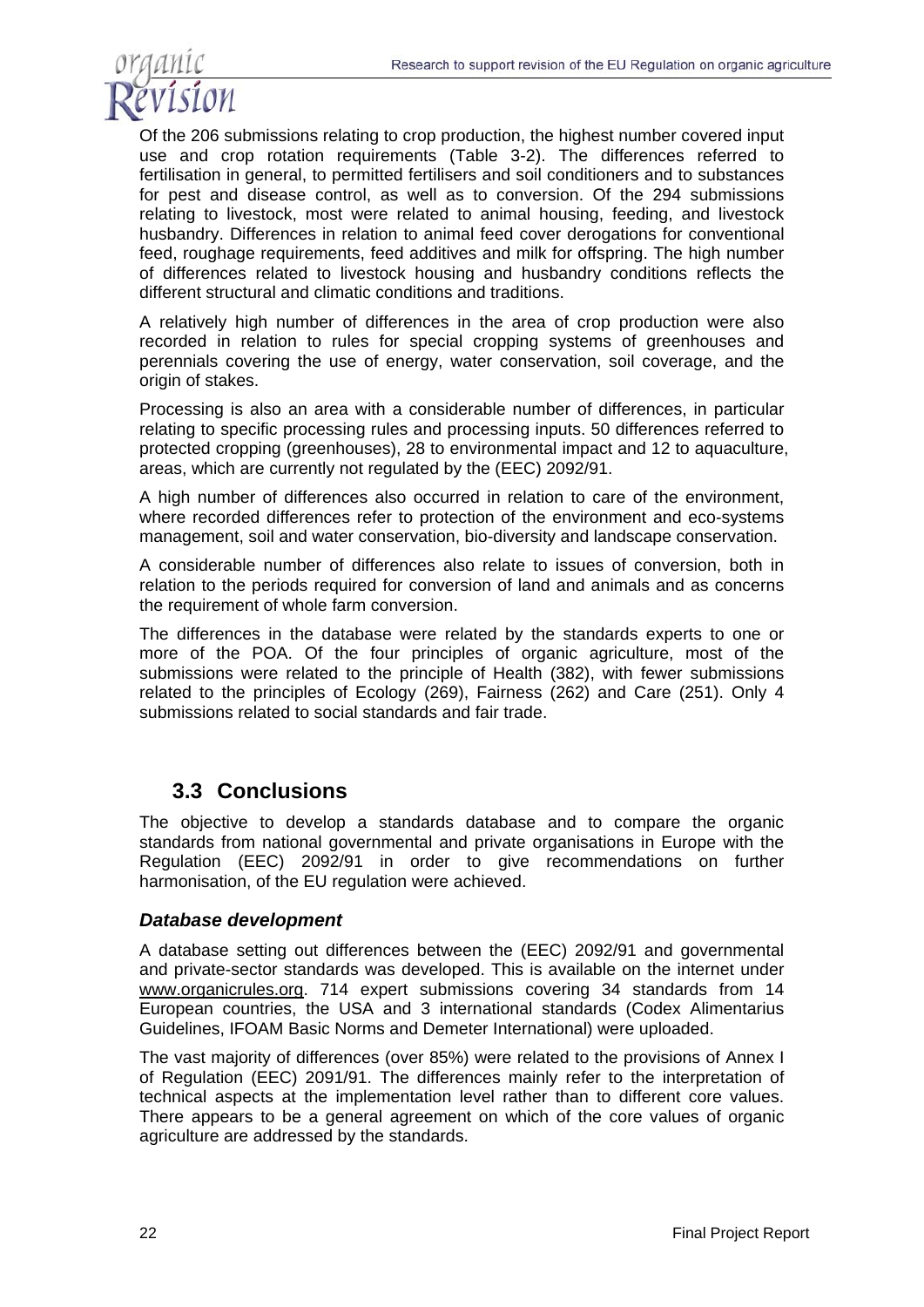

### *Potential areas for harmonisation of provisions in Regulation (EEC) 2092/91*

Regulation (EEC) 2092/91 is the statutory legal framework that member states have to implement. It explicitly allows differences only in relation to livestock production, where indeed a higher number of differences were found than for plant production.

The analysis has shown potential areas for harmonisation of the regulation of organic production at the EU level. Harmonisation of rules should focus on areas that show a high level of differences that are important to consumers, that could distort trade, and/or that could potentially conflict with the core organic values. Many of the national private standards and governmental regulations provide indications on how to handle and reduce derogations and how to set stricter rules, because the requirements have already been implemented successfully in them.

Many recorded differences relate to fertilisation and animal feeding (see Table 3-2) which should be considered for harmonisation. Harmonisation of provisions related to the use of inputs, such as fertilisers, manure and feed, should follow the overall aim of limiting intensification of organic production by the reliance on external (conventional) inputs and of reducing environmental impact. Extending a minimal proportion of feeds, that has to come from the holding to all livestock species (similar or lower than the existing rule of at least 50% for herbivores), would also limit intensification and encourage greater balance between livestock and crop production

Also conversion is an area for potential harmonisation, both concerning the periods required for conversion of land and animals and the requirement of whole farm conversion. The Regulation (EC) 834/2007 simplifies the rules by bringing the main provisions together in one article.

Harmonisation should also aim to introduce common rules in areas not covered by the EU regulation but by many other standards, such as specialist plant production systems, environmental protection and rules for processing. Environmental protection is not considered by the European Regulation, but is an area of high policy relevance and importance to European stakeholders as indicated by the high number of differences.

Simplification of the EU Regulation would be possible by reducing derogations or providing clearer criteria for derogations. However, regional flexibility may be necessary (e.g. for seed and feed where non-availability is documented). The possibility of having different national/regional requirements is envisaged in Article 22 of Regulation (EC) 834/2007.

The area of social values could not be analysed in the database, because only very few national private standards and none of the governmental standards have implemented such values and therefore very few differences were recorded.

Harmonisation of the rules at the EU level should be supported by better communication, more transparency and by research into areas where limited experience with the implementation of the regulations and standards exists. The overall aims of organic agriculture should always be considered when harmonising the rules. A summary of recommendation arising are included in Sections 0 to **Error! Reference source not found.**.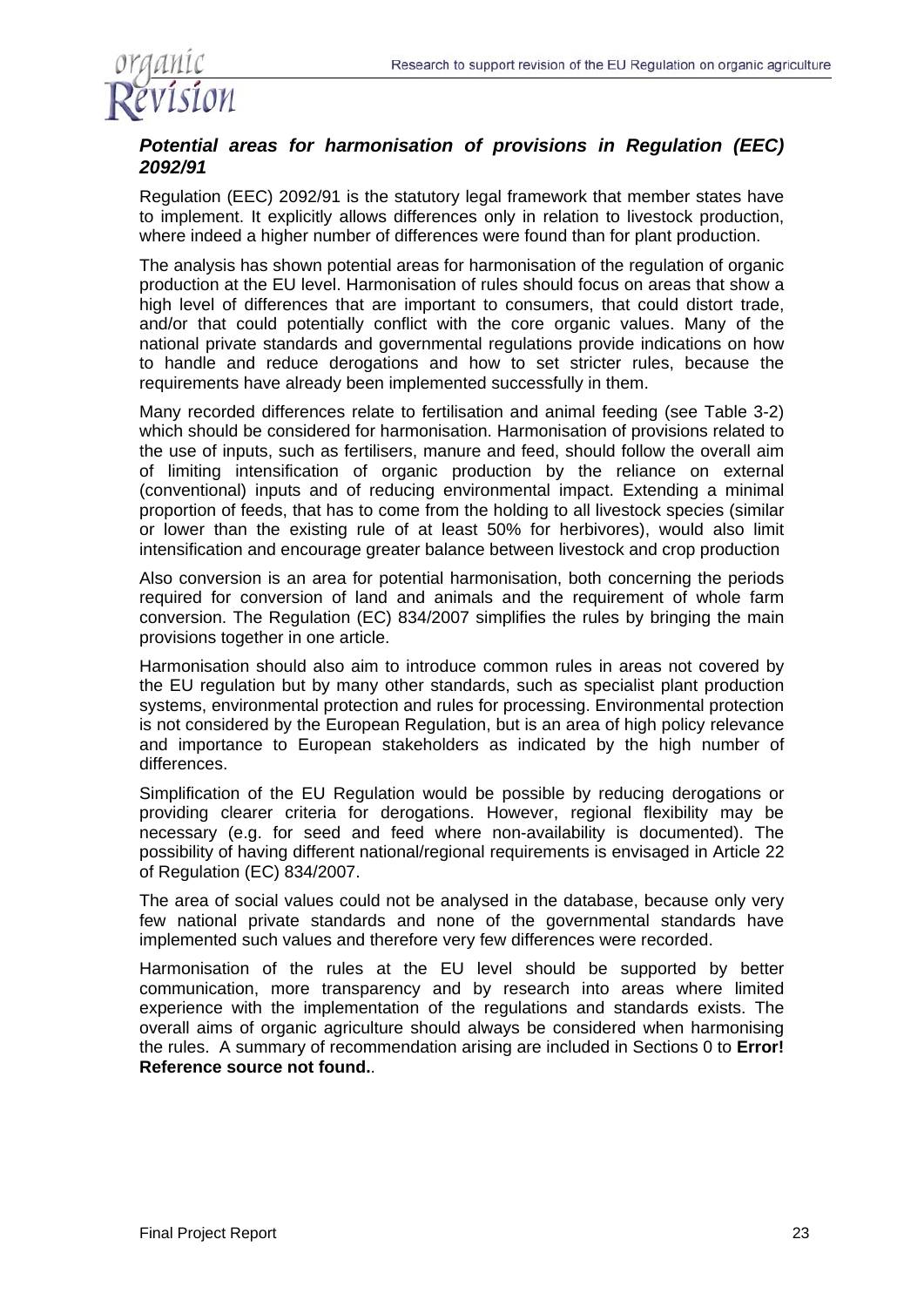

# **4 Reducing the dependency on non-organic inputs in the area of feed (WP4)**

## **4.1 Approach**

The detailed objectives of this work were to provide knowledge on how to achieve 100 % organic rations in diets for organic livestock by

- identifying constraints related to the restrictions in the availability of limiting amino acids for pigs and poultry in relation to animal health, product quality, productivity and economics and evaluating the availability of limiting amino acids, including the various strategies used to deal with the restrictions in different European member and candidate countries (D 4.1);
- developing evaluation criteria for including feed materials in Annex II C and dietary supplements in Annex II D of Regulation (EEC) 2092/91 (D 4.2); and
- developing guidance to operators (D 4.3).

A meta-analysis of literature provided the basis for a detailed report on the implications of the preferred use of home-grown feed and regulatory limitations on the use of non-organic feedstuffs that reduce the availability of high quality protein in the nutrition of mono-gastric animals and restrict the possibilities for adaptation of the protein supply to the specific requirements. The objective of the report was to discuss and assess whether these restrictions in the availability can be compensated for by other means that are in accordance with the principles of organic agriculture. Therefore, it was of special interest to evaluate whether nutritional imbalances encountered in practice might lead to deteriorating product quality, or have negative impact on animal health, animal welfare or environmental impact. The report reviewed literature in relation to the production of broilers, turkeys, laying hens and pigs (D 4.1 (1) by Sundrum et al., 2005).

An overview of the current situation to characterise the availability of protein sources for 100% organic diets for pigs and poultry was produced. The demand and supply of organic concentrate feeds (both cereals and protein sources) was calculated using statistical data from other sources (EUROSTAT and two EU research projects (EU-CEE-OFP: QLK5-2002-00917; OMIARD: QLK5-2000-01124) and expert opinions on feeding of organic livestock. An overview of supply and demand for concentrated feed in organic agriculture in the EU in 2002 to 2004 with a particular focus on protein sources for mono-gastric animals was produced (D 4.2 (2) and update by Padel, 2005b, Padel and Lowman, 2005).

Based on this and other sources on criteria for use of organic inputs, evaluation criteria for Annex II C: Feed materials and Annex II D: Dietary supplements of Regulation (EEC) 2092/91 were developed. The report made reference to the draft text for the total revision of the EU Regulation on organic farming published in December 2005<sup>8</sup>. It considered the principles of organic farming on which the more detailed rules should be based, which have implications on the criteria for which inputs should be permitted in the Annexes (D 4.2 by Sundrum and Padel (2005).

 $\overline{a}$ 

<sup>&</sup>lt;sup>8</sup> Proposal for a Council Decision on Community strategic guidelines for rural development (Programming period 2007–2013). COM (2005) 304 final (5.7.2005). European Commission. Brussels.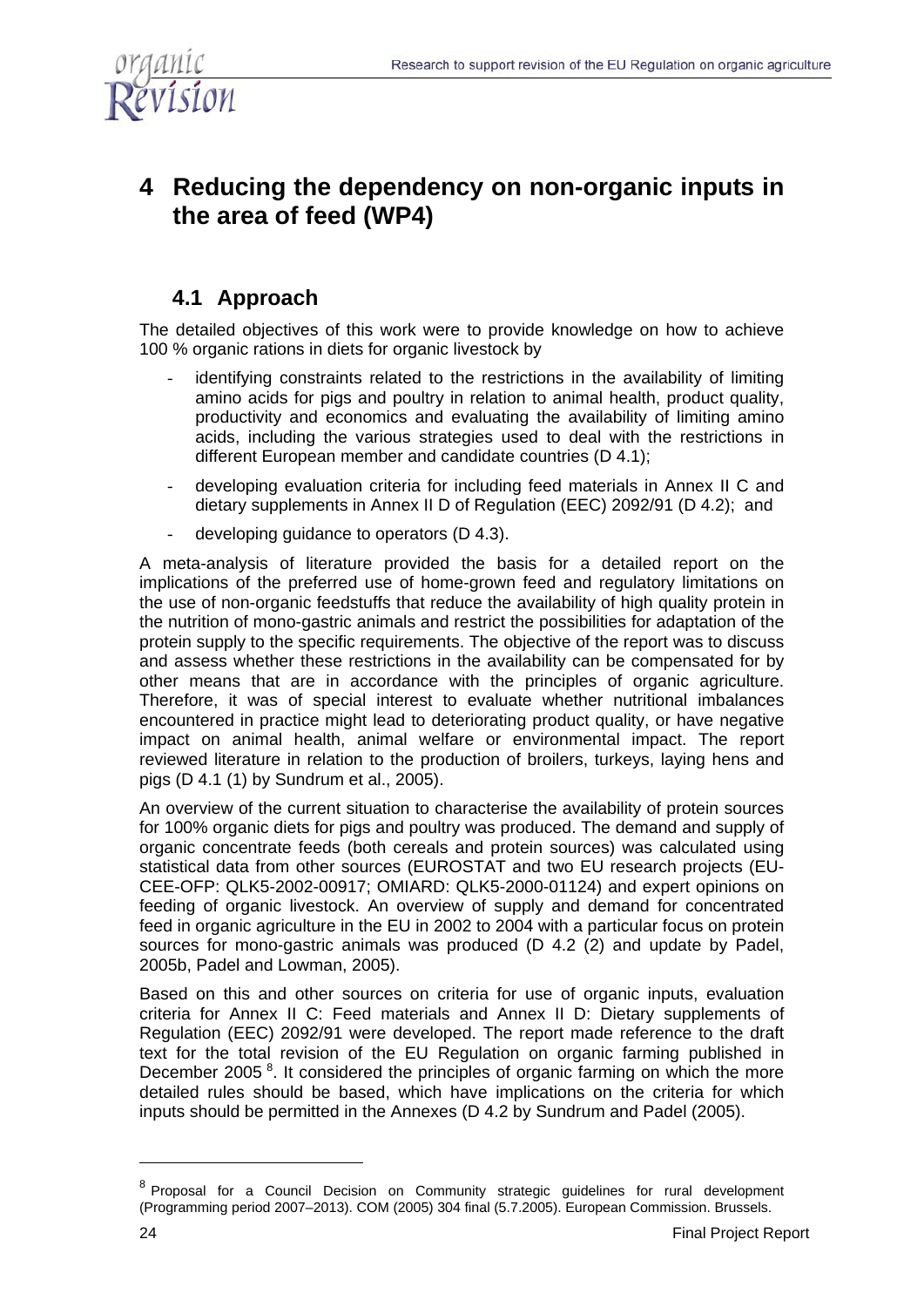

Finally, the results were summarised in a guidance to operators on how to deal with limitations in protein supply in the nutrition of mono-gastric animals in organic farming (D 4.3 by Nicholas et al., 2007).

## **4.2 Dietary requirements of organic pigs and poultry**

Organic production of pigs and poultry is characterised by preferential use of homegrown feedstuffs and limited availability of bought-in certified organic feedstuffs. Possible implications of the limited availability of certain feedstuffs on growth performance, traits of product quality, and animal health depend to a large extent on the capacities of the animals in the various stages of their development to adapt to and compensate for variation in the nutrient supply.

The availability of limiting amino acids influences protein accretion and lean meat proportion of the carcass, but there appears to be an antagonistic relationship between traits of meat quantity and sensorial quality. For muscle growth, all the amino acids needed have to be available in synthesis compatible form. Equally, a sufficient energy provision is necessary. If one of the essential amino acids is missing, the protein biosynthesis may be reduced or the degradation of protein may be increased. The extent of the protein synthesis or accretion is thus dependent to a large extent on a balanced protein and energy provision via the feed. In the case of poultry, methionine is regarded as the first limiting amino acid while with pigs, lysine is the first- and methionine or threonine are the second-limiting ones.

As metabolic processes do not differ between organic and conventionally reared farm animals, the recommendations for an adequate nutrient supply generally follow the same rules. The exception to this is that the outdoor access required in organic systems creates a higher energy requirement. However, differences in genotype, living conditions, temperature, stocking rate, group size and stress levels all contribute to high variability in the protein accretion in organic herds, particularly for poultry. This reduces the predictability of the specific requirements and the rate of utilisation of the nutrients. General recommendations for the nutrient supply of farm animals as used both by conventional and organic farmers can never reflect fully the situation on a specific farm.

Young and growing animals have the greatest feed requirements, and there is a risk in relation to animal health and welfare at this stage, if the diet specifications are not met, although compensatory growth is sometimes possible. Feeding different specification diets at different life stages will improve the efficiency of the protein use. However, this needs to be balanced by increasing the complexity of the feed management and ration planning on the farms, if many different diets need to be mixed and stored separately and different animal groups need to be separated during feeding.

At least five diet specifications should be used when feeding organic pigs: dry sows and boars, lactating sows, piglets (starter diet), fattening pigs (starting phase), and fattening pigs (finishing phase). In the case of poultry, two diet specifications should be used for table birds (growing and fattening), two for layers (growing and laying), and four to six for turkeys (depending on the nutritional plan followed) (Sundrum et al., 2005).

The use of slow growing strains has the potential to markedly reduce the level of nutrients required in the daily ration, particularly for organic table bird production. The Regulation (EEC) 2092/91 specifies that the capacity of animals to adapt to local conditions, their vitality, and their resistance to disease should be considered when choosing breeds or strains. In order to reduce the gap between nutrient requirements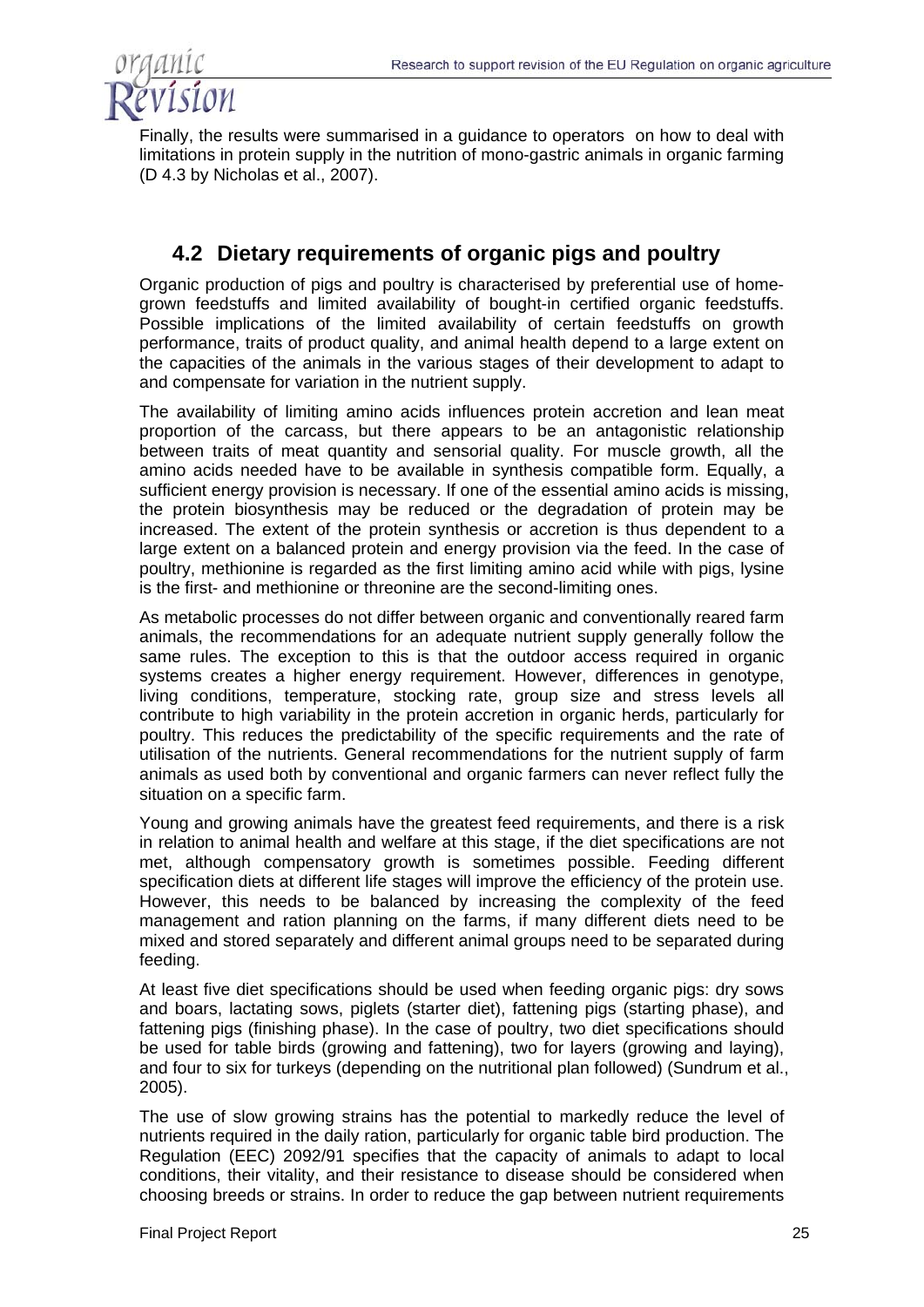

and supply, it is possible to decrease the requirements by using breeds or strains that fit to the potential nutrient capacity of the farm. Producers need to decide individually or as an industry whether slower growing strains can be used to overcome the lack of protein supply.

In general, nutrient supply of farm animals is a function of the concentration of nutrients in the ration and the amount of feed intake. Both variables can be modified by management; not only the composition of the diet. Feed intake of farm animals (even when of the same age) varies considerably within the herd and between farms and is influenced by a number of factors, such as live weight, sex, stocking rate and the stall climate conditions (Sundrum et al., 2005). On-farm monitoring of the feed intake in the different life stages and improvement of the living conditions can help compensate for shortages of high quality feedstuffs.

For pigs, differences of approximately 30% in feed intake between different genotypes under otherwise equal conditions as regards feed rations and living conditions. Crowding, group size and group mixing are factors that markedly influence feed intake, conversion efficiency and growth rates. Feed intake is also influenced by the condition of the feed (particle size, crude fibre type and quantity, water binding capacity, anti-nutritive substances), the presence of pathogenic germs, and the physiological digestion capacity of the pigs. Pigs fed with voluminous, fibrerich feed rations showed a higher stomach volume than pigs fed only on concentrate feeds and stomach volume is closely correlated with the long-term quantity of feed intake.

In the case of laying hens, there is an interaction between energy and methionine content, in that low methionine content increases the feed intake while a high energy supply reduces feed intake. Hence, laying hens are able to partially compensate for a suboptimal supply of limited amino acids by an increased feed intake. However, a feed ration with relatively high energy content limits feed intake. There is only limited research on feeding laying hens with 100% organic diets.

Concerning broiler production, feed intake, and feed utilization are subject to considerable variation, which depends to a large extent on the genotype, sex and environmental conditions. Feed intake decreases when stocking rate increases and long-standing heat stress can also lead to a depression in feed intake (Bessei, 1993). A suboptimal level of limited amino acids in the feed ration can be partially compensated for by increased feed intake, especially when the energy content in the diet is reduced. Studies on organic broiler husbandry and brand programmes using slow-growing lines (slaughtered after 81 days) show that with lower demands for performance, lower amino acid content in the feed is required (Bellof and Schmidt, 2005). However, so far only limited research has been carried out to investigate the implications of organic conditions on broiler production and on the capacity of broiler strains to adapt to changes in the nutrient supply. Organic table birds tend to be more sensitive (in terms of production) to variations in the diet than pigs. In order to reduce the associated risk, the single components of the diet should be analysed regularly and feed intake should be monitored regularly to calculate the formulation of the diet appropriately for the different life stages.

There is considerable variation in terms of the availability of high quality feedstuffs, the digestibility and utilization of amino acids of various feedstuffs, in the capacity of protein accretion and feed intake of genotypes, and in the housing conditions. The potentially conflicting objectives of reducing the reliance on external feed and achieving animal health and welfare have to be balanced. It is therefore difficult to develop general recommendations for the nutrient requirements of organic farm animals. To provide optimal nutrition for the livestock on organic farms, it necessary to carry out on-farm assessment of nutrient availability (including feed analysis) and to monitor feed intake and feed conversion in the various life stages.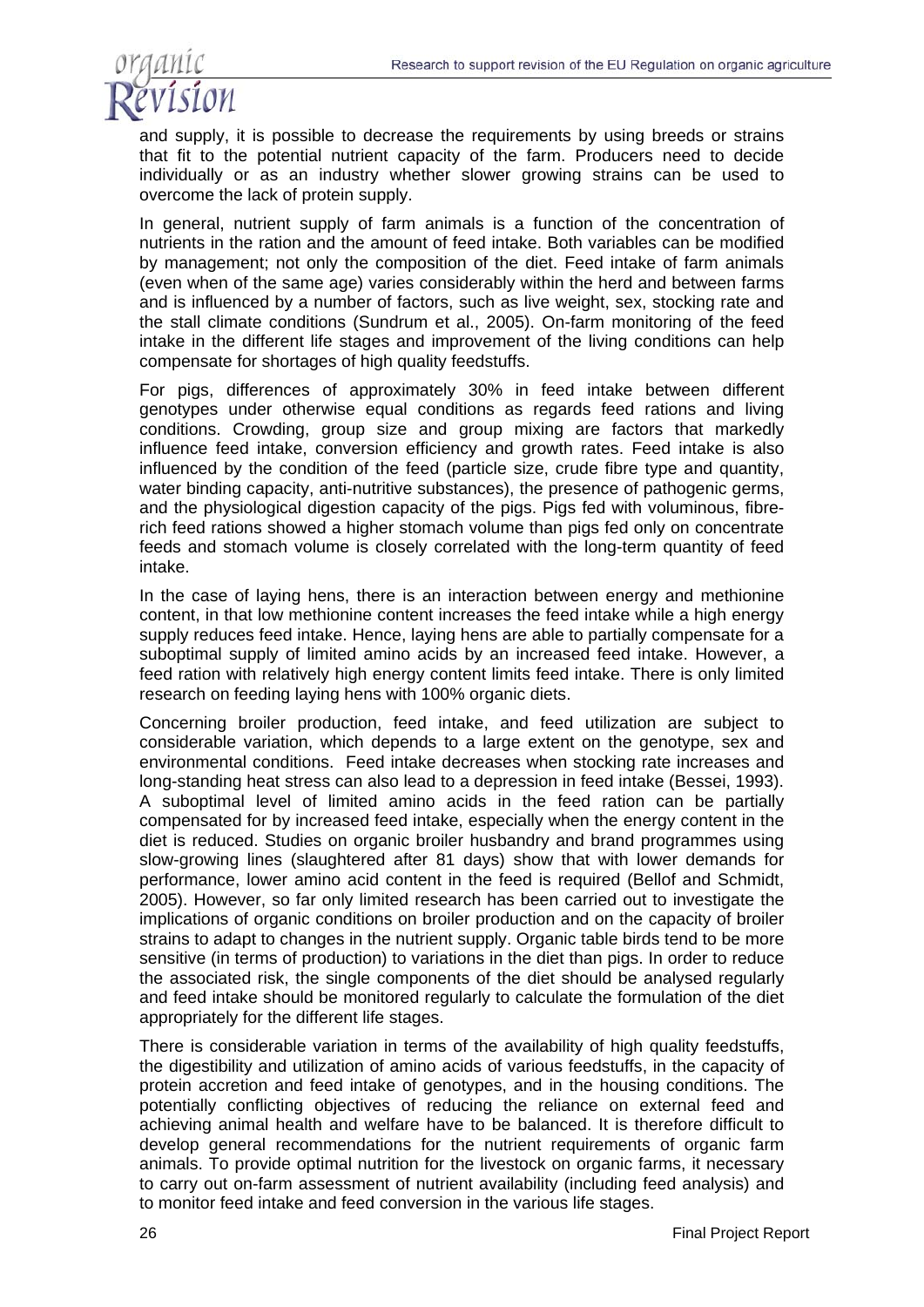

Lowering the intensity of production is likely to lead to an increase in the total feed demand, because of a decrease in the feed conversion rate. Some feedstuffs are readily available but lower in quality, whereas feedstuffs of higher quality are less widely available and more expensive.

There is a need for the development of farm specific strategies to find the optimal balance between the quantity and the quality of home grown and purchased feed materials. To ensure appropriate nutrient supply of the animals and balance this with other objectives of self-reliance in terms of feed supply, management tools like farmgate feed and nutrient balance, regular analysis of home-grown feedstuffs, and the formulation of feed rations for different growth stages are essential and should contribute to improving the efficiency in the use of home-grown feedstuffs. Adopting these strategies will ensure that animal health and welfare are not compromised by nutrient imbalances, that the demand for further supplementation with external feed materials can be assessed when feeding 100 % organic diets.

### **4.3 Balance of supply and demand**

The balance of supply and demand was calculated based on land use and livestock statistics and experts estimates. Such a calculation provides an overview of the situation in the whole of the EU. It is influenced by a number of assumptions (including yields and rations assessments) and it does not consider feed imports and feed sources of animal origin. The value of such calculations would improve with upto date statistics of the land-use and animal numbers in organic farming.

In 2004 approximately 1.56 million head of organic cattle (dairy cows, suckler cows and other cattle), 1.9 million sheep (breeding stock and lambs), nearly half a million pigs (sows and finishing pigs) and 18 million chickens (layers and broilers) were kept in the EU. The most important countries keeping bovine organic livestock are Austria, Denmark, Germany and Italy. The most important sheep producers are France, Germany, Greece, Italy and the UK. Most pigs are kept in Denmark, France, Germany and the UK, and the most important countries producing organic poultry are France and the UK.

The total organic herd in the EU 25 increased between 2002 and 2004 by between 6 and 9 per cent, depending on the stock category. Greatest increases occurred for sheep in France, Italy, Spain and the UK. In the other livestock categories, increases in some countries were balanced by decline in others, leading to overall small increases.

Using typical diets for different species and livestock categories, it was calculated that all organic livestock kept in the EU between 2002 and 2004 would have required a total of approximately 1.1 million tonnes of certified organic concentrates per year. Approximately 58% of this demand would have been used for ruminants, 25 % for poultry and 27 % for pigs. It was estimated that 65% of this demand was covered by cereals, 26% by pulses that could be grown in most regions of the EU (peas and beans), and 9% by high quality protein sources to supplement diets of mono-gastric animals, such as soya or animal proteins. In the same period, approximately 1.8 tonnes of cereals and pulses were grown for organic food production, of which approximately 85% were cereals and 15% were pulses.

Between 2002 and 2004, the EU would have grown more than sufficient organic cereals to feed all organic livestock on a 100% organic diet. On average, there was an average deficit for pulses, because the land area for pulses declined between 2002 and 2004.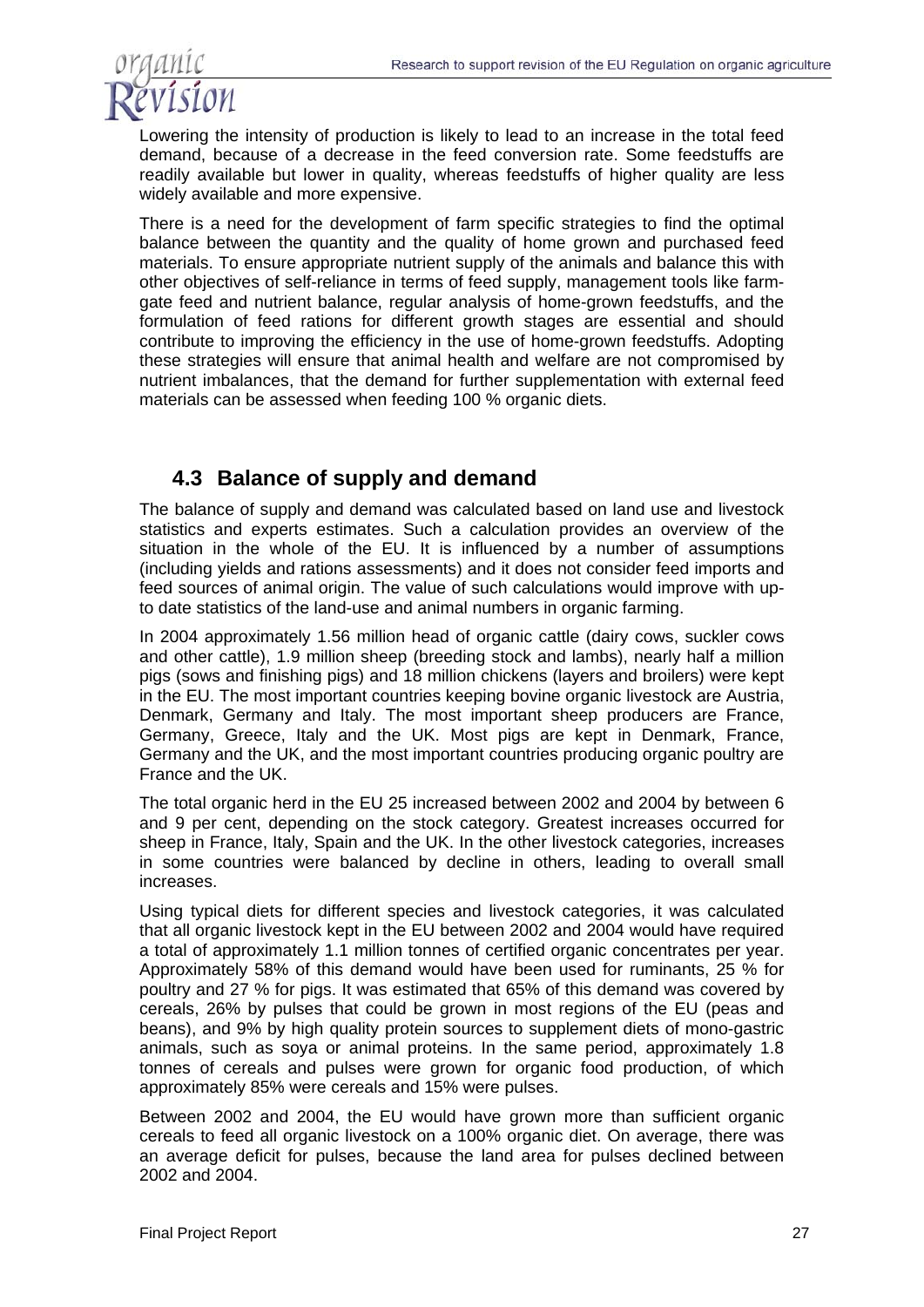

Shortages in organic feedstuffs in 2006 and 2007 indicate that the situation may have changed, but more up-to-date statistical data were not available when the work was carried out. Stock numbers may have increased, and because of climatic conditions the yields may have been lower or the organic area grown with feed crops may have declined. It is also likely that the supply and demand is not balanced in particular regions, because the main cereals producing countries are not necessarily those that also keep most of the organic livestock.

For 2002 to 2004 there would be a calculated under-supply of high quality protein sources of approx. 100,000 tonnes, which is equivalent to 33,000 ha for each year. This is equivalent to 9% of the calculated demand for concentrated feeds for the all mono-gastric organic animals. With derogations in place this shortfall would have been met by protein from conventional sources and by fishmeal.

The deficit in protein supply (both high quality and from home-grown pulses) could be reduced by about 50% if multiphase feeding and other strategies outlined above were widely implemented, but this would lead to an increase in the demand for organic feed cereals and for home grown pulses. Also, changes in the composition of the feed ration for organic ruminants (for example increased protein content or reduced concentrate intake) are likely to have an impact on the overall availability of organic concentrate feeds (including high quality protein) for organic pigs and poultry. It should be further explored, whether there are other problems apart from price that prevent organic producers from growing more organic protein rich feed materials, such as pulses and oil seeds.

## **4.4 A criteria based approach for feed input approval**

Currently organic farm animals must be fed on organically produced feedstuffs (Annex IB 4.2) and primarily through home-grown feedstuffs (Annex IB 4.3). In this context, feedstuffs which are not home-grown are defined as external. Only if organic feed (either grown within or outside the farm system) is not available in sufficient quantity and quality (Article 4.8), a set percentage (that varies between categories of stock) of non-organic feed components can be used. These feed materials have to be listed in Annex II of the (EEC) 2092/91.

The proposal for a total revision of Regulation (EEC) 2092/91 from December 2005 envisaged no further use of non-organic feed materials (unless under special conditions of flexibility) and stated the intention to specify criteria for the inclusion of feed ingredients in the Annexes.

The project report by provided an overview of issues to be considered with regard to the inclusion of criteria for non-organic and external feed materials in the further development of the EC Regulation 2092/91 on organic food (Sundrum and Padel (2006). It considered the suitability of a system approach as a tool for balancing the divergent and ambivalent issues.

Existing derogations to use non-organic feed materials lead to unfair competition in the market place because they favour producers that use conventional feed materials by offering them wider choice of feed materials at a lower cost compared to those that use 100% organic rations whilst both have access to the same markets.

Any further development of the feed regime including the criteria for the planned EU Commission implementing rules of the Regulation 835/2007 (the Annexes of the current EEC Regulation 2092/91) should encourage those that aim for higher integrity and follow the principles of a systems approach, land-based organic livestock production, minimising environmental damage and respecting high animal health and welfare.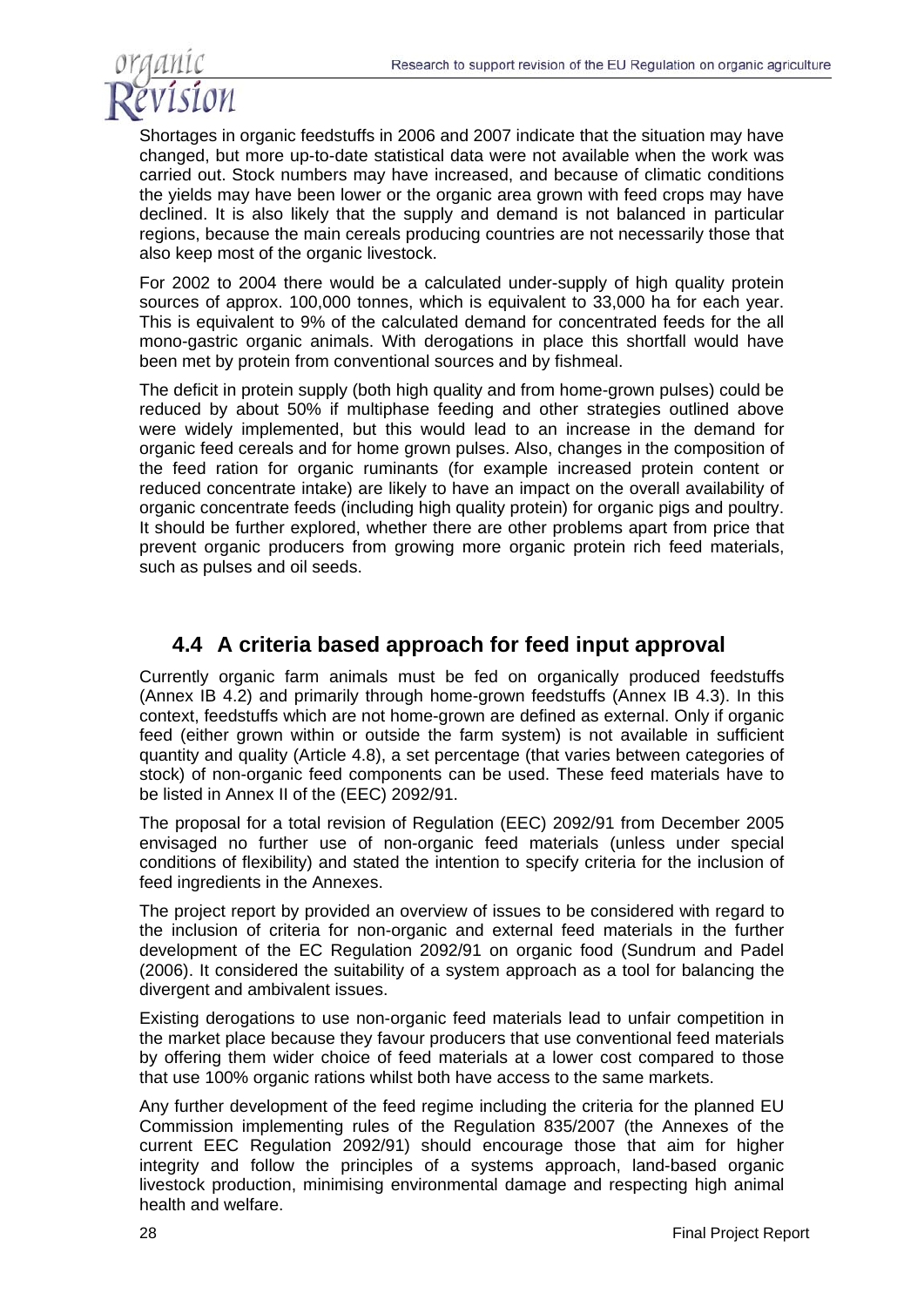

Criteria should relate to the objectives and principles of organic production. The overall aim of organic farming of self-sufficiency in terms of resource use suggests that the level of external and non-organic inputs should be reduced to a minimum. This has to be balanced with the aim of high animal health and welfare that should be not be compromised because of nutrient imbalances. Of relevance is also the landbased character of organic livestock production, and the aim of minimising environmental damage.

Whereas using of non-organic inputs may be essential for some organic farms, the possibility of using them provides clear economic advantage to those holdings that could produce without non-organic input. They can use a wider range of cheaper feed materials and thus increase productivity and profitability compared to those farmers who are restricted from using them due to national governmental or private rules. This situation conflicts with the objectives of preventing unfair competition in the European Regulation.

For the revision of the feed regime at the EU level two main challenges arise:

- (1) Restricting further the use of non-organic ingredients whilst ensuring that animal health and welfare is not compromised.
- (2) Increasing flexibility without increasing the risk of unfair competition of products with different levels of organic integrity in the same market.

The FAO/ WHO Codex Alimentarius Guidelines of 2004 (FAO/WHO, 2004)<sup>9</sup> propose as criteria for the assessment of the need of feed substances 'necessary or essential to maintain animal health and welfare' and 'to contribute to an appropriate diet for the species concerned'.

In order to effectively evaluate the need for external inputs in organic systems it is necessary to establish the level of reference for the evaluation. The following reference levels can be identified in relation to external and non-organic feed inputs: individual animals; the herd of farm animals; the whole farm system; the region or country and the whole of Europe.

These criteria proposed by the Codex guidelines can only apply at the level of individual animal, but should not be used at a higher level (such as national or European) level for several reasons:

- 1. The nutrient requirements of an animal are a function of the intended performance level, but there is no consensus about the suitable level of performance on organic farms, nor a method to assess this.
- 2. Standard guidance for nutrient requirements of animals does not account for variation between animals within a herd.
- 3. For fattening animals, the risk of health and welfare problems due to lack of essential nutrient supply is primarily restricted to young stock in the first weeks of life. In the following stages most animals can compensate for nutrient imbalances as long as the genetic development does not stand against it. In later stages the standard nutrient requirements do not prevent animals from diseases that derive from the intensification of the production process (e.g. metabolic disorders, locomotion disorders, sudden death) and from the negative side effects of a onesided selection for growth and yield as is described particularly in the case of poultry production.

<sup>9</sup> FAO/WHO, *Codex Alimentarius* (2004) Guidelines for the production, processing, labelling and marketing of organically produced foods. Codex Alimentarius Commision and joint FAO/WHO Food Standards Programme. GL32- 1999, Rev. 1-2001, Rev. 1- 2004. Rome.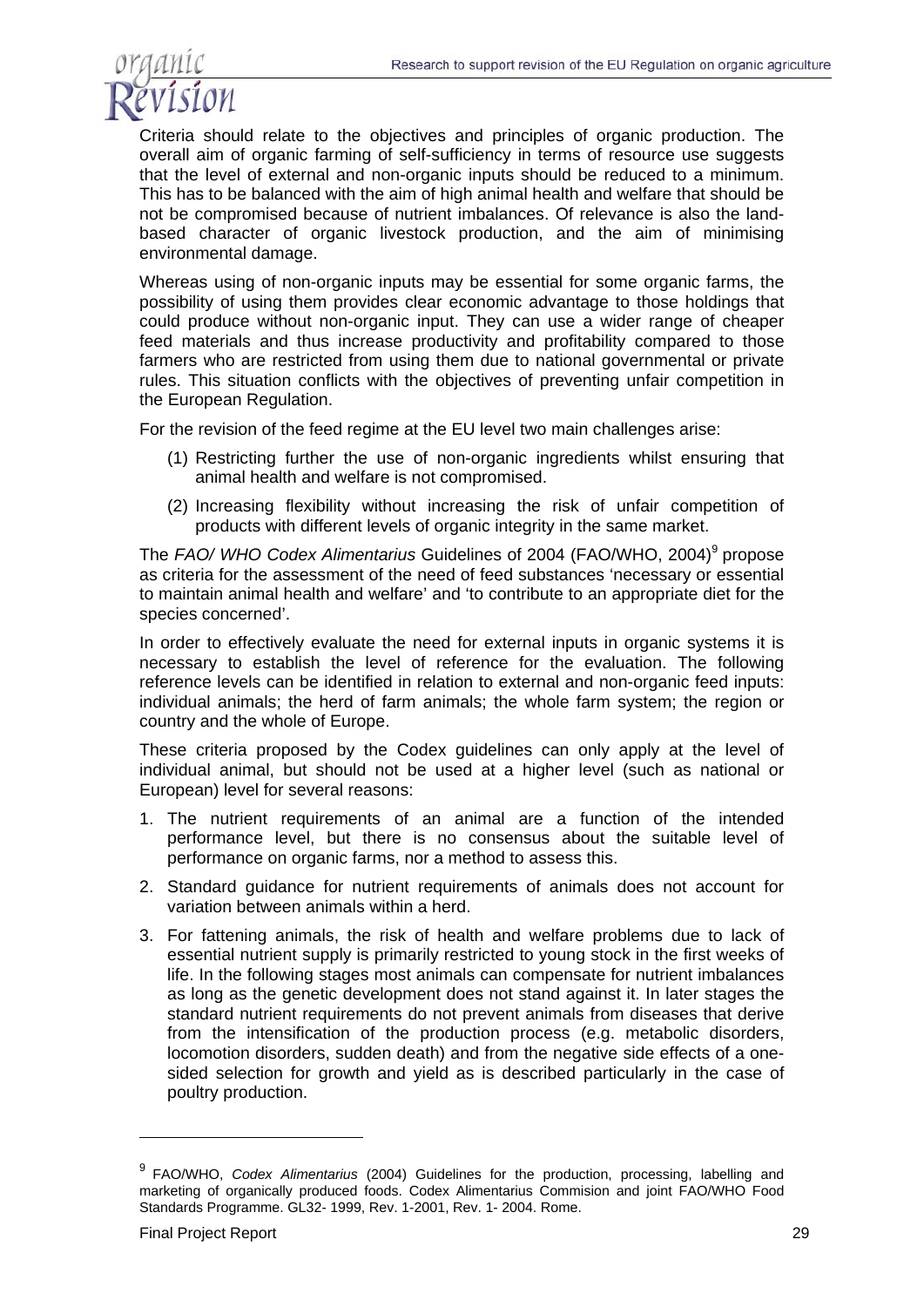

4. Organic farmers can use a range of measures to compensate for nutrient deficiencies at the farm level without any or with only a minimum amount of external inputs. Hence, evaluation of the need for external feed input can not be conducted on the basis of the nutrient requirements of farm animals alone but has to take availability and the whole farm system into account.

The criteria 'necessity of input', 'impact on animal health and welfare' can be assessed on different levels, such as the individual animals, the individual farm, the regional level and finally a national or EU level.

Sustainability and multi-functionality of agriculture and food production is particularly well suited to be studied and developed through a system approach. The new Regulation (EC) 834/2007 defines organic production as an "*overall system of farm management and food production that combines best environmental practices, a high level of biodiversity, the preservation of natural resources, the application of high animal welfare standards*… "(Recital 1).

In a systems approach an organism (or a whole farm) can only be understood and explained if all components, properties, boundaries and internal feedback mechanism are considered. Because of the variation between individual farms in relation to the availability of home-grown feed, the performance level, feed intake of genotypes, and housing conditions, the necessity for supplementary feed can only be assessed at the level of the individual farm.

The principle to use as few external and non-organic inputs as possible and as many as necessary could also be implemented on a regional level by assessing whether a demand for and the supply of organic feed material is balanced. This requires defining the boundaries of a region, and regional data on the availability and requirements of organic feed.

While previously the use of external and non-organic feed inputs was regulated by EU wide derogations and a list of permitted conventional feed materials in Annex II of the Regulation (EEC) 2092/91, it is proposed for the planned implementing rules of the new EU Council Regulation EC/834/2007 to assess the need for the use of nonorganic feed materials at several different levels of the organic food system, i.e the farm gate feed balances, regional balances as well as a list of permitted non-organic feed materials that can be used under certain specified circumstances.

# **4.5 Conclusions**

### *Achieving 100% organic diets for pigs and poultry*

The objective to provide more knowledge on how to achieve 100 % organic rations in diets for livestock (WP4) was achieved.

A meta-analysis of literature was carried out the likely availability of organic feed materials from organic cropping was evaluated (D 4.1, Part 1 and 2) and a guide for operators on how to achieve 100% organic diets for pigs and poultry was produced (D 4.3). A preliminary draft of this report was considered by the Commission in the amendments of the Regulation (EEC) 2092/91 in August 2005, which introduced a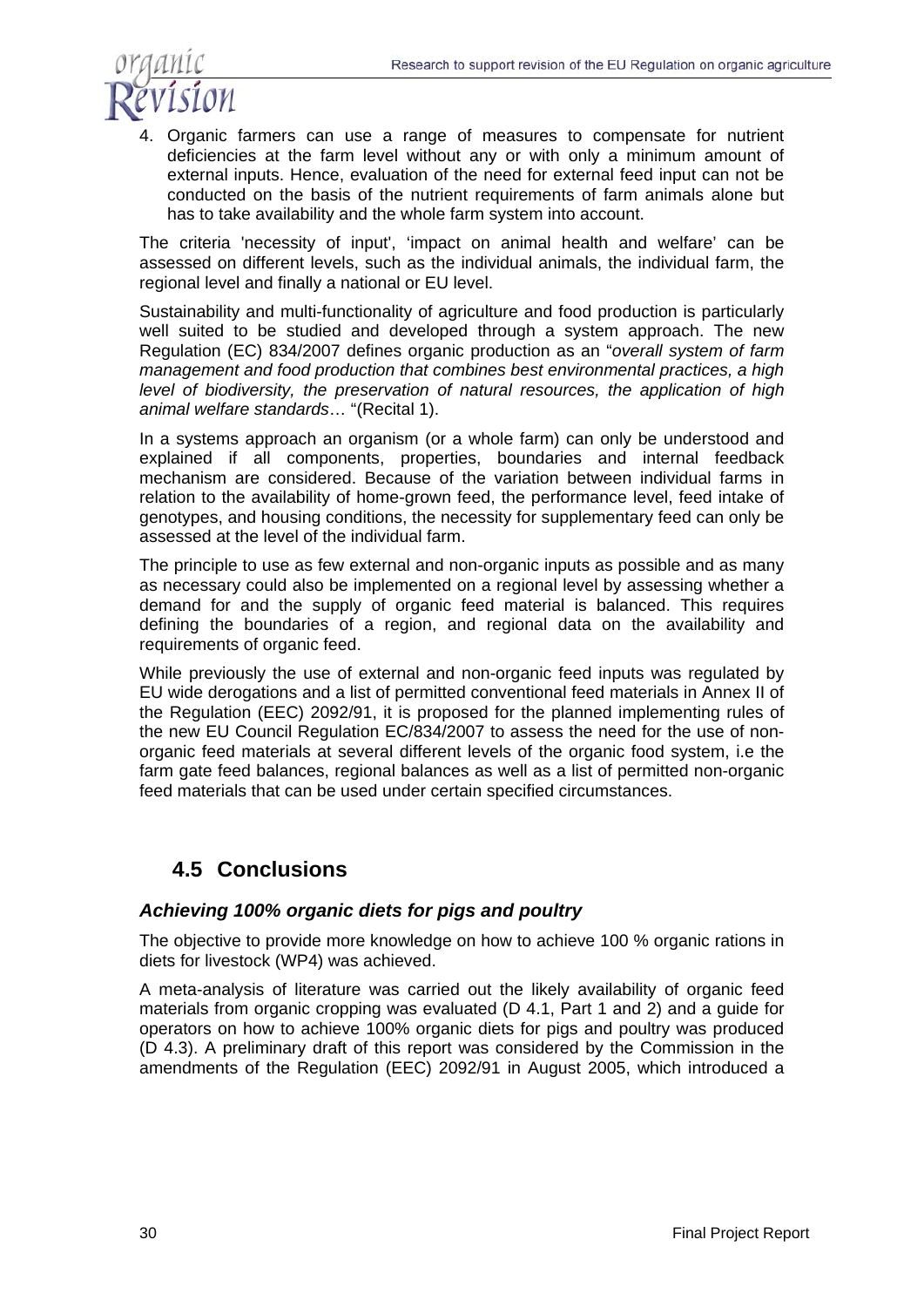

stepwise reduction of the use of non-organic feed materials to zero by 2011 (Regulation (EC)  $1294/2005^{10}$ ).

The work was presented at a meeting of the expert group of the 'Standing Committee on Organic Farming' at 1st of December 2005. A guide for operators was developed (D 4.3 by Nicholas et al. 2007).

Organic production of pigs and poultry aims for a reduction in the production intensity in terms of the use of external conventional inputs and a high reliance on home grown and organic feed inputs. This is very different to the production goals of intensive conventional production of high live-weight gain, protein accretion and high feed conversion rates.

It is possible to formulate diets for organic cattle, pigs and poultry without conventional feed materials. The risk of diseases and welfare problems in organic livestock production due to suboptimal nutrient supply is restricted to the first weeks of life and can be handled by a proper management.

The protein accretion capacity in organic animal production is generally lower compared with conventional, because of the restricted availability of limiting amino acids and high quality protein feed materials limiting intensification. This can contribute to better sensorial quality of products, by preventing producers from focussing primarily on quantity traits, and limits the undesirable side effects of intensified meat production in terms of reduced animal health and welfare and negative environmental impact. Striving for balanced and land-related animal production has its benefits, but also associated costs, such as decreases in liveweight gain. It is therefore important to adopt feeding strategies that minimise the increase in production costs but that do not compromise the product and process qualities for which organic consumers are willing to pay a premium.

Because of considerable variation between individual animals and farms in relation to feed intake, genotypes and performance levels, it is not possible to come to general conclusions on how to deal with the limited availability of high quality feed stuffs in the diets of pigs and poultry that are valid for all organic farms in Europe.

Feeding strategies need to be specific to the situation on each farm and each region. The variability of specific optimisation strategies should correspond to the variability of organic livestock production systems. This makes the farmer a very important regulator in the system. Accuracy in the formulation of feed rations according to the requirements of farm animals in their different life stages (multiphase feeding) and precise allocation and monitoring of actual feed intake become essential tools in the management of organic pigs and poultry.

It appears that Europe could grow sufficient organic cereals to feed all organic livestock on a 100% organic diet, but the situation in relation to protein appears more uncertain. The implementation of multiphase feeding and other improvements in the feeding strategies could reduce the demand for high quality protein for pigs and poultry significantly. The availability of protein feed stuffs for pigs and poultry is also influenced by the diets of organic ruminants, because they account for more than half of the total feed demand in the organic animal husbandry sector.

<sup>10</sup> Commission Regulation (EC) No 1294/2005 of 5 August 2005 amending Annex I to Council Regulation (EEC) No 2092/91 on organic production of agricultural products and indications referring thereto on agricultural products and foodstuffs. Official Journal of the European Communities, **L 205** 16- 17.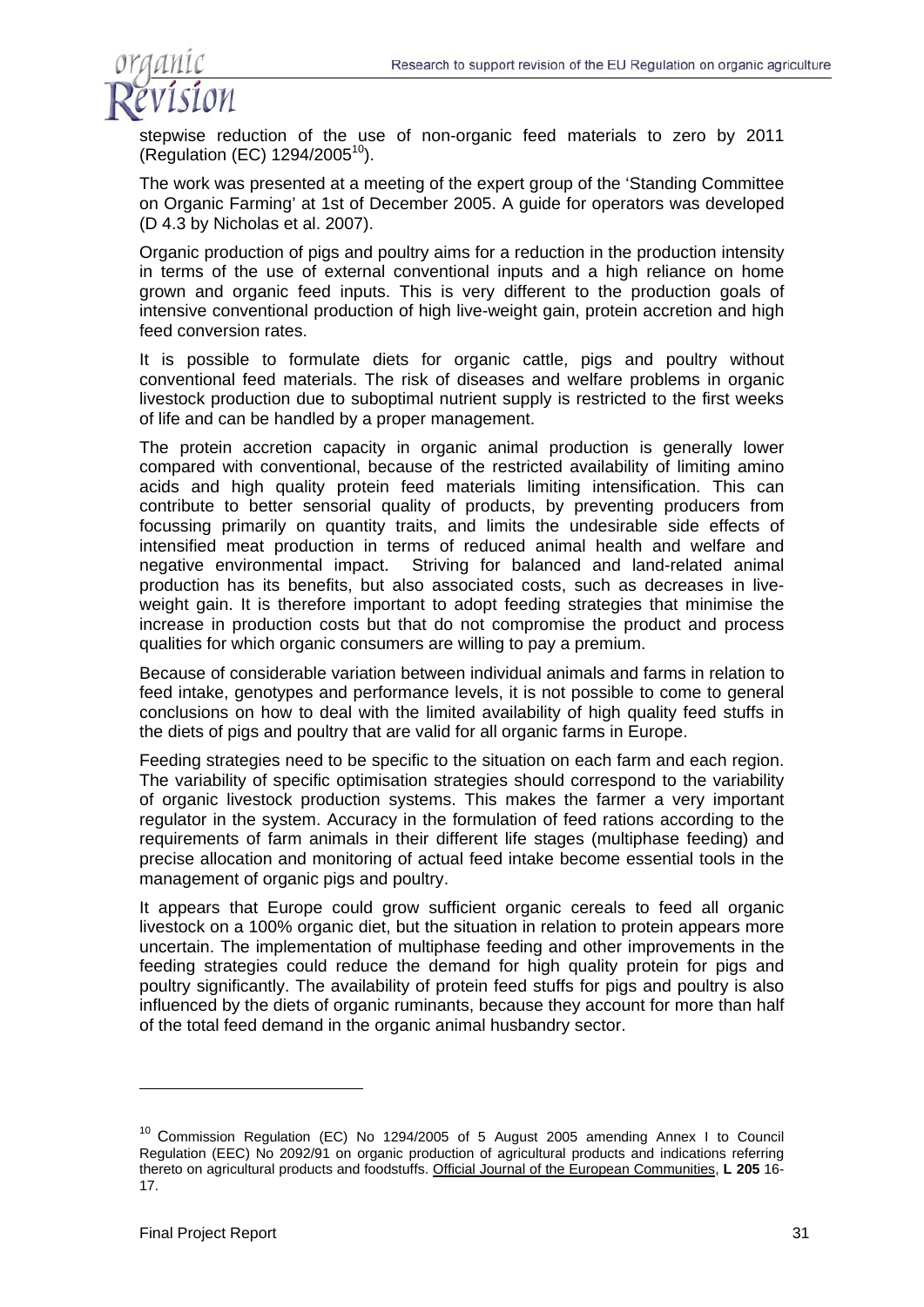

Recent shortages for organic feed indicate that the balance between supply and demand in the market can easily be upset. Supply could be increased if more arable producers would grow suitable crops but also decline if they fail to do so. Higher prices (particularly for protein rich crops) are likely to stimulate higher production, but this would increase cost of production for organic livestock producers maybe above a level that consumers are willing to pay for. Regional imbalances occur, because the main countries producing feed materials are not necessarily those that also keep most organic livestock. The current rules permit pig and poultry producers to rely exclusively on purchased feed for their stock, irrespective of where this is grown, which is not in accordance with the POA.

It is necessary to have a debate on which types of organic production systems and diets for pigs and poultry represent the best compromise between the different principles of organic farming, when taking decisions on the rules in this area. As the availability of limiting amino acids is the most relevant precondition for a high protein accretion, the reduced availability of high protein feed materials appears to be a suitable tool to limit intensification of animal production with its undesirable side effects for animal health and welfare. The ongoing discussion in relation to organic poultry production in particular illustrates this need for communication and consultation on how different the core values of organic agriculture can be interpreted. A summary of recommendation from this work is included in Section **Error! Reference source not found.**.

### *Criteria for the approval of feed inputs*

The objective of providing recommendations was achieved (D 4.3 by Sundrum and Padel, 2006). The findings of this work were considered in the drafting of the criteria for the permission of organic inputs (Article 11 of Regulation (EC) 8602/01/07 Rev 1).

There is a need to differentiate between the following categories of external feed inputs that can be used on an organic farm and that carry different risks to the integrity of organic production:

- External organic feed materials from plant and animal origin and by-products of organic processing (max 50% of total feed intake);
- Non-organic basic feed materials from plant and animal origin and nonorganic industrial by-products (set derogations or flexibility rules, Annex II C 1 & 2);
- Non-organic feed materials of mineral origin and feed additives (Annex II C 3 and Annex II D).

The rules for feed should aim to provide an incentive for the further development of the product (such as meat quality) and the process quality of organic livestock production (such as animal welfare, environmental impact) and strengthen the selfregulating properties of organic farming in line with the general principles of organic farming.

The input criteria of 'necessary to maintain animal health and welfare' included in the *Codex Alimentarius* guidelines of 2004 relates the availability and the balance of supply and demand. This can be assessed at a number of different levels of the systems, from the individual animal to the whole EU. To realise the principle 'of using as few external and non-organic inputs as possible and as many as necessary', the need should be assessed at the lowest possible level.

At the farm level necessity can be monitored through farm gate feed balances, supplemented by feed analysis and the ration formulation for specific categories of livestock considering their performance level. Such farm specific feeding strategies would help improve the efficient use of home-grown feedstuff, prevent imbalances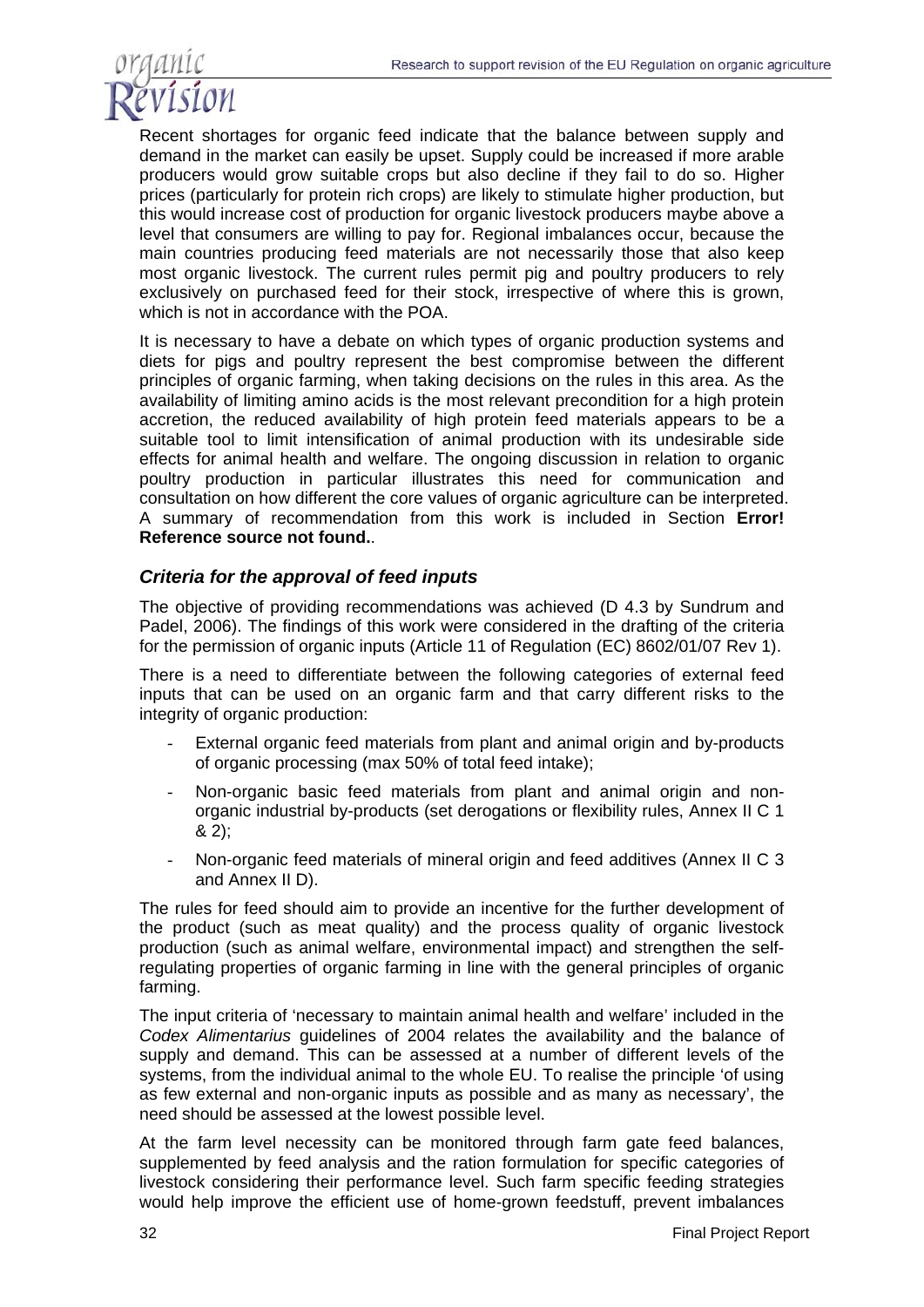

harmful to the animal of the environment, and strengthen the functional integrity and resource use self-sufficiency of the system. The implementation of similar feed back mechanisms could also be used to assess the necessity for supplementary nonorganic feed materials at the regional level, but the boundaries for a region would need to be defined and mechanism how to monitor balance implemented. This would implement flexibility in so far as it requires treating different situations differently but working towards the common overall objective of organic production by achieving a balance within a defined system and therefore justifies the use of a common organic label.

Further research is needed to assess the availability of and requirements for vitamins for pig and poultry production under the conditions of organic farming in various regions. A feed demand and supply balance can be achieved irrespectively of the specific conditions and can be offered to the consumers as a qualitative performance of the organic production method.

A summary of recommendation arising are included in Section **Error! Reference source not found.**, 0 and **Error! Reference source not found.**.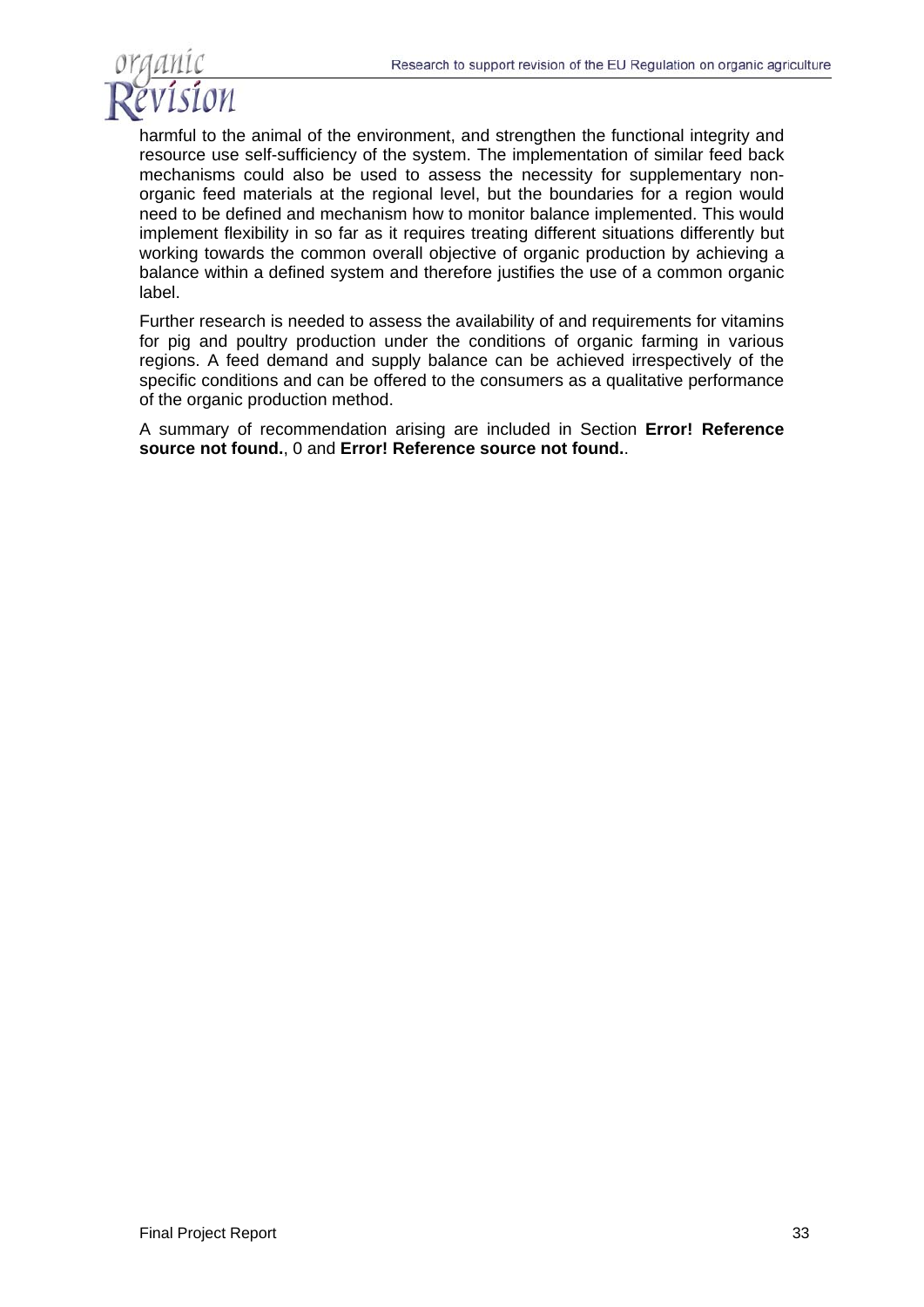

# **5 Reducing the dependency on non-organic inputs in the area of seed (WP5)**

# **5.1 Approach**

The work in relation to seed had the following detailed objectives:

- To provide knowledge to overcome problems related to seed borne diseases in cereals, legumes and vegetables (D 5.1)
- To provide knowledge to overcome problems related to selection of varieties with sufficient quality characteristics for organic farming (task 5.2)
- To develop decision criteria and recommendations for the derogation regime on seed and propagation materials under Commission Regulation (EEC)  $1452/2003^{11}$ I (D 5.3.

The report on seed quality focused on a number of questions, such as the importance of seed borne diseases as an obstacle to production and use of organic seeds, methods to control seed borne diseases and their effectiveness acceptable for use in organic farming, differences in thresholds for seed borne diseases among various EU member states and changes in health status of organically produced seed in the last years. Identification of the relevant characteristics is also important for a good performance in organic farming and processing of selected varieties of cereals, vegetables, fodder crops etc. The questions were addressed through a literature review of 68 scientific publications in 2005, which was up-dated in July 2006 on methods and products for control of seed borne diseases, potentially acceptable in organic farming. Afterwards an expert survey (questionnaire) was carried out with 20 experts in eight countries, involved in research, production, trade and use of organic seeds. Documents outlining EU, international, national and private regulations, thresholds concerning seed borne diseases on seeds (organic and conventional) were analysed, as well as national reports on the status of organic seed health for the last 3 years. Furthermore five national workshops were organised with stakeholders (D 5.1 by Micheloni et al., 2007).

A survey of variety trials in organic farming, supplemented by expert consultations was carried out to describe and analyse the requirements of organic farming systems in terms of variety selection and breeding. Based on these studies recommendations were made for the identification of species, for which derogations may continuously be needed (D 5.2 by Micheloni and Plakolm, 2007).

Finally, the national reports from 12 member states on the implementation of the seed derogation regime according to (EC) 1452/2003 were analysed. Reports from further EU member states were not accessible and were therefore only occasionally quoted. The national derogation reports were either downloaded from the official

<sup>11</sup> Commission Regulation (EC) No 1452/2003 of 14 August 2003 maintaining the derogation provided for in Article 6(3)(a) of Council Regulation (EEC) No 2092/91 with regard to certain species of seed and vegetative propagating material and laying down procedural rules and criteria relating to that derogation. Official Journal of the European Communities **L206** (15.8.03):17-21.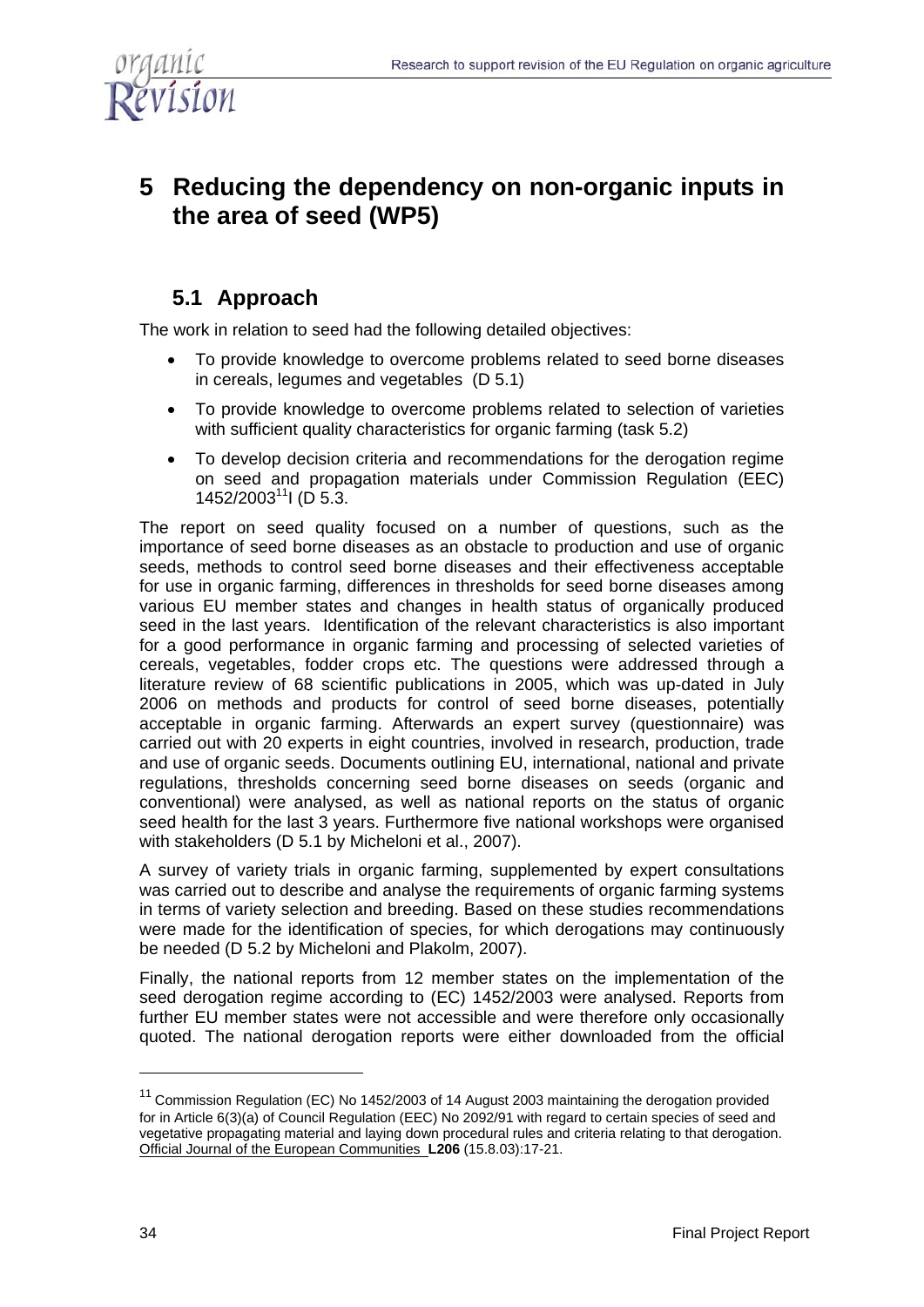

organic seed websites of the EU member states or obtained directly from the derogation officers of the respective states.

A list of criteria for the appropriateness of the available varieties for organic production and a guide for the evaluation of the seed derogation regime was made and the relevance of these criteria was shown for major crops. Recommendations were made on how the seed derogation system and data-base system can be harmonised at the EU level in order to prevent competitive advantages or disadvantages for growers in various EU member states due to the lack of clear criteria for the derogations (D 5.3 by Thommen, 2007).

## **5.2 Seed health and quality**

Seed borne diseases are an important factor influencing seed production and seed use in organic agriculture, but they are not the only obstacle that exists at the moment. Awareness of the importance of seed health in organic agriculture has increased considerably in recent years and has been acknowledged by organizations such as ISF (International Seed Federation) or ISTA (International Seed Testing Association).

Because of crucial role of seed health, it is important that seed treatments are identified, which are in accordance with the organic principles and standards. In the last 5 to 10 years several methods and products of non-synthetic seed treatments (physical, microbiological, plant-based, etc.) have been successfully tested on different host-parasite combinations and they are potentially available for use in organic farming. However, there are no general treatments available that are effective for all host-pathogen combinations and currently no treatments are permitted according to Annex II of Regulation (EEC) 2029/91.

Besides the legal restrictions on quarantine seed diseases, most of the EU member states have legal thresholds for seed borne diseases in cereals, but these vary between member states. This may cause distortion in trade and use of organic seeds, as one country may allow the import of seeds (from another member state) that do not meet the thresholds in the importing country, but that are fully certifiable in the member state where they are produced. For vegetables and legumes, EU member states only have general requirements on seed health.

Data on the status of organic seed health are only available in very few countries. If the EU member states kept annual records of the health status of organic seed-lots, it would enable monitoring of the presence of seed borne diseases and calculate the likely risks, and to take steps for their prevention.

Available data for cereals do not show a clear trend of seed health development, but highlight the influence of the climate. The report by Micheloni et al. (2007, D 5.1) states a trend of a general increase of *tilletia caries*, which may correlate with lower control levels, especially as regards on-farm seed production. It is likely that the risk of seed-born diseases is higher in organic farming since very few disease control agents are available.

## **5.3 Suitability and availability of varieties**

The criteria for selection of varieties in organic farming are partly different from those in conventional farming in relation to yield stability, processing properties and rootsystem development.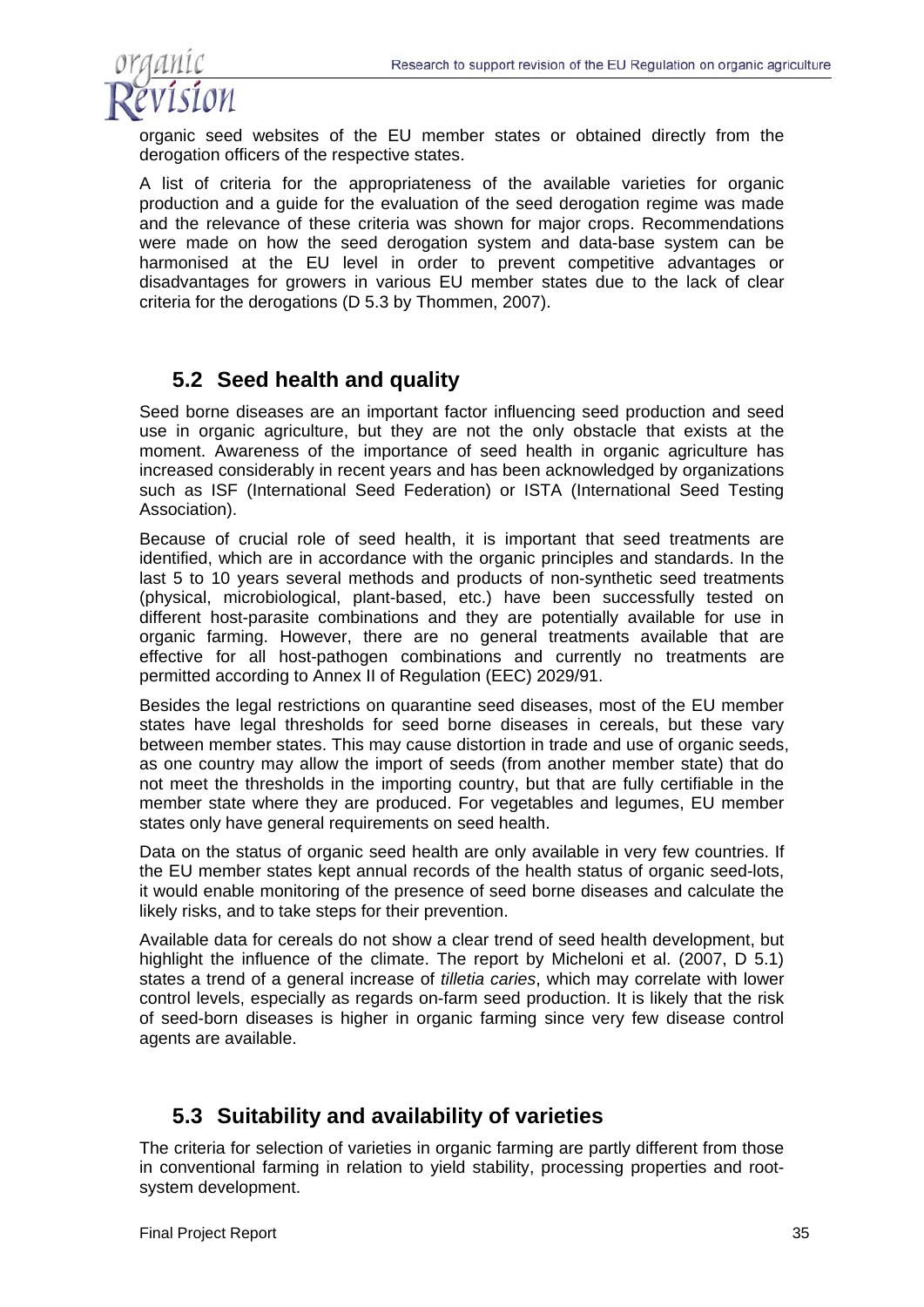

Valuable guidelines for cereal variety testing in organic farming have been produced by the SUSVAR (Sustainable low-input cereal production: required variety characteristics and crop diversity-COST Action 860). General guidelines for vegetable variety testing are difficult to identify, because the characteristics and requirements of vegetable species are very crop specific species.

However, it is not easy to state a clear definition of 'appropriateness' in relation to the choice of variety in organic farming, as this may involve different aspects and depend on the perspectives (producer, processor, trader etc.). In the report (D 5.2) a list of characteristics is presented that should be considered within such a selection programme. These include weed competitiveness, disease resistance/tolerance; nutrient use efficiency (particularly nitrogen) and processing quality considering specific organic characteristics, e.g. baking with whole wheat flour.

There is no common evaluation of the actual 'availability' of a variety among EU member states. In general terms, the availability of cereal varieties for organic production is reasonably good, whereas varieties for vegetable production and fodder crops are less widely available and the supply varies considerably among the member states.

## **5.4 Analysis of the derogation regime**

Finally, the national derogation reports were analysed with respect to total seed use of selected species and subspecies (D 5.3 by Thommen 2007). The feedback from expert interviews and meetings regarding the implementation of the new seed regulation was considered to make recommendations for further improvement of the organic seed regulation.

The national annual organic seed reports of 2004 and 2005 differ much in form and quality between member states. The data displayed in the reports show considerable differences among the reporting EU member states in the availability of organic seeds and the authorisations to use non-organic seeds.

If authorisations for the use of non-organic seeds or a general derogation are given this means a financial benefit for the respective farmers. The cost of seeds is a considerable part of the total costs of production that cannot be ignored. Farmers in countries with high rates of authorisations allowing the use of non-organic seeds have a competitive advantage over producers from countries, where fewer derogations are granted.

Therefore, harmonisation of the seed derogation policy on the EU-level as well as on the national level should be of high importance for the public authorities. A number of measures were proposed to increase the use of organic seed that have been summarised as part of the conclusions and recommendations below.

## **5.5 Conclusions**

The objectives to provide more knowledge on how to reduce the use of seed and vegetative propagation materials from conventional sources in organic farming (WP5) and to develop decision criteria and recommendations for the derogation regime were achieved. The importance of seed health and variety choice was evaluated and the reporting by EU members states of the number of seed derogation analysed.

An analysis of literature and national seed health reports has shown a lack of control of seed borne diseases. This is one but not the only obstacle to production and use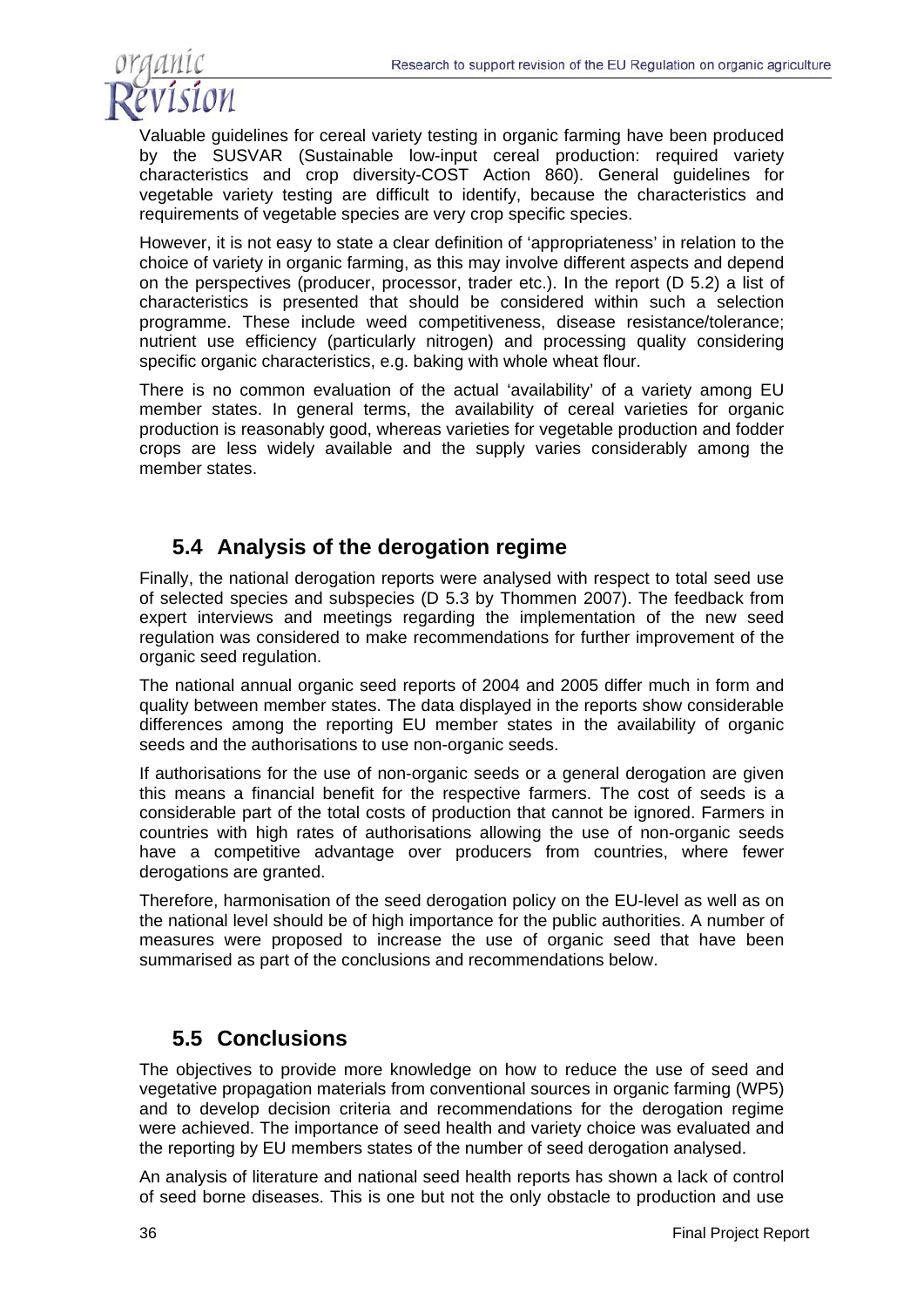

of organic seeds. Because of the high emphasis on prevention in organic systems and therefore the importance of seed health, it would be helpful if all member states would annually produce phytosanitary reports of organic seed. Other factors that may adversely affect the use of organic seeds are legal restrictions for quarantine diseases and -for cereals- different thresholds for seed borne diseases.

Council Regulation (EEC) 2092/91 on organic farming does not mention any specific seed treatment. A number of seed treatments (physical, microbiological, plant-based etc.) were reviewed and considered acceptable for organic guidelines. Authorizing some of these available treatments in organic farming would increase security for organic producers. Further research about the efficacy of the new treatments for additional host parasite combinations is much needed. Seed physiology and side effects of treatments on germination need to be considered in such trials.

An analysis of twelve national organic seed derogation reports identified considerable differences in the use of non-organic seeds. In general terms, the availability of appropriate varieties is reasonably good for organic cereal production, whereas varieties for vegetables and fodder crops are less available. Availability varies considerably between EU member states

Availability of an appropriate variety is a criterion on which decisions about the granting of derogations for the use of non-organic seeds are based. There are no common guidelines for the assessment of the 'appropriateness of varieties among member states. Criteria for variety selection for organic farming are different than in conventional farming, especially in relation to yield stability, weed competitiveness, disease and pest tolerance, processing properties, root-system and nutrient efficiency. However, it is not possible to define general standards for 'appropriate' varieties for organic systems. Establishing lists of equivalent varieties which are approved for organic farming could provide a more objective basis for the derogation decision of control bodies.

Any authorisation for the use of non-organic seeds gives a competitive advantage for the respective farmers over other producers that use the expensive organic seed. The harmonisation of the derogation policy should therefore be of high importance for the authorities. A summary of the recommendations from the report in this work package is included in Sections 0 and 0.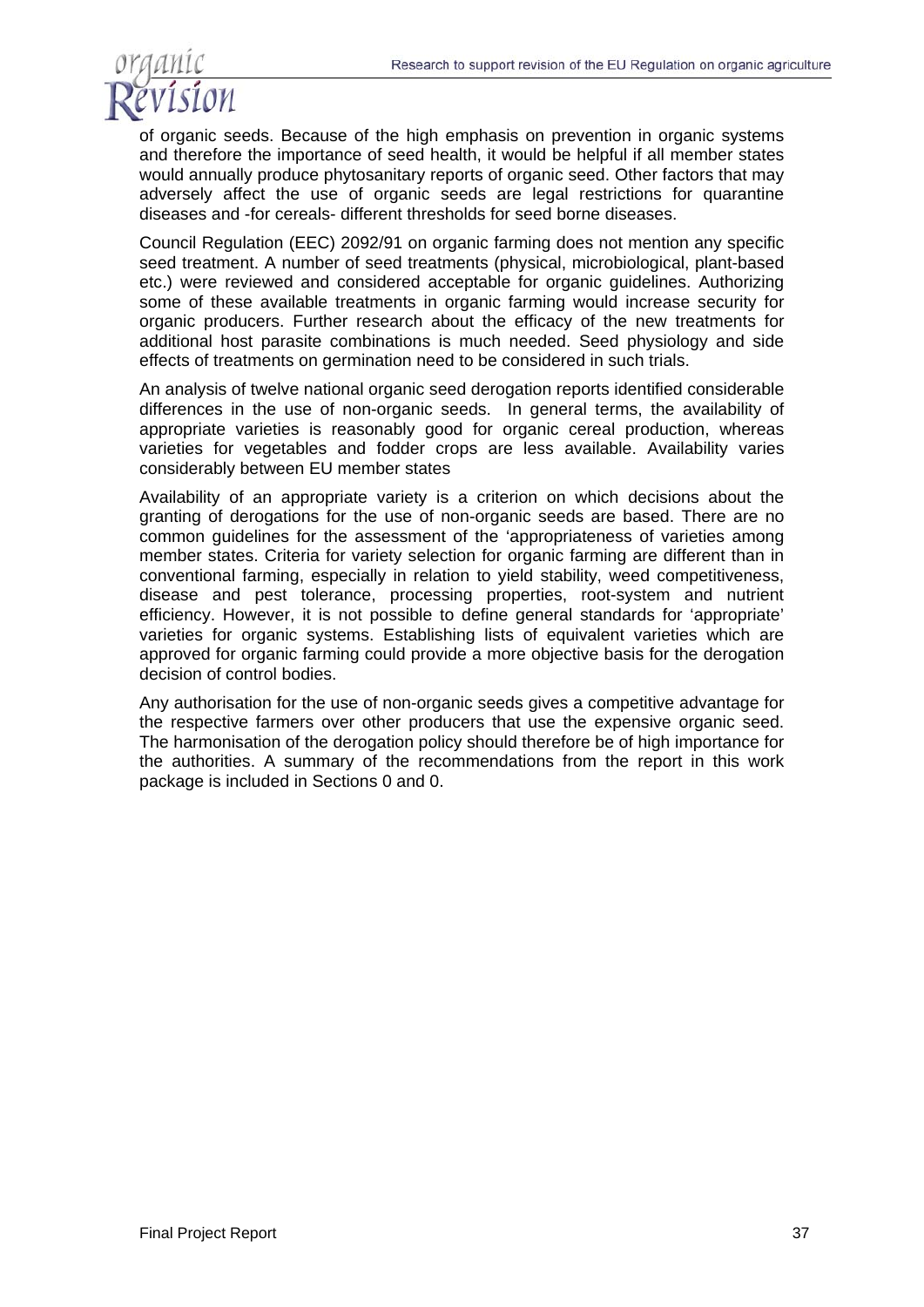

# **6 Recommendations**

Most individual project reports of the Project EEC 2092/91 (organic) revision contain a number of recommendations, both to the European Commission and to other actors within the field of regulation and standards setting for organic production. Several of these recommendations have been considered during the development and negotiation of the new Council Regulation (EC) 834/2007 on organic production and labelling. In this chapter of the final project report only a summary of all recommendations is presented.

Section 7.1 sets out general recommendations to the European Commission for the development of the implementing rules of the new Council Regulation (EC) 834/2007.

The sections 7.2 to 7.7 set out more detailed recommendations in relation to specific areas of the implementing rules, such as the crop and livestock production rules (in line with Articles 12 and 14 (EC/834/2007), rules for conversion (in line with Article 17) and rules for processing (in relation to Article 18). The sections refer to the relevant articles of the new regulation for which implementation rules have to be written, as well as the numbering in the current Annexes of Regulation (EEC) 2092/901. It includes two areas not covered by Regulation (EEC) 2092/91, for which rules should be considered, i.e. special cropping systems and rules for care of the environment.

Section 7.8 summarises recommendations in relation to reporting requirements and the granting of derogations in relation to the use of organic seeds and propagation materials (Regulation EC/1452/2003) and introducing of reporting requirements for feed materials. Section 7.9 sets out recommendations for standards setting bodies and Section 7.10 sets out recommendations on further research needs.

### **6.1 General recommendations to the European Commission in relation to the development of the implementing rules of Regulation (EC) 834/2007**

The Organic Revision Project recommends reconsidering the stated intention to transfer the technical content all of the existing Annexes of Regulation (EEC) 2092/91 unchanged into new implementation rules, because of some apparent contradictions between current practises and the principles laid down in Title II of the Regulation (EC) 834/2007.

The new Regulation (EC) 834/2007 has clear statements on objectives and principles of organic production. This provides the basis for harmonisation of the detailed rules in the light of the core values of organic agriculture. It should be examined carefully, whether some changes to the current rules should be proposed, in particular in relation to the use of external inputs on organic farms with the aim to impose some restrictions on intensification of organic agriculture. Further detailed recommendations are set out in the following sections.

Clear limits for the total use of both organic and non-organic (conventional) Nsources (manures and fertilisers) and the use of external feed would explicate the core values of a balanced system and self–sufficiency as regards resource use that are expressed in Article 4 a and b of the Regulation (EC) 834/2007. The principle of 'imposing restrictions on the use of external inputs' should be applied to both nonorganic and organic inputs in the order mentioned, and the rules for input use and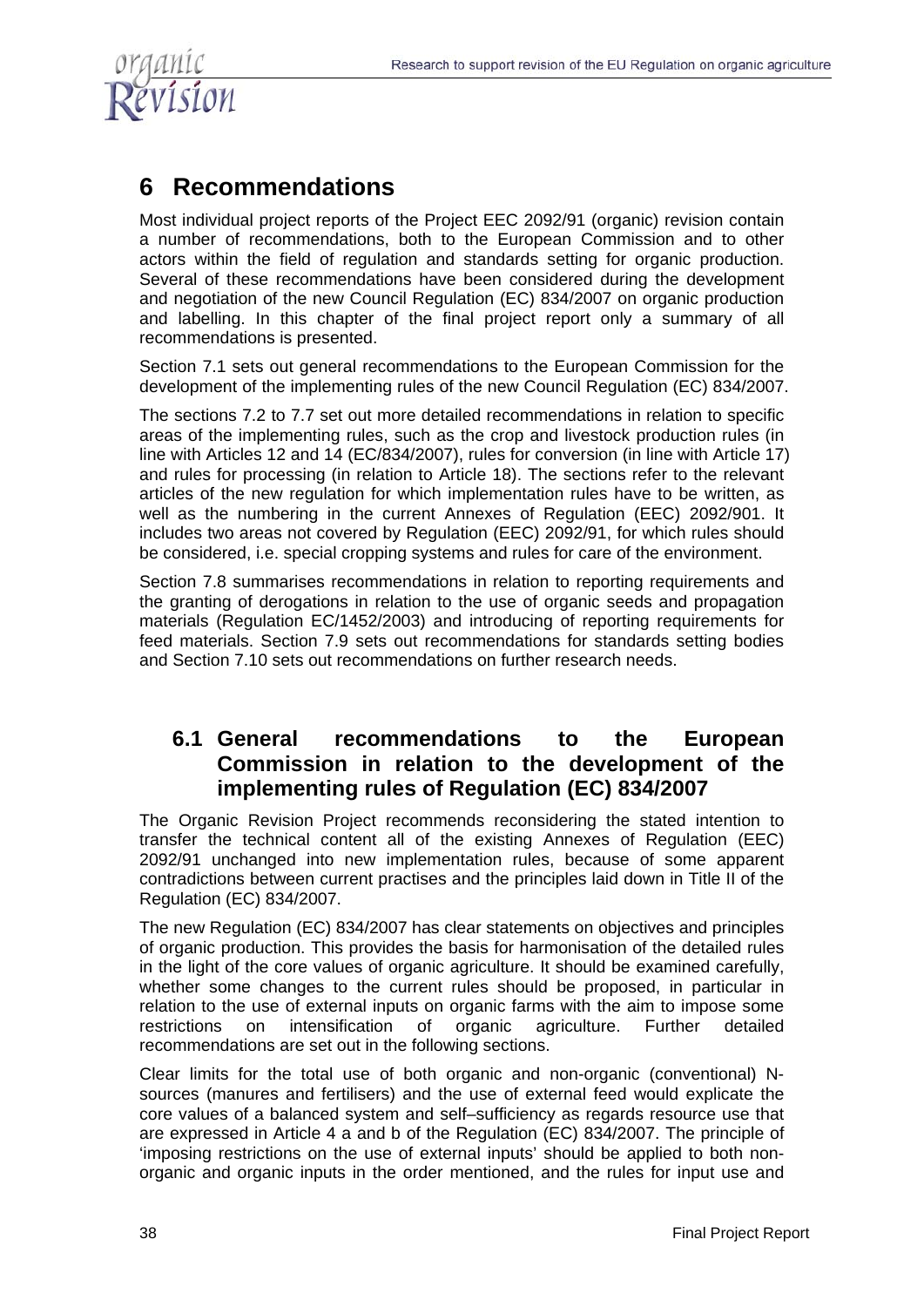

input approval should encourage the 'appropriate design and management of biological processes based on ecological systems' as far as possible.

The current derogations for the use of non-organic feed materials and seeds lead to unfair competition, favouring organic producers that make use of cheaper nonorganic inputs but sell into the same market as organic producers that use only organic inputs. The planned new implementing rules of the EU Commission should encourage operators to use as few inputs as possible and as many as necessary'. Non-organic feed inputs can no longer be considered essential from a health and welfare point of view, so the project recommends that the current derogations for the use of non-organic feed materials should not be extended beyond 31 December 2011. However, the organic sector in Europe needs to be encouraged to continuously produce sufficient feed materials for the organic livestock. Strengthening the linkages between production and use of feed materials and introducing a reporting requirement for feed derogations could help achieving this. Besides, the reporting regime for seed derogation should be improved and harmonised.

Differences between EU member states in the implementation of the European Regulatory framework for organic production and labelling are not just a question of the rules, but arise also because of differences in the interpretation of the rules at inspection/certification body and national authority level. It is recommended to maintain and adapt the internet database on organic standards (www.organicrules.org) as a tool for increasing the transparency concerning the granting of derogations by the national public and private standards setters, in particular in relation to the flexibility provisions that is foreseen in the newly adopted Council Regulation on organic production EC/834/2007 (Article. 22). It is further recommended to introduce new EU wide basic common rules for special cropping systems, such as protected cropping of vegetables and ornamentals with provisions in relation to energy and resource use, and for permanent crops.

It should also be considered to include new implementing rules for care of the environment at the European level in line with the stated objective of 'encouraging processes that do not harm the environment' (Article 3 c). This area appears particularly important to European stakeholders and could build on the experience of several national governmental and private standards.

The implementing rules should aim at harmonisation at the international level with the Codex Alimentarius FAO/WHO Guidelines and the IFOAM International Norms, although the latter two are not directly used for inspection and certification like the Regulation (EEC) 2092/91) and its replacement.

Like most existing organic standards, Regulation (EC) 834/2007 does not cover social values which would therefore remain an area in which the private sector may continue to differentiate.

The rules and procedures for the participation of all stakeholders in the development of the implementing rules should be communicated clearly. Stakeholders could be involved in national consultations and the results of these consultations could then be presented by the national members of the regulatory committee. Stakeholders could be also be consulted directly by the Commission through internet consultations, as it has been done by e.g. DG Research on several issues. The result of such consultation should be published. Besides, the Advisory Group on Organic Farming of DG Agriculture should be frequently consulted during the process of finalising the implementing rules of the new regulation (EC) 834/2007. A further possibility would be to hold integrative seminars with various stakeholder representatives, when a first draft of the new rules has been published.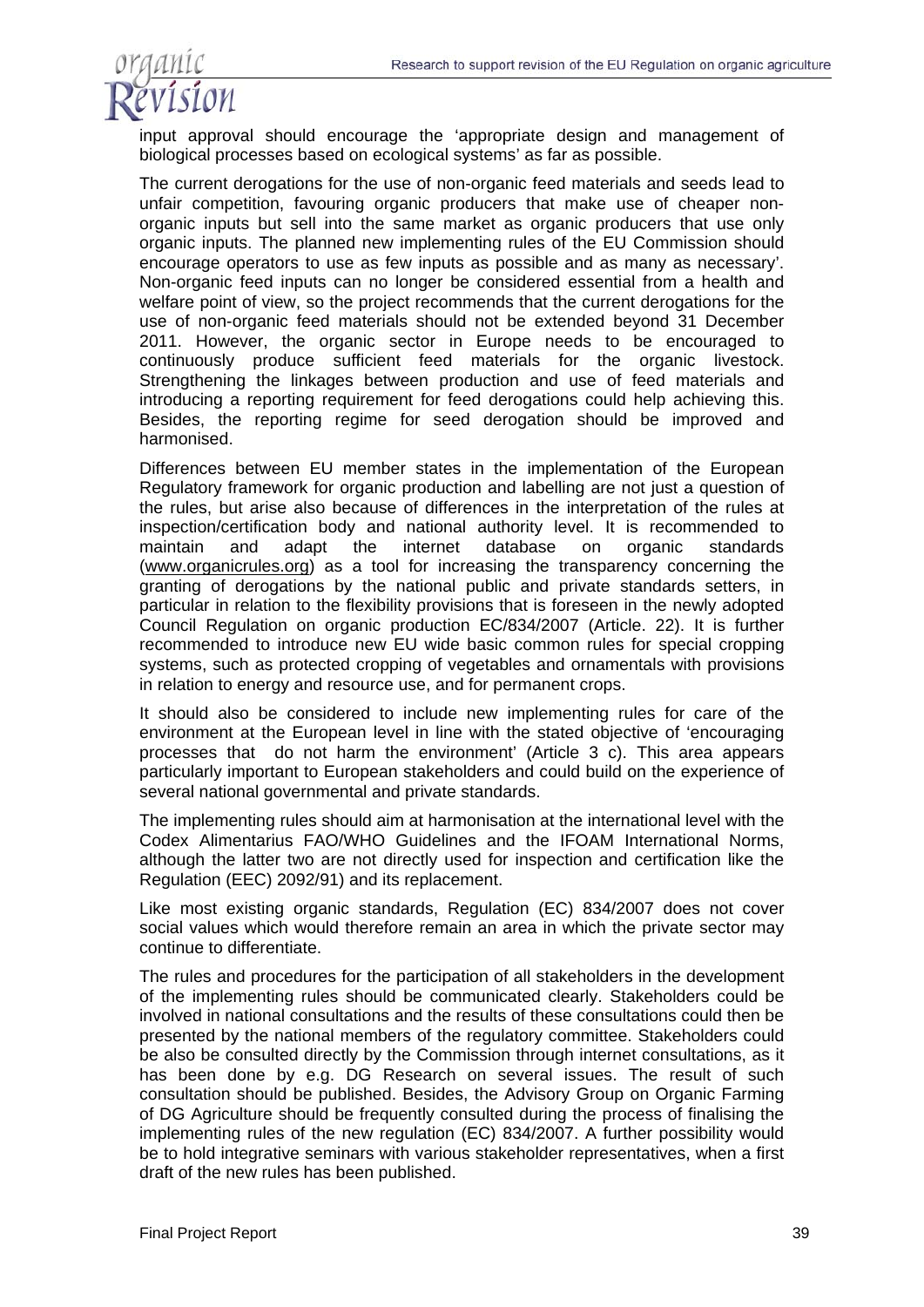

The Organic Farming Unit in DG Agriculture needs to have sufficient resources to carry out the additional tasks of wider communication with and consultation of the stakeholders in organic production.

Further, the Expert Panel for Organic Farming mentioned in Action 11 of the European Action Plan for Organic Food and Farming 12should be set up as soon as possible, so that it can advise the Commission also on the developing of a coherent interpretation of the objectives and principles set out in Title II for the implementation rules.

### **6.2 Detailed recommendations relating to implementation rules for crop production (in line with Article 12, currently Annex IA)**

#### *Fertilisation (in line with Article 12.1 (a)-(f), currently Annex IA2, IB 7 and II A)*

**Intensity of fertilisation:** It is recommended to harmonise the rules on the intensity of fertilisation and their interpretation by setting a common upper limit for the total application of nitrogen per ha/year (or production cycle) that covers manure as well as other fertilisers. Harmonising fertilisation rules should follow the overall aim of reducing the environmental impact (in line with Articles 3a, 3c, 5a, 5d, & 12b of Regulation EC/834/2007).

This total limit should be supplemented with a limit of e.g. 50 % of the proportion of total N that can come from conventional manures and fertilisers allowed according to Annex II A (of EC/2092/91). Further regional studies of different production systems (especially intensive vegetable and green house production) and climatic conditions should be carried out to establish at which level such a common limit for N application should be set and whether some flexibility will be necessary for nitrogen demanding special cropping systems.

**Further crop requirements:** It is further recommended to set clear criteria for the crop diversity in time and/or space (through rotation or mixed cropping), minimum winter cover and conditions for the composition of substrates (peat) and the use of substrates (avoid soil-less cultivation systems). These specifications could be subject to regional variation and should consider special cropping systems, such as perennials and horticultural system (see below).

### *Use of organic seeds (Article 12.1 (i)*

**Seed treatments:** It should be considered whether some seed treatments can be permitted for organic farming and be specified in the crop production rules or listed in Annex II B (products for plant protection). Where applicable their evaluation should be based, on the criteria laid down in the new Council Regulation EC/834/2007.

The following options exist:

- Physical methods (e.g. brushing, thermic treatments etc.) are considered to be allowed in organic farming (although not explicitly listed in Annex II B). The

 $12$  EC (2004) European Action Plan for Organic Food and Farming. Communication from the Commision [COM(2004) 415 final]. Commission of the European Communities. Brussels.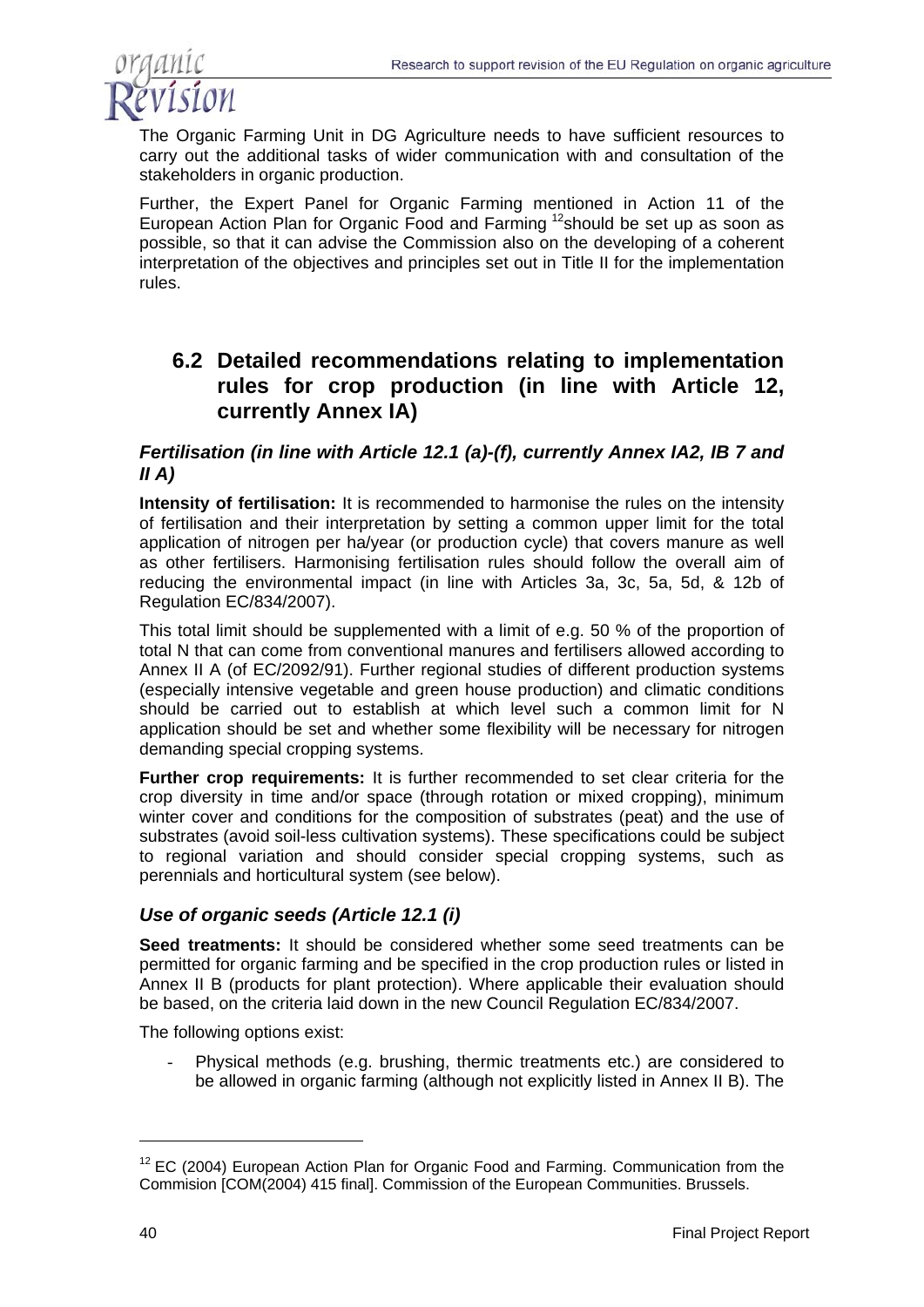

Electron treatment is probably not allowed, because it must be considered as "ionizing radiation".

- Micro-organisms (e.g. *Pseudomonas chlororaphis*) and copper based fungicides are also allowed listed in Annex II B. These might be used as seed treatments, if they are registered (under Dir. 91/414)<sup>13</sup> for that purpose. P. *chlororaphis* is already is already registered.
- Plant based products and plant extracts (e.g. mustard powder) could also be considered for use on organic seeds, but would need to be listed in Annex II, *and* registered under Dir 91/414.
- Some disinfectants which are currently allowed for disinfection of stables etc. (e.g. ethanol, peracetic acid, hydrogen peroxide; see Dir. 2092/91, Annex II E) could also be considered for use as seed treatments. These would probably need to be listed individually in Annex II B, *and* registered under 91/414.

**Labelling requirements of organic seeds:** Specific labelling rules for organic seed should be considered. If any seed treatments are listed in Annex II B and can be used, these should be declared on the organic seed label as they may influence the germination.

It should be considered whether stricter thresholds for seed borne diseases can be introduced for organic seed lots to avoid the spread of seed borne diseases, at least for the most common (and widely traded) species. Further research would be needed to establish suitable thresholds. Further detailed recommendations in relation to reporting of seed derogations are presented in Section 0.

#### *Implementing rules for collection of wild plants (Art 12.2)*

It is recommended to further specify the requirements on collection of wild plant products from natural habitats in the new implementing rules by defining criteria for sustainable collection including requirements concerning registration and monitoring of the natural habitats and the education of the collectors. Regional aspects should be considered.

#### *Implementing rules for special cropping systems*

**Protected cropping:** In line with Article 3a of (EC) 834/2007 (responsible use of energy and natural resources) it is recommended to introduce basic rules for protected cropping (in greenhouses) at the EU level that limit the consumption of fossil energy, water and other natural resources and reduce the emission of the green house gas  $CO<sub>2</sub>$ . It is further recommended to introduce some basic requirements for the conversion of greenhouses, fertilisation of green house cultures and the composition of growing media for greenhouse cultures including ornamentals.

**Perennials:** Basic rules for growing of perennials concerning the requirement of plant cover in between rows to reduce the risk of soil erosion, nutrient run-off and leaching and to increase the biodiversity in perennial crops should also be included as part of the new implementing rules.

<sup>&</sup>lt;sup>13</sup> Council Directive 91/414/EEC of 15 July 1991 concerning the placing of plant protection products on the market. OJ L **230**, 19.8.1991, p. 1–32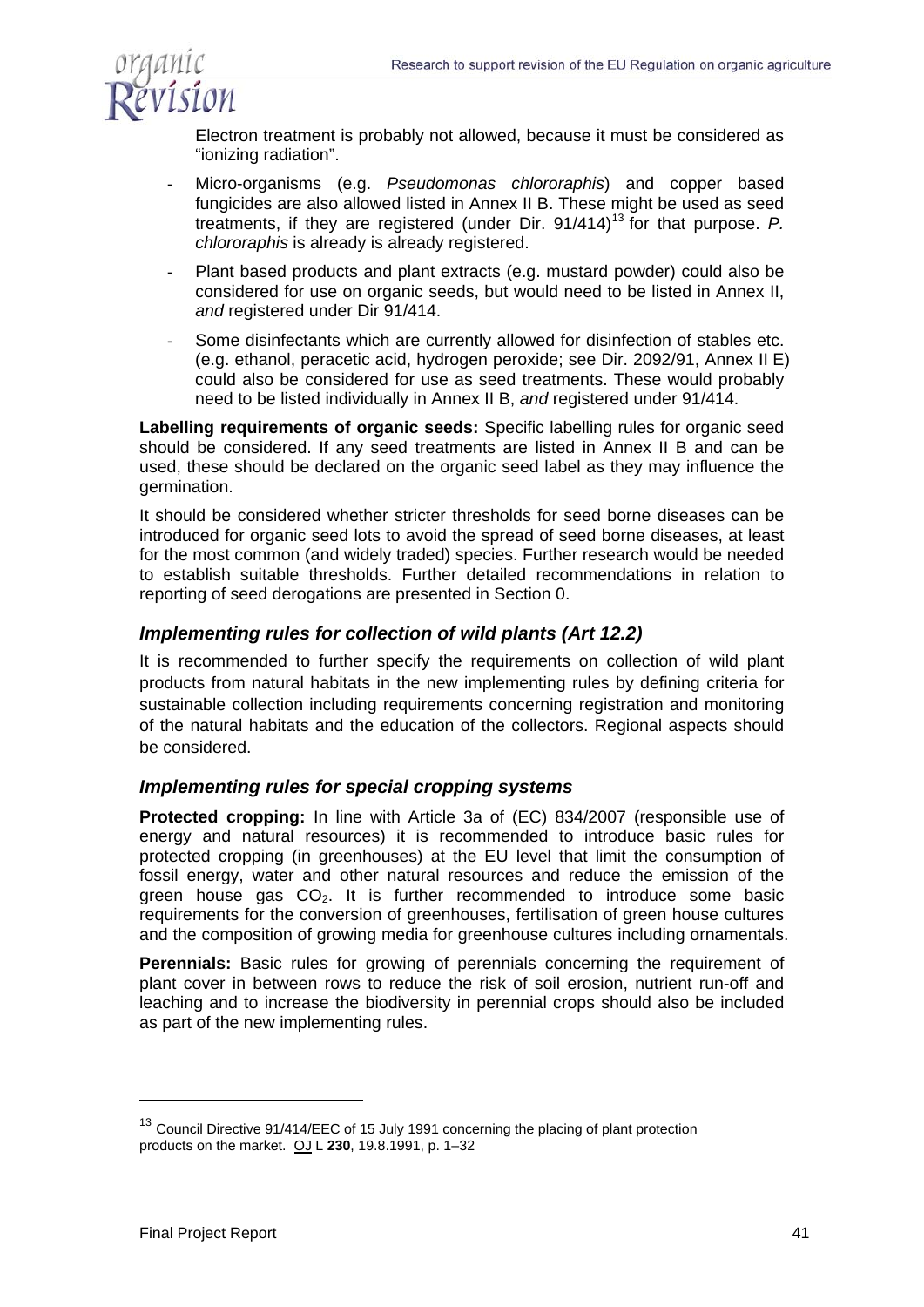

The European Commission may build on the experience of some national governmental and private standards setters to develop such rules.

### **6.3 Detailed recommendations relating to implementation rules for livestock (in line with Article 14, currently Annex IB)**

#### *Implementing rules for livestock breeding (in line with Article 14 (c iv))*

There is a need to define the term 'slow growing strains' for poultry (Annex IB 6.1 of Regulation EEC2092/91) to ensure that the genetic capacity of protein accretion of such strains is adapted to the reduced availability of high protein feedstuffs in organic farming by specifying the growing intensity (a maximum in daily weight gain), especially for turkeys.

#### *Implementing rules for feeding (in line with Article 14 (d), currently Annex IB 4 & Annex II C and D)*

In line with the objectives of organic production set out in Article 3 and with the livestock production rules for feeding of Article 14(d) of Regulation (EC) 834/2007 the rules on feeding should aim to provide an incentive for the further development of the product and process quality of organic livestock production and strengthen the selfregulating properties of organic livestock farms as self-referencing systems.

Different categories of feed inputs need to be distinguished that carry different risks to the integrity of organic production. Decision criteria like '*necessity to use nonorganic feed inputs*', '*impact on animal health and welfare*' and '*impact on the environment*' are related to the availability and to the balance of supply and demand of feed materials and should be assessed at the lowest possible systems level.

**Organic feed from the holding:** No restrictions apply, other than that for ruminants a 60% proportion of daily dry matter intake has to consist of roughage. It is recommended to consider raising this percentage of roughage in the daily ration of herbivores (Annex IB, 4.7), in line with the rules of several standards in Europe, but further research would be needed to investigate at what level such a higher threshold could be set and whether any exemptions (for example for young mammals) are necessary.

**External organic feed materials from plant and animal origin and organic byproducts from processing (Annex IB, 4.2 of Regulation (EEC) 2092/91):** These can only be used to a maximum of 50% of the feed intake for herbivores, but for pigs and poultry no such limit exists in Regulation (EEC) 2092/91.

The availability of organic feed materials from the holding is farm and region specific. It is recommended that the requirement for farm-gate feed balance sheets should be integrated into the organic certification process and become part of the regular inspection. Farm-gate feed balance sheets would allow monitoring the use of external resources (in line with Article 4 b and 5b) and the risk of nutrient pollution of the environment (in line with Article 3c, Regulation EC 834/2007).

The requirement of producing at least 50% of the feed on the own farm unit or in cooperation with other farms for herbivores should gradually be extended to all species as a step towards harmonisation with private standard setters at the national and international level. Guidance on what type of co-operation should be required or what boundaries apply to a "region" should be provided.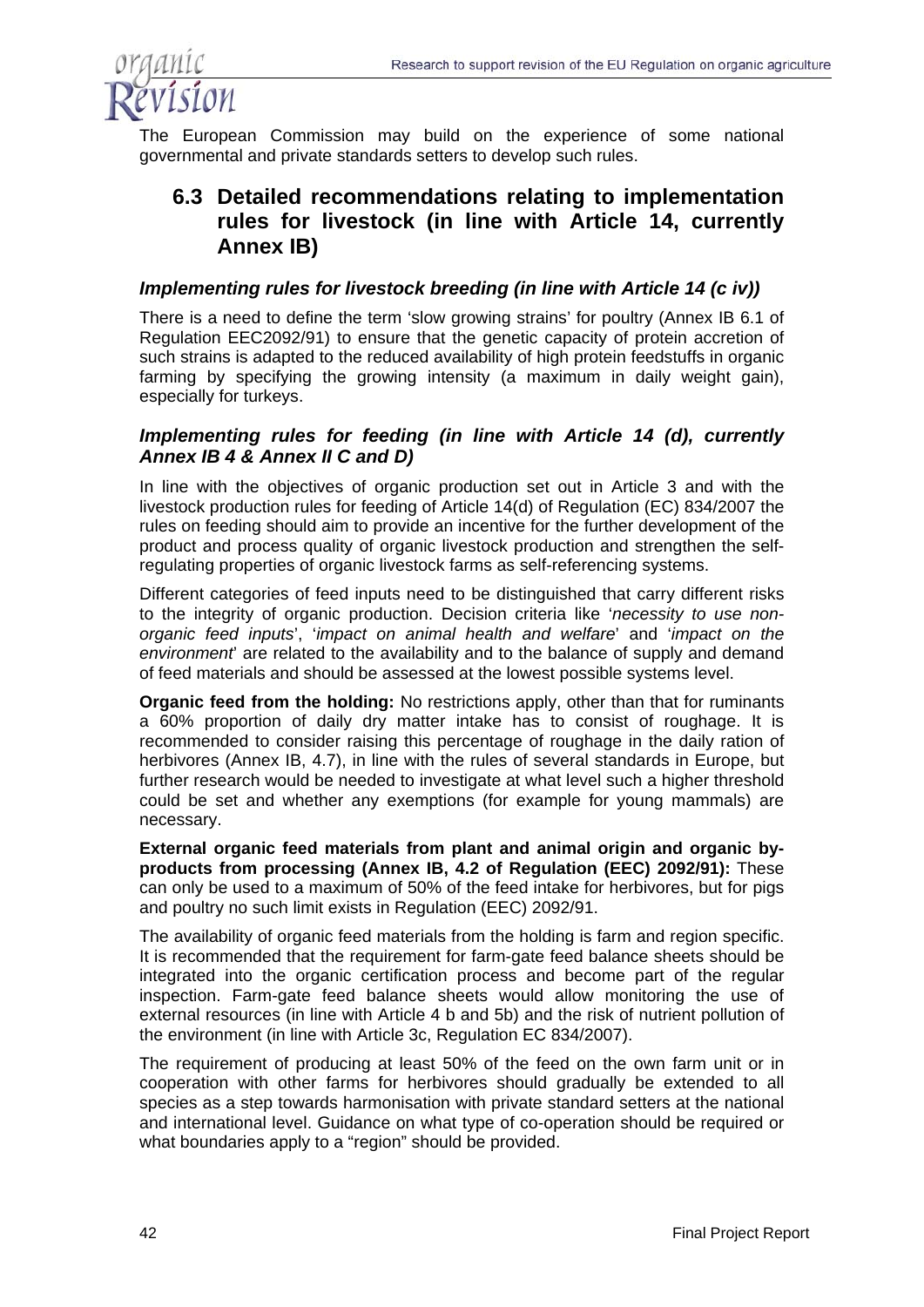

**Conventional basic feed materials from plant and animal origin and conventional industrial by-products (Article 16 1.c Regulation EC 834/2007; Annex IB 4.8, IIC 1 & 2 of Regulation (EEC) 2092/91):** Conventional feed materials are no longer essential to formulate organic rations for mono-gastric animals, but there appear to be continuous problems with the availability of some feed components in organic quality, in particular high quality protein sources. Only certain non-organic products can be used and a stepwise reduction until 2011 has been implemented.

The project recommends that the current derogations for the use of conventional feed materials should not be extended beyond 31 December 2011. The use of cereals should be further restricted to avoid unfair competition in the transition period until 2012. The conditions for flexibility envisaged in Article 22 (Regulation EC/834/2007) are sufficient to cover all events under which the use of conventional feed ingredients is likely to be necessary in future. Such derogations should be restricted to a proven lack of availability of suitable organic feed materials in certain regions and to emergencies. Special consideration should be given to the feeding of mono-gastric young-stock in the first weeks of life. Derogations should be handled at the regional/national level based on guidelines and reporting requirements provided by the Commission.

#### *Implementing rules for disease prevention (Article 14 e; currently Annex IB, 5)*

**Disease prevention:** The implementing rules to Regulation (EC/834/2007) should be kept at a high level regarding disease prevention and veterinary treatment in order to meet consumers' expectations. However, care must be taken that the animal will not suffer due to withholding of treatment because of too strict rules on medical treatment.

The mandatory introduction of animal health plans should be explored to emphasise that disease prevention is of highest priority. Because of the problems that can be caused by the more limited availability of high quality protein, health planning should pay special attention to the feeding strategies for young animals in their first weeks of life.

### **6.4 Implementing rules for input approval (in line with Article 16)**

The new Regulation (EC/834/2007) includes common criteria for evaluation of new inputs. Decisions on which inputs are permitted or not permitted based on these criteria should be transparent. In particular, the exceptional allowance of use of certain synthetic substances is of concern to some stakeholders.

**Pest control:** Further harmonisation of the process for the approval of substances allowed for pest and disease control in agriculture in general in the EU member states would reduce the competitive differences, due to differences in the way plant strengtheners are dealt with and differences in the approval of the specific products listed in Annex IIB of the (EEC) 2092/91, but this is unfortunately an issue outside the "organic" regulation.

## **6.5 Implementing rules for conversion (in line with Article 17)**

**Conversion of land:** Harmonisation and simplification of the existing rules can be achieved by imposing a standardised conversion period of 12 months (including a full growing season) with a defined date of commencement (e.g. the date of application for inspection, which should take place before the growing season). Hereby a lot of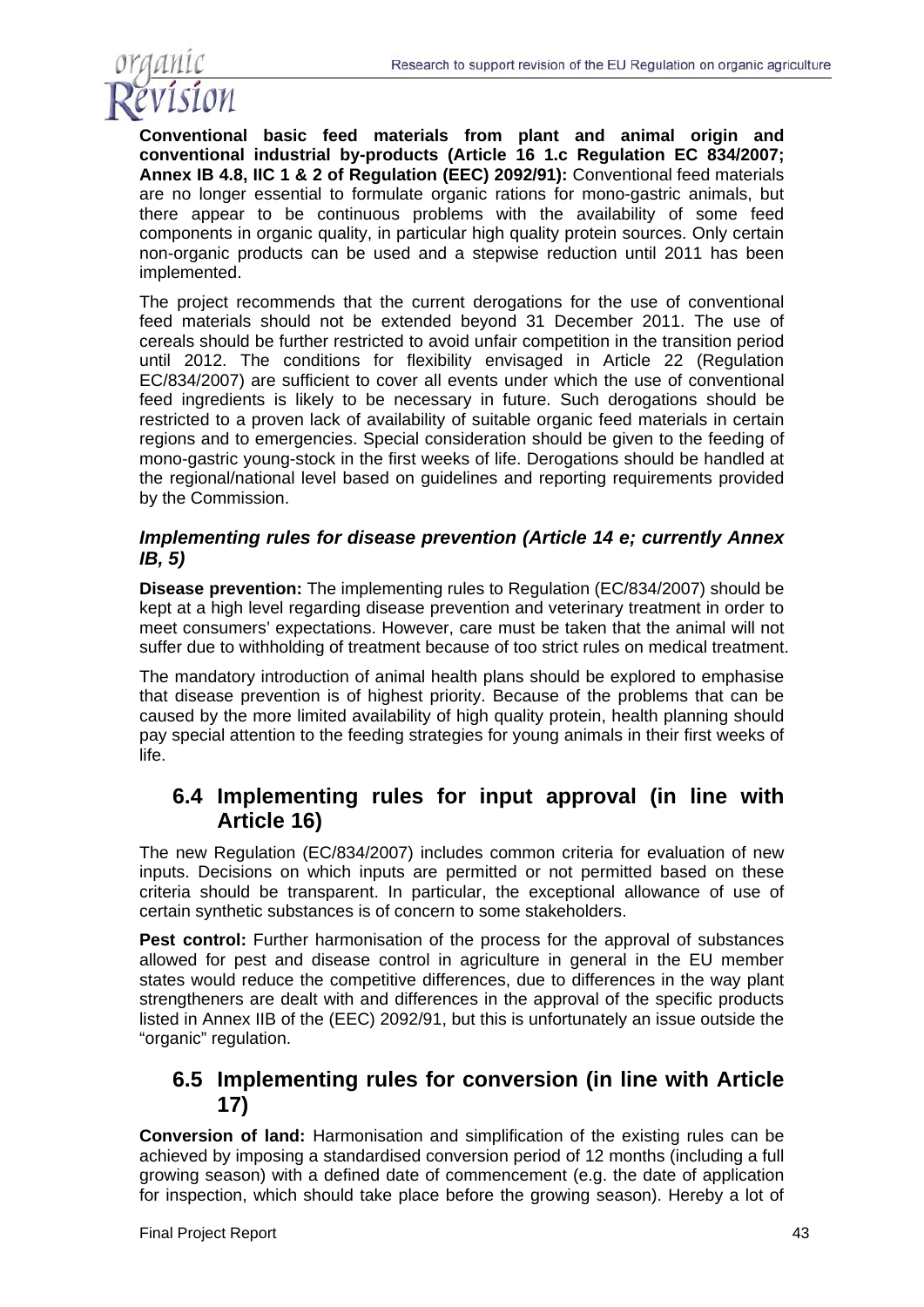

bureaucracy concerning rules, use and control of in-conversion areas and products could be avoided. At the same time it is recommended to revoke the system of retrospective recognition, as this is not needed with a shorter conversion period. If retrospective recognition, however, is to be maintained, the detailed provisions should be defined and the EU member states should be obliged to provide reliable documentation.

Clear conversion rules for glasshouse production and other specialist cropping systems should be formulated.

**Conversion of livestock:** It is recommended to consider harmonisation and simplification of the different conversion periods related to land and to livestock in relation to the feeding rules and veterinary rules as well as the use of in-conversion feed materials and the possibility of simultaneous conversion of the whole farm.

**Whole farm conversion:** A medium-term perspective of full farm conversion by operators would contribute towards consumer trust and simplify the inspection process. However, such a period for conversion of the whole farm may vary depending on the production type, size and the number and types of productions on the farm. Holdings with agro-forestry and other perennial non-food production may be excluded from the requirement of full farm conversion.

The Implementing rules of the Regulation (EC) 834/2007 should include definitions on "holding", "farm unit" etc. to avoid different interpretations by national authorities and public and private certifiers.

### **6.6 Implementing rules for processing (in line with Article 18, Annex VI of 2092/91)**

The proposed principles and criteria for processing of organic food in the newly adopted Council Regulation (EC/834/2007) is an important step towards better harmonisation of the rules for processing. However, the necessity and suitability of using some of the additives currently listed (e.g. nitrates and nitrites) is much debated. Several national governmental and private standards have excluded some of the additives and processing aids permitted by the Regulation (EEC) 2092/91, but according to the new Council Regulation EC 834/2007 this will no longer be possible. This could reduce the incentive to further restrict the number of permitted ingredients and additives and thereby present an obstacle to the further dynamic development of organic production in line with the core principles of organic farming. The list of additives and processing aids should therefore continuously be re-evaluated at the EU level, with the aim to further restrict the number of additives and processing aids.

General implementing rules for processing need to be developed. It should, however, be considered whether product-specific rules for processing methods should that define in detail the processing technologies/method may remain a field for private standard-setting organisations and the organic food industry, e.g. by developing a common code of practice.

### **6.7 Implementing rules for care of the environment (in line with Article 3c)**

Of the areas currently not covered by Regulation (EEC) 2092/91, environmental protection and ecosystem management should be considered for harmonisation by developing common implementing rules at European level. This area is of high importance to European stakeholders and to policy, such as agri-environment programmes supporting producers in conversion to and maintaining organic agriculture. The European Union could build on the experience of some private standards that specify a certain share of natural land as habitat and/or have rules for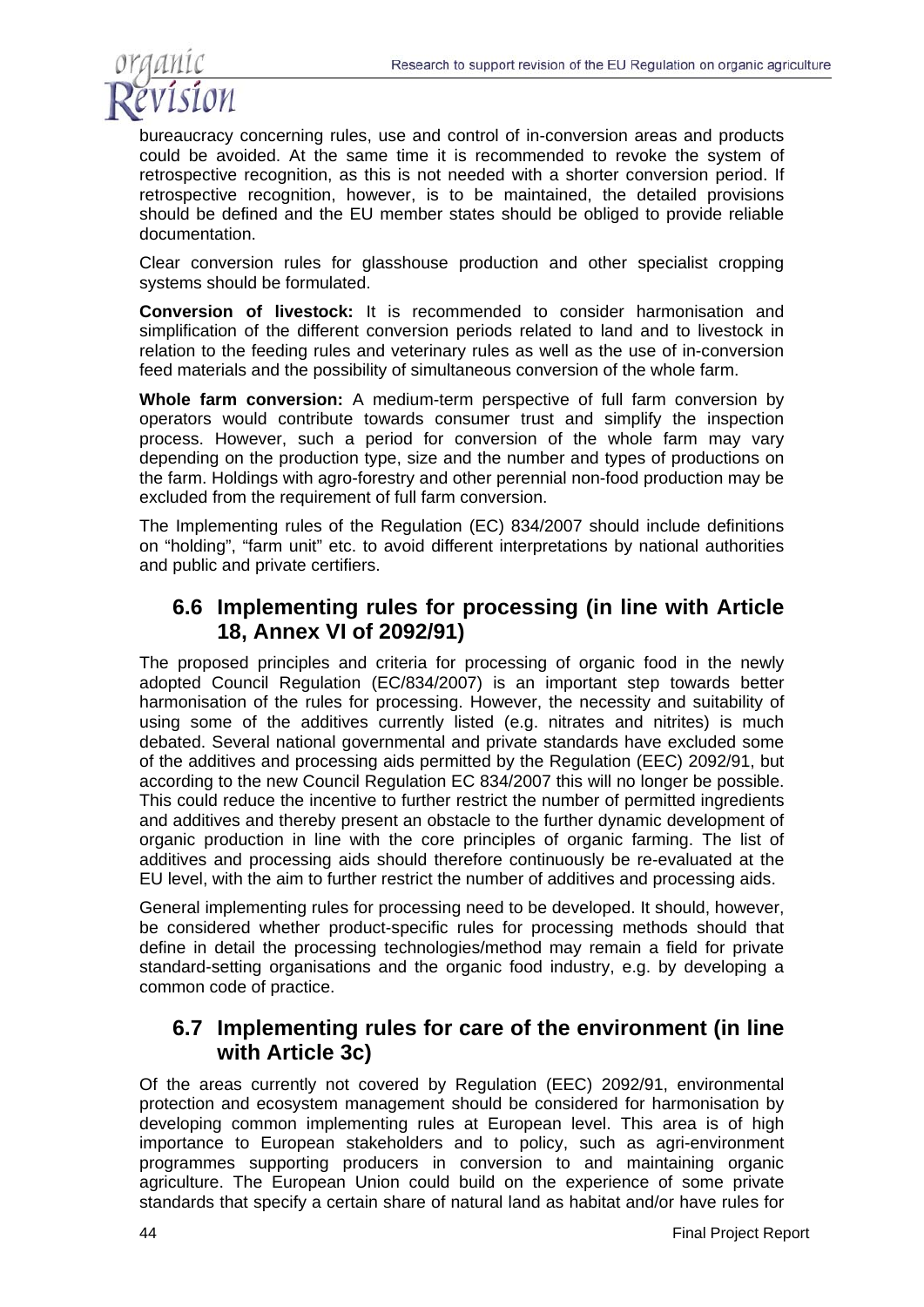

biodiversity protection or limit the use of non-renewable resources (soil, energy and water) in protected cropping systems.

### **6.8 Reporting requirements**

#### *In relation to Commission Regulation (EC) 1452/2003 on the granting of organic seed derogations*

**Harmonisation of the derogation system:** There is a need to harmonise the procedures how authorisations for the use of non-organic seeds according Regulation (EC) 1452/2003 are granted by Member States.

- A time limit of three years should be set by which the 'general derogation' (according to Article 5.4) can no longer be used for arable crops and for the most important annual vegetable species /subspecies.
- A time limit of five years should be set, by when a level of below 5% derogations for important arable crops, annual vegetables and the most important biennial vegetables is reached.

**Annex of species for which derogations cannot be granted** It is recommended that not only species but also sub-species (crop types according use and cultivation, variety groups, e.g. cherry tomatoes) can be listed in the Annex of the Regulation 1452/2003 on European level.

For a defined period these Annexes should be published and tested on national level. From 2009 onwards this can be handled under the flexibility rules of the new EU Council regulation EC/834/2007.

In cases of unforeseen shortage of organic seed, the ability of national authorities to allow individual derogations according Article 5.1 of the Regulation (EC) 1452/2003 should cover species listed in a to be developed Annex 1.

The following procedures are recommended to harmonise and increase the **availability of organic seed** and propagation material:

- Foreign seed companies with a local distributor should be able to enter information on a national database of a Member State.
- The national organic seed databases should include vegetative propagation material other than potatoes.
- It remains very difficult to produce forage mixtures (grass/legumes) with 100% organic components. Mixtures with a defined minimal proportion of organic seed should get access to the organic seed databases.

**Harmonisation of the seed derogation reports:** The commission should provide a template for reporting and set clear criteria how the data according to Article 12 of Regulation (EC) 1452/2003 have to be presented in the national annual seed derogation reports. For the sake of transparency, the information provided in the annual reports should be published by the Commission (e.g. on the internet). The value of the report to the industry could be improved, if further details would be included, such as variety name, amount of seed used per variety, acreage planted, detailed reasons for authorisations. A list of the most common reasons for authorisation calls is provided in the report D 5.3 (Thommen, 2007).

**Seed health status of organic seed lots:** Seed health authorities should be required to include a special reporting on organic seed in their regular annual phytosanitary reports.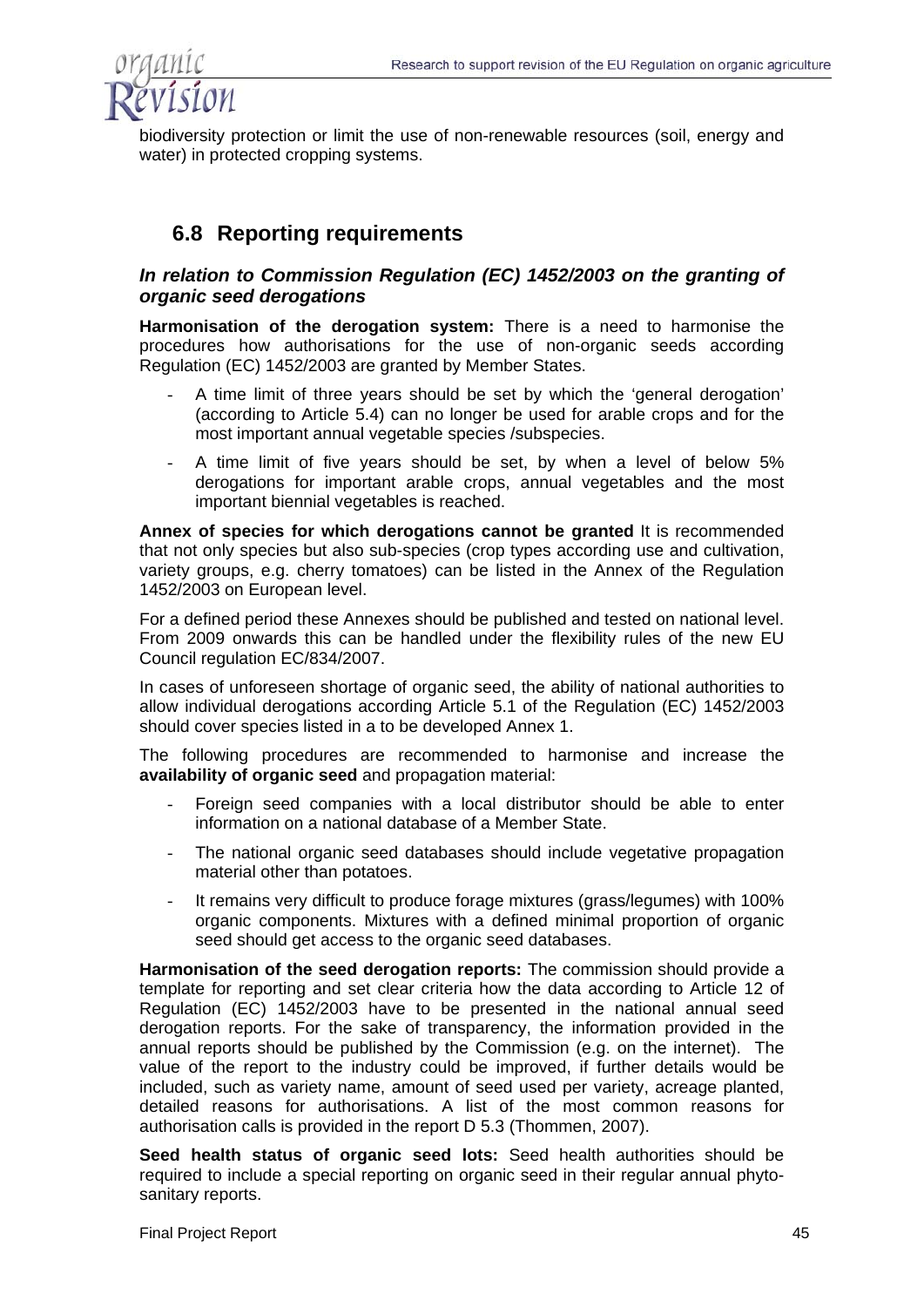

### *Reporting in relation to feed derogations*

Currently very little information is available on the actual amounts of non-organic and organic feed materials that are used in organic animal production. Because the criteria of 'necessity' is closely related to availability, it should be considered whether similar reporting requirements as for seed can be introduced in relation to feed materials and the issuing of derogation of non-organic feed, and how the information flow about availability of organic feed material can be improved at the national and the EU level.

### **6.9 Recommendations for standard setting bodies and regulators**

Standard setting bodies should consider the value-based approach of organic agriculture in which different perspectives and value expectations exist. Ethical values are per se in need of interpretation, and there is no unambiguous interpretation of the organic core values. It is therefore necessary to consider issues how decisions are reached, as well as which core values are and can be covered, in relation to integrating basic ethical values in organic standards and regulations.

All standard setting bodies should aim to adopt an open and transparent process on how to reach decisions on explication of core values. The procedure should involve stakeholders, through providing information and seeking feedback at certain key stages of the process. The process should give equal consideration to different voices and stakeholders, whilst ensuring coherence in the interpretation of the core organic values.

Organic farming in its current form has developed through the involvement of private operators at various levels and the private organic sector fulfils statutory functions in the organic inspection and certification systems that need to be recognised when regulating organic agriculture.

All standard setting bodies and regulators in Europe should aim for harmonisation of the ethical values behind the rules on the basis of the four principles of organic agriculture (POA) of Health, Ecology, Fairness and Care, and develop a common interpretation of the core value basis for further harmonisation of the rules.

There is limited experience in organic standards setting on how to implement some of the core values in the rules, especially the social values of fairness and care. The important task of developing new rules to implement these values so that they can become part of the organic guarantee system of inspection and certification in the future is a challenge for all standards setting bodies and offers opportunity for differentiation of private operators in the market place.

Guidelines for decision-making processes in the context of organic standards setting should be further developed building on important elements of ethical dialogue, such as respect for the arguments and emotions of the discussion partners, developing a common understanding and context sensitivity and a common understanding, and by relating theory (values) to practise.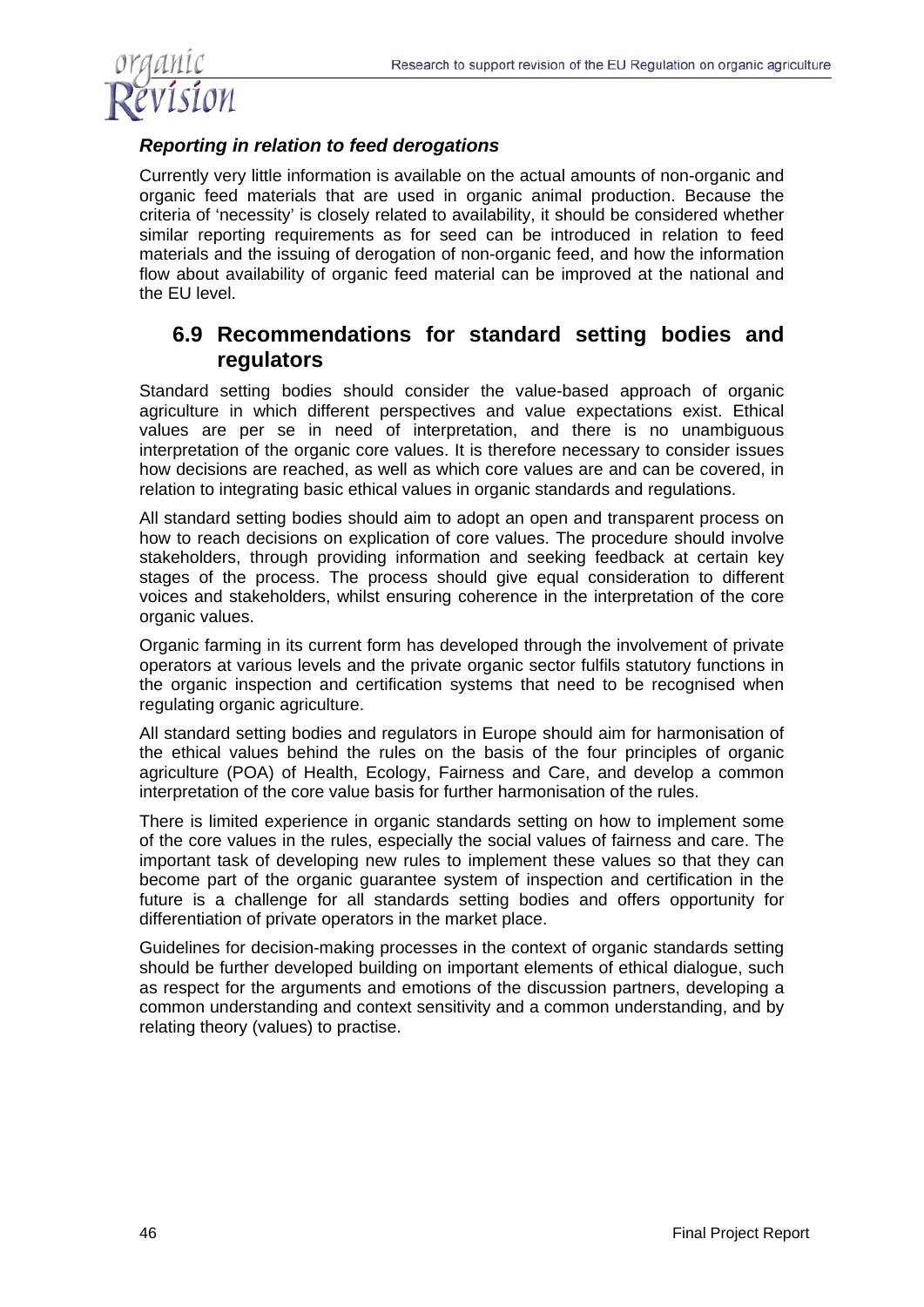

### **6.10 Research recommendations**

**Intensification:** Further research should be carried out on how the agro-ecological systems approach can be implemented and monitored in a balanced way so that the input driven intensification can be limited, in particular in the area of fertilisation and animal feeding, considering the implications on various specialist production systems different climatic regions.

**Seed health of organic seeds:** Further research is needed to increase the knowledge on the efficacy of the seed treatments that may be acceptable in organic farming for a greater range of host/parasite combinations taking into account the seed physiology and possible side effects on the germination. Further research is also needed to establish suitable threshold values for seed borne diseases, which can be used as an additional criterion for the quality of organic seeds and to establish lists of equivalent varieties of certain species as a more objective basis for the derogation decision of control bodies.

**Organic production of mono-gastric animals (pigs and poultry)**: Organic livestock production can play a pioneer role to further the development of animal production systems that are land based and that limit intensification by restricting the use of certain inputs (feed materials) with the aim to produce products of high quality rather than maximizing production. However, because organic and conventional production systems for mono-gastric animals have different objectives and framework conditions, conclusions derived from research in conventional systems are not fully transferable to organic production.

Research should support the debate as to which types of pig and poultry production systems represent the best compromise between the different principles of organic farming. Further research is needed to develop feeding and overall management strategies for mono-gastric animals under the conditions of organic farming, including the suitability and choice of breeds/strains, feeding strategies and the composition of diets. Measures which help to increase the sensorial product quality and the production quality in relation to animal health and welfare should be developed and tested so that the findings can be considered in the organic certification process. Further research is needed to assess the availability of and requirements for vitamins in pig and poultry production under organic farming conditions.

**Organic feed**: There is a need for continuous assessment of the availability of organic feedstuffs (esp. cereals and pulses) in relation to different regions and countries of the EU. The balance between supply of and demand for organic feed materials should be monitored regularly on a regional and on the EU level. This should enable a better basis for future decisions on the necessity for allowing conventional feed materials according to Article 22 and make the decision process more transparent.

**Animal husbandry:** Further research is needed to assess the possibilities for further simplification of the EU rules on animal husbandry and housing that complies with the objective of achieving a high status of animal health and welfare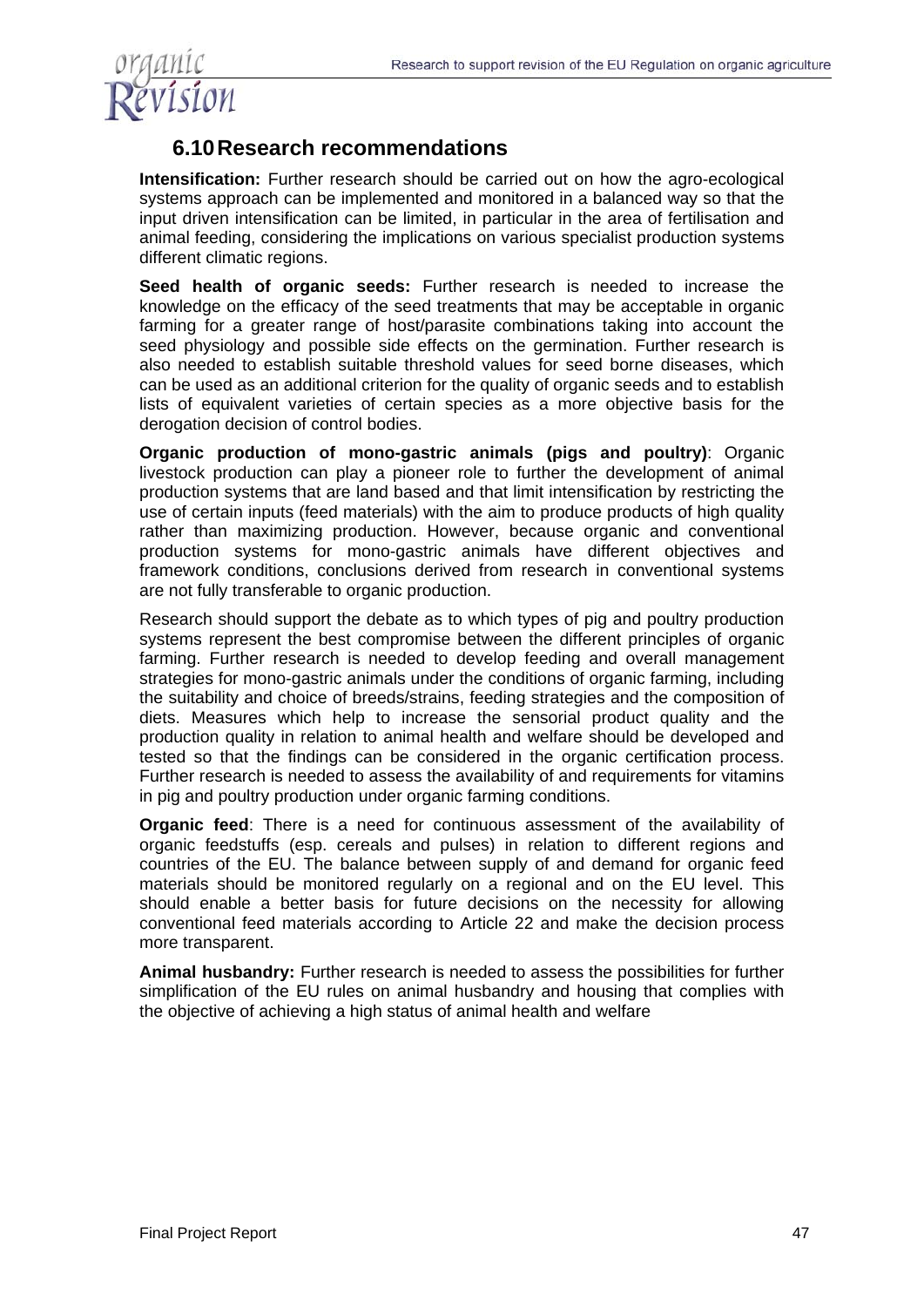

# **7 References**

- Aarink, A. J. A., Hol, J. M. G., Beurkens, A. G. C. and Wagemans, M. J. M. (2005) Ammoniakemissie en mineralenbelasting op de uitloop van leghennen Wageningen. Report 337, Agrotechnology and Food Innovations - WUR
- Alroe, H. F., Byrne, J. and Glover, L. (2006) Organic Agriculture and Ecological Justice: ethics and practise. In: Halberg, N., Alroe, H. F., Knudsen, M. T. and Kristensen, E. S. eds. *Global Development of Organic Agriculture: Challenges and Prospects* Wallingford: CAB International, pp. 75-112.
- Alrøe, H. F. and Noe, E. (2008) What makes organic agriculture move protest, meaning or market? A polyocular approach to the dynamics and governance of organic agriculture. *International Journal of Agricultural Resources, Governance and Ecology,* in press.
- Bellof, E. and Schmidt, E. (2005) Broiler production with 100 % organic feed is possible In: Hess, J., Rahmann, G. eds. *8th Scientific conference on Organic Farming 2 to 4 March 2005.* Kassel: Kassel University Press GmbH,, pp. p. 321-324.
- Benhabib, S. (1996) Toward a Deliberative Model of Democratic Legitimacy. In: Benhabib, S. eds. *Democracy and Difference. Contesting the Boundaries of the Political. Princeton:* Princeton University Press, pp.
- Bessei, W. (1993) Der Einfluss der Besatzdichte auf Leistung, Verhalten und Gesundheit von Broilern - Literaturübersicht. *Arch. Geflügelk.,* 57 97-102.
- Bos, J. F. F. P. (2006) Intersectorale samenwerking in de biologische landbouw; Mengvoergrondstoffen met binnen- of buitenlandse oorsprong: effect op energieverbruik van mengvoerproductie. . Wageningen UR and Louis Bolk Instituut Wageningen and Driebergen.
- CEU (2006) *Proposals for Council Regulations on organic production and labeling of organic products. Consolidated text of the general approach agreed by the Agriculture/Fisheries Council on 19-20 December 2006. .* Brussels: European Commission
- de Wit, J. and Verhoog, H. (2007) Organic values and the conventionlisation of organic agriculture. *NJAS Wageningen Journal of Life Sciences,* 54 (4)**,** 449-462.
- EC-COM (2004) European Action Plan for Organic Food and Farming. Communication from the Commision [COM(2004) 415 final]. Commission of the European Communities. Brussels.
- EC-COM (2005) Proposal for a Council Decision on Community strategic guidelines for rural development (Programming period 2007–2013). . COM (2005) 304 final (5.7.2005). European Commission. Brussels.
- EC (1991) Council Regulation (EEC) No 2092/91 of 24 June 1991 on organic production of agricultural products and indications referring thereto on agricultural products and foodstuffs. *Official Journal of the European Communities,* L198 (22.7.91)**,** 1-15.
- EC (1992) Council Regulation (EEC) No 2078/92 of the 30 June 1992 on agricultural production methods compatible with the requirements of the protection of the environment and the maintance of the countryside. *Official journal of the European Communities,* L215 (30.7.92)**,** 85-90.
- EC (1999) Council Regulation (EC) No 1804/1999 of 19 July 1999 supplementing Regulation (EEC) No. 2092/91 on organic crop production of agricultural products and indications referring thereto on agricultural products and foodstuffs to include livestock production. *Official Journal of the European Communities,* L222 (24.8.1999)**,** 1-28.
- EC (2003) Commission Regulation (EC) No 1452/2003 of 14 August 2003 maintaining the derogation provided for in Article 6(3)(a) of Council Regulation (EEC) No 2092/91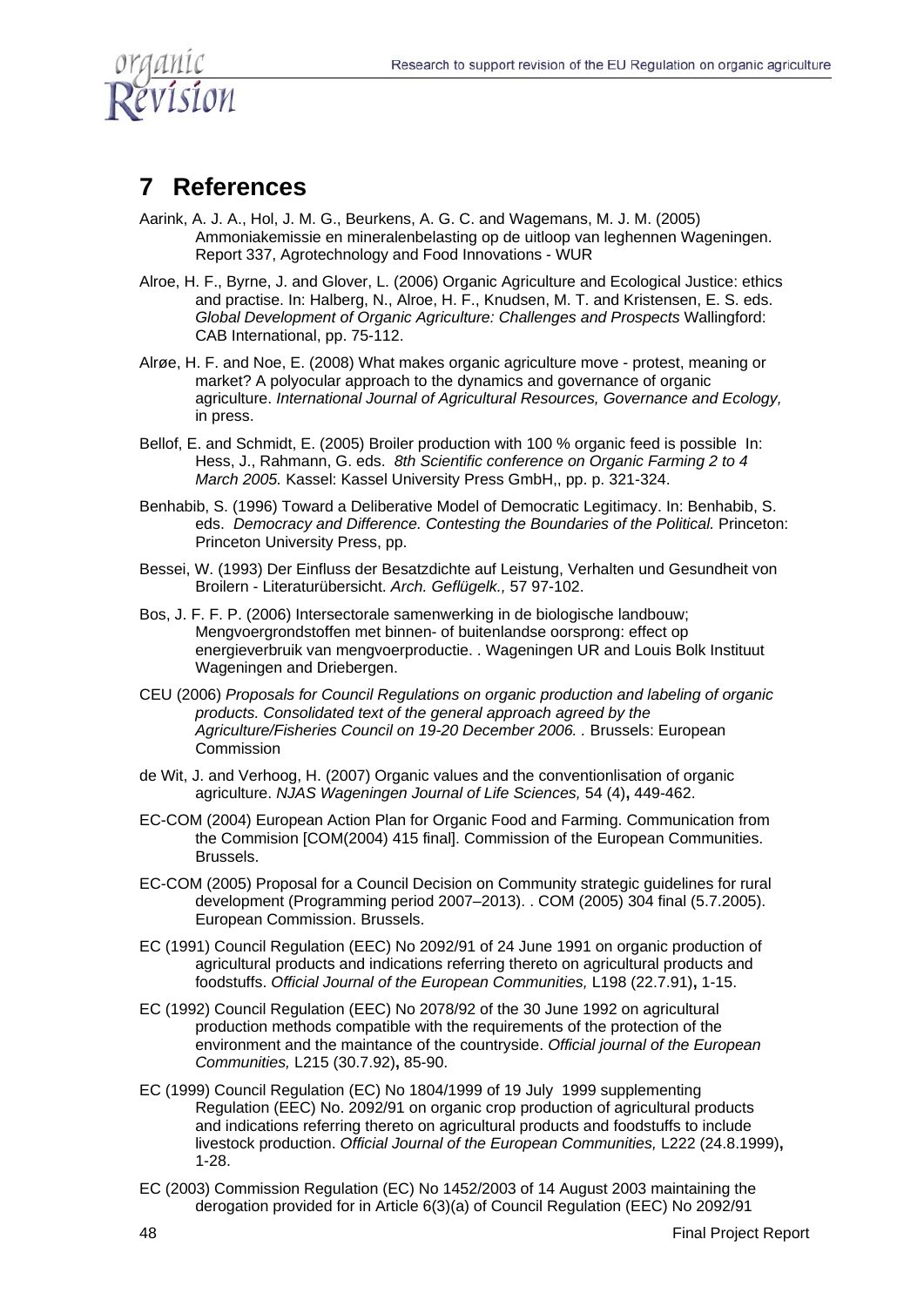

with regard to certain species of seed and vegetative propagating material and laying down procedural rules and criteria relating to that derogation. . *Official Journal of the European Communities,* L206 17-21

- EC (2005) Organic Farming in the European Union: Facts and Figures. Analyses économiques et évaluation G.2. Analyses quantitatives, prévisions, statistiques. European Commision, DG Agriculture and Rural Development. Brussels.
- EC (2007) Council Regulation (EC) No 834/2007 of 28 June 2007 on organic production and labelling of organic products and repealing Regulation (EEC) No 2092/91. *Official Journal of the European Union,* L 189 (20.7.2007)**,** 1-23.
- FAO/WHO (2004) Guidelines for the production, processing, labelling and marketing of organically produced foods. Codex Alimentarius Commision and joint FAO/WHO Food Standards Programme. GL32- 1999, Rev. 1-2001, Rev. 1- 2004. Rome.
- Gutmann, A. and Thompson, D. (1996) *Democracy and Disagreement: Why Moral Conflict Cannot Be Avoided in Politics, and What Should be Done About It. .* Cambridge: Belknap Press of Harvard Uuniversity Press,.
- Habermas, J. (1983) *Moralbewußtsein und kommunikatives Handeln* Frankfurt am Main: Suhrkamp.
- Habermas, J. (1991) *Erläuterungen zur Diskursethik.* Frankfurt am Main: Suhrkamp
- IFOAM (2005) Principles of Organic Agriculture International Federation of Organic Agriculture Movements. Bonn.
- Kyed, S., Kristensen, I. B. and Tvedegaard, N. (2006) Gødning og halm i økologisk jordbrug [Manure and straw in organic agriculture]. . Økologisk Landsforening; Danmarks JordbrugsForskning; Fødevareøkonomisk Institut, KVL Copenhagen.
- Lockie, S., Lyons, K., Lawrence, G. and Halpin, D. (2006) *Going Organic. Mobilizing Networks for Environmentally Responsible Food Production.* Wallingford: CABI Publishing.
- Micheloni, C. and Plakolm, G. (2007) Report on quality characteristics of varieties to be used in organic farming. EEC 2092/91 (Organic) Revision: Project report D 5.2. Associazione Italiana Agricoltura Biologica (AIAB). Rome.
- Micheloni, C., Plakolm, G. and Schärer, H. (2007) Report on seed born diseases in organic seed and propagation material. EEC 2092/91 (Organic) Revision: Project Report D 5.1. Associazione Italiana Agricoltura Biologica (AIAB). Rome.
- Nicholas, P. K., Sundrum, A. and Padel, S. (2007) Guidance notes to operators including recommendations in relation to nutrient supply. EEC 2092/91 (Organic) Revision: Project report D 4.3. Institute of Rural Sciences, University of Wales (UWA) and University of Kassel (UNKA). Aberyswyth and Kassel.
- Nieberg, H., Offermann, F., Zander, K. and Jägersberg, P. (2005) Further Development of Organic Farming Policy in Europe, with Particular Emphasis on EU Enlargement D12: Report on the farm level economic impacts of OFP and Agenda 2000 implementation. EU CEE OFP European Organic Farming Policy QLK5-2002-00917.
- Padel, S. (2005a) Focus groups of value concepts of organic producers and other stakeholders. EEC 2092/91 (Organic) Revision: Project report D 2.1. University of Wales, Aberystwyth (UWA). Aberystwyth.
- Padel, S. (2005b) Overview of supply and demand for concentrated organic feed in the EU in 2002 and 2003 with a particular focus on protein sources for mono-gastric animals. EEC 2092/91 (Organic) Revision: Project Report D 4.1 Part 2. Institute of Rural Sciences, University of Wales, Aberystwyth (UWA). Aberystwyth.
- Padel, S. (2008 in press) Values of organic producers converting at different times: Results of a focus group study in five European countries. *Int. J. Agricultural Resources, Governance and Ecology,* 7 (1)**,**